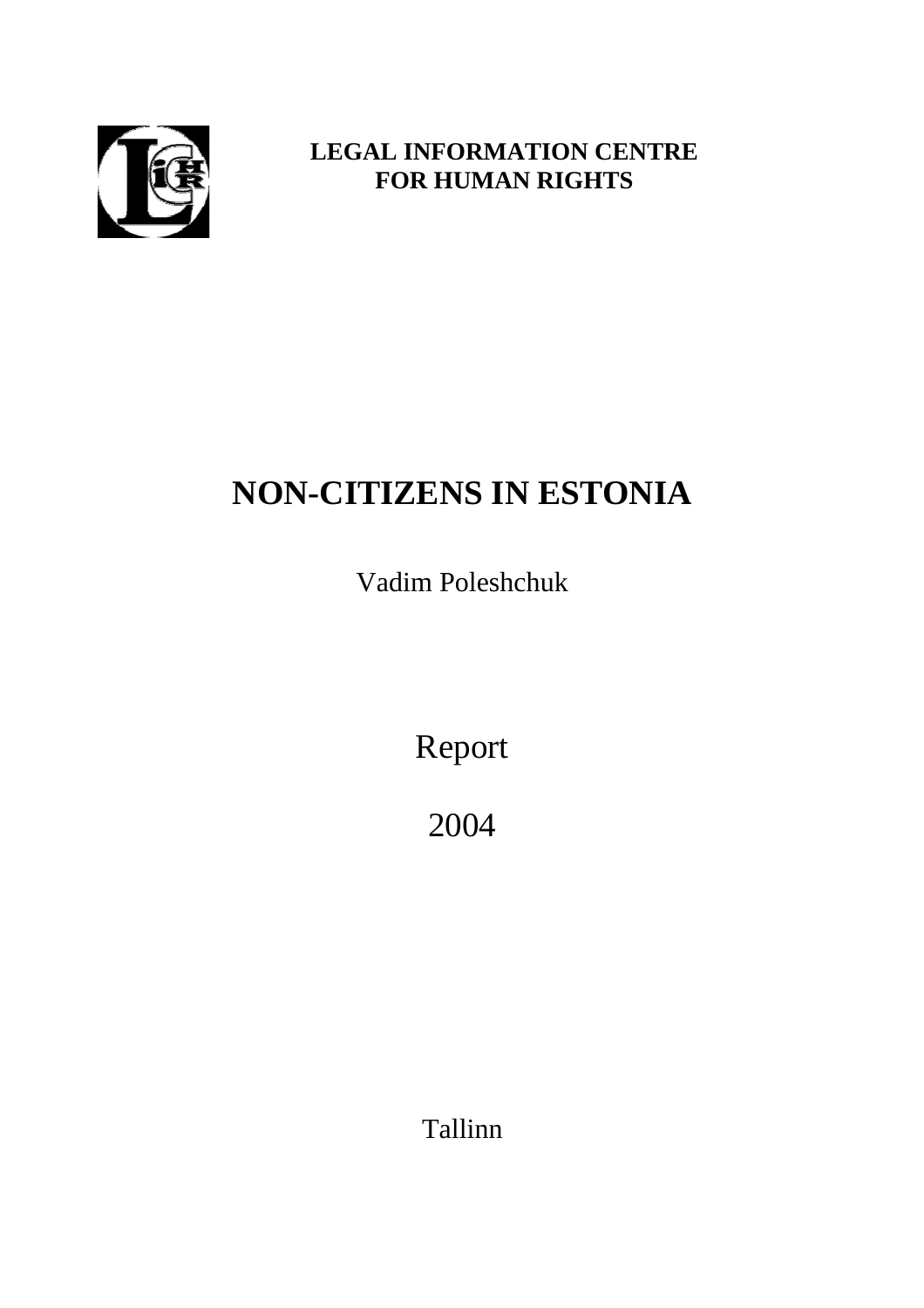**Non-citizens in Estonia**  Report 2004

Vadim Poleshchuk Legal Information Centre for Human Rights

## **ISBN 9985-9410-9-8**

## **LICHR**

The Legal Information Centre for Human Rights (LICHR) was created as a nongovernmental and non-profit organization on May 2, 1994. Intimately involved in the setting up and consolidation of the LICHR were the non-governmental organizations of Denmark and Estonia. The LICHR was founded to promote constructive dialog and to enhance the awareness about human rights in Estonian society. The basic activities of the LICHR are free legal counseling, collection, analysis and dissemination of human and minority rights related information.

© Inimõiguste teabekeskus, 2004



## **Legal Information Centre for Human Rights**

Nunne 2, Tallinn 10133, Estonia [www.lichr.ee](http://www.lichr.ee/)

phone: 372 64 64 270 fax: 372 64 64 272 e-mail: [centre@lichr.ee](mailto:centre@lichr.ee)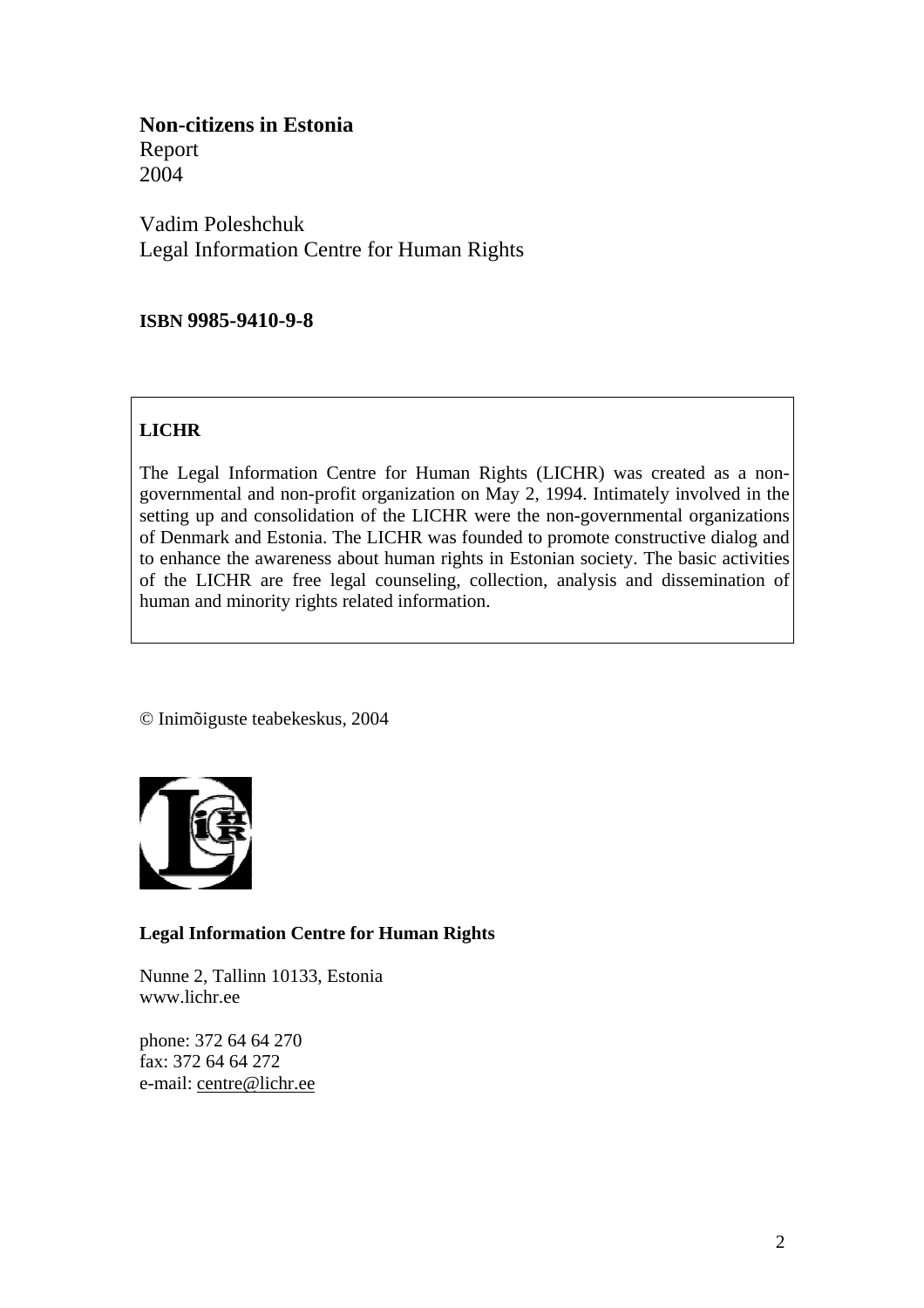## **CONTENTS**

| PART TWO. NON-DISCRIMINATION, CIVIL AND POLITICAL RIGHTS 22 |  |
|-------------------------------------------------------------|--|
|                                                             |  |
|                                                             |  |
|                                                             |  |
|                                                             |  |
|                                                             |  |
|                                                             |  |
| PART THREE. ECONOMIC, SOCIAL AND CULTURAL RIGHTS 36         |  |
|                                                             |  |
|                                                             |  |
|                                                             |  |
|                                                             |  |
|                                                             |  |
|                                                             |  |
|                                                             |  |
|                                                             |  |
|                                                             |  |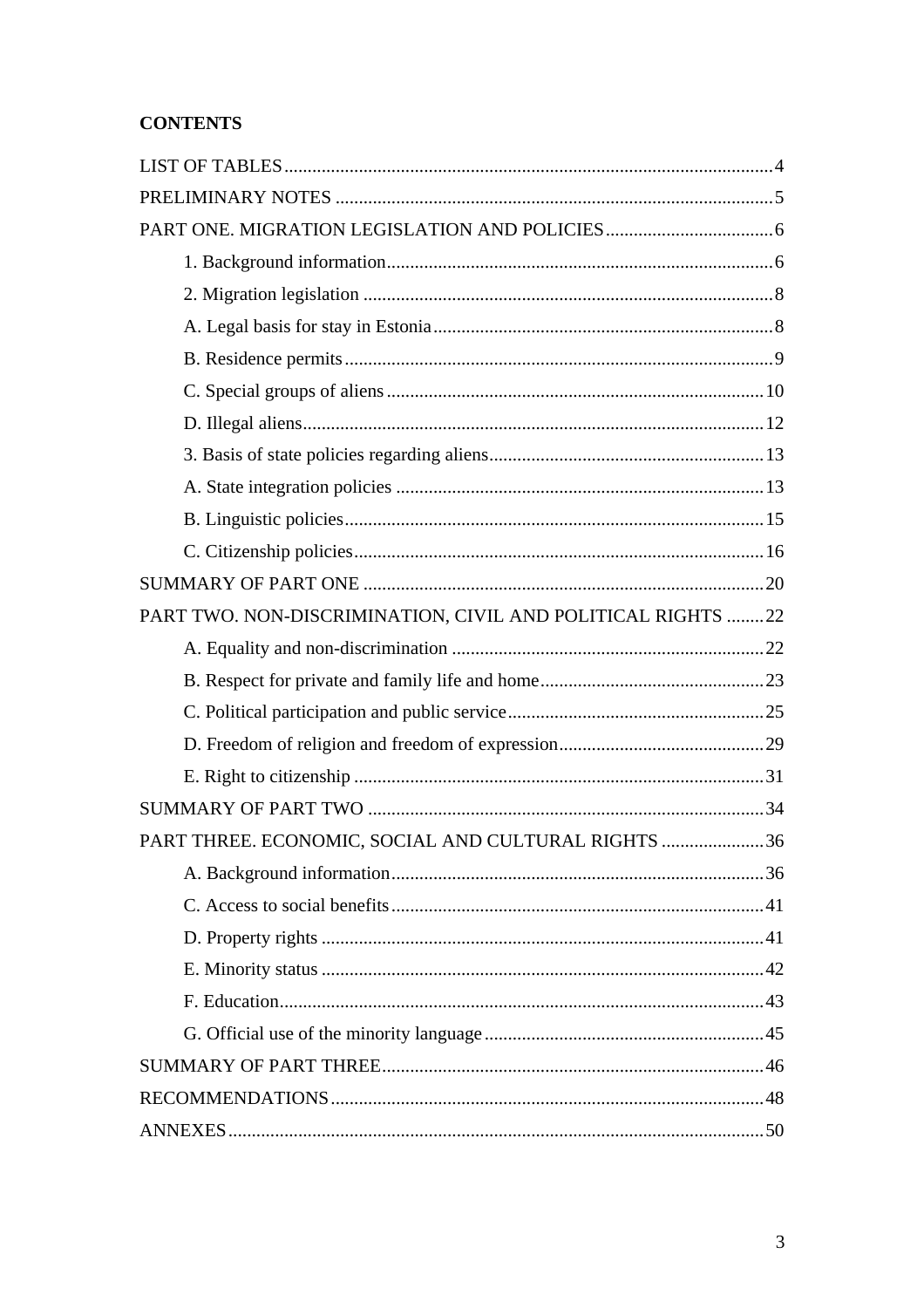#### <span id="page-3-0"></span>**LIST OF TABLES**

**Table 1**. *Legal status of the population of Estonia, 2000 national census*, p. 7.

**Table 2**. *Legal status of the minority population of Estonia, 2000 national census*, p.7.

**Table 3**. *Financing of subprograms of the Estonian Integration Program in 2002*, p.14.

**Table 4**. *Ethnicity, native language and citizenship of the population of Tallinn, Maardu and the biggest towns of the Ida-Viru County, 2000 national census*, *%,* p. 16.

**Table 5**. *Naturalization in Estonia in 1992 - November 2003*, p. 18.

**Table 6**. *Annual naturalization in Estonia in 1992 - October 2003*, p. 18.

**Table 7**. *For what reason have you personally not obtained citizenship yet? By citizenship, %*, Integration monitoring, p. 19.

**Table 8.** *Population of Tallinn, Maardu and the biggest towns of the Ida-Viru County by citizenship, 2000 national census*, *%*, p. 25.

**Table 9**. *Participation rate of citizens and non-citizens at local elections in Estonia*, *%,* p.26.

**Table 10**. *Estonians and Russians among legislators and senior government officials, 2000 national census, %,* p. 29.

**Table 11**. *Age structure of different status groups in Estonia, 2000 national census*, *%,* p.36.

**Table 12**. *Different status groups in Estonia by education attained, persons aged 10 and older, 2000 national census*, *%,* p. 37.

**Table 13**. *Percentage of persons who successfully passed the Estonian language proficiency level tests in 2002 and 2003, % of participated in the tests*, p. 38.

**Table 14**. *Unemployment rate among persons with the highest and lowest levels of education, by ethnic origin, persons aged 15 and older, 2000 national census*, *%,*  p. 39.

**Table 15**. *Average salary per month in Tallinn by occupation and ethnic origin, 1999, Estonian crones*, p. 40.

**Table 16**. *Estonians and non-Estonians studying on the basis of master and doctor programs, 2000 national census*, p. 44.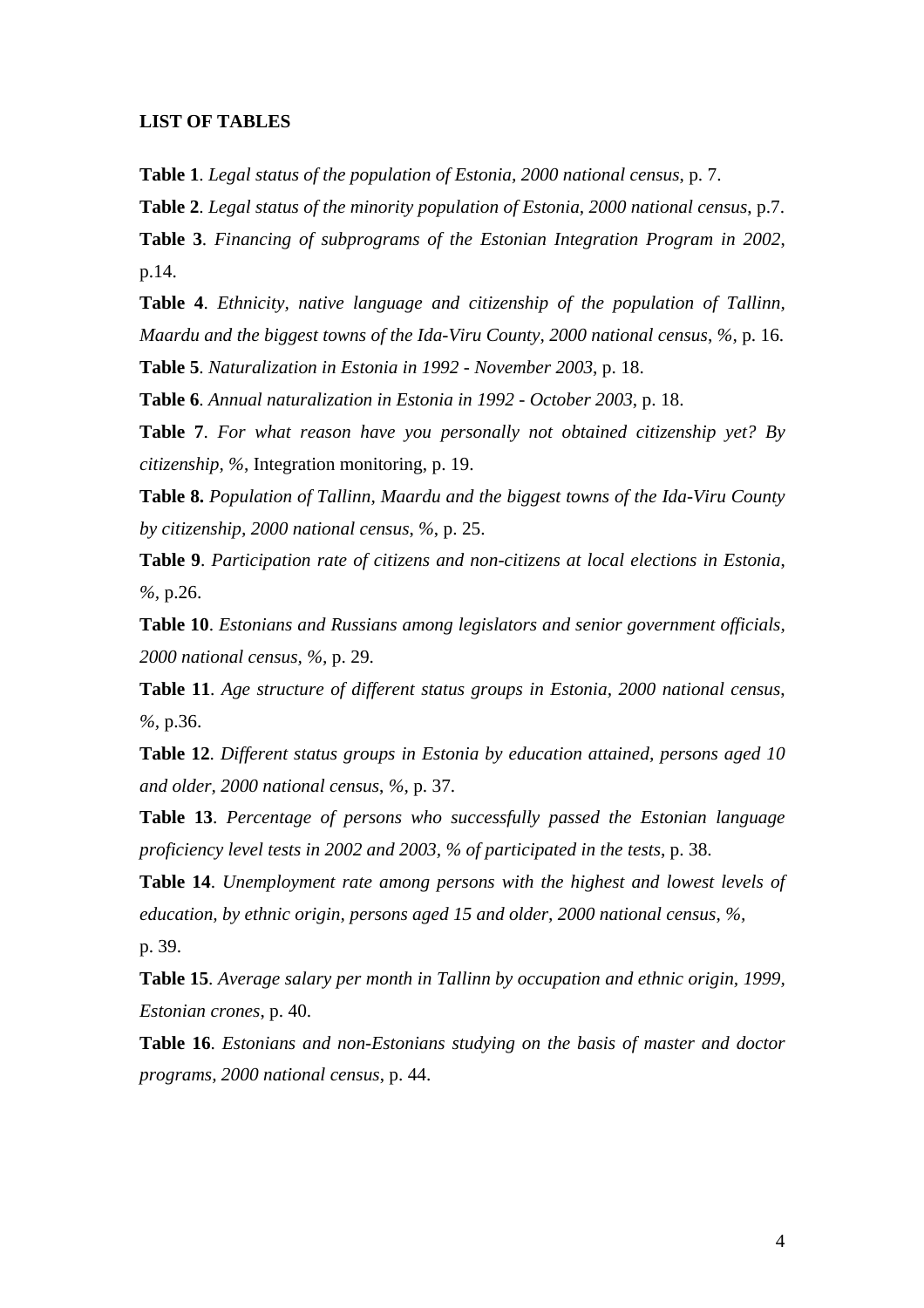## <span id="page-4-0"></span>**PRELIMINARY NOTES**

The report of the Legal Information Centre for Human Rights *Non-citizens in Estonia* shall give the overview of the situation of the Estonian alien population. Our task was to address the most challenging problems of non-citizens as of February 2004. Thus, we did not pay much attention to the historical background and development of Estonian migration policies after 1991.

The term "non-citizens" will refer to all Estonian residents without domestic citizenship. Almost all of them resided on the territory of Estonia before 1991 when the country restored independence. Sometimes, such persons will be specially referred to as "Soviet era residents". The term "stateless" will be used for Soviet era residents who have not any citizenship. Estonian authorities normally call them "persons with undetermined citizenship".

The term "non-Estonians" will refer to both citizens and non-citizens of minority ethnic origin. Additionally, in Estonia the terms "an Estonian" and "a Russian" are the indication of a person's ethnic origin.

> *Vadim Poleshchuk LICHR Legal Advisor-Analyst*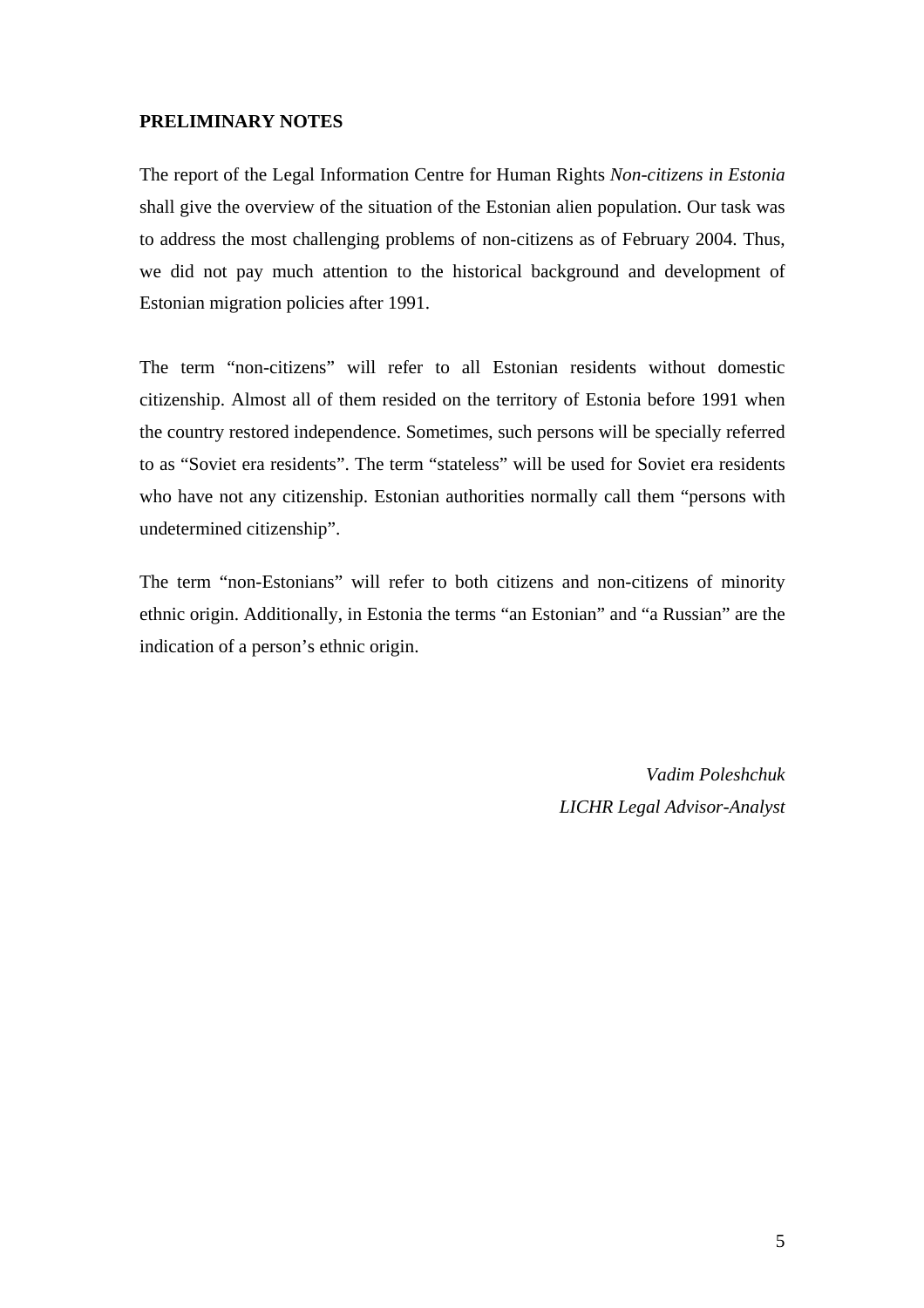## <span id="page-5-0"></span>**PART ONE. MIGRATION LEGISLATION AND POLICIES**

## 1. Background information

Since the early 1700-s Estonia had been a part of the Russian Empire. After the October Revolution (1917) in Russia Estonia became an independent state. The Bolshevik Government recognized Estonian independence in 1920. In 1940 Estonia was made the part of the Soviet Union. Its independence was regained in August-September 1991 after the failed August coup d'état in Moscow.

According to the official position of Estonian authorities the country was "occupied" by the Soviets in 1940-41, 1944-91. The Russian Federation position can be boiled down to the statement that Estonia "acceded to the Soviet Union" in 1940. Only few Western countries recognized the incorporation of Estonia into the USSR.

In June 1990 the Estonian Supreme Soviet proclaimed *restitutio ad integrum* in the "occupied Estonia".<sup>1</sup> In November 1991 the Supreme Soviet decided that only pre-WWII Estonian citizens and their successors will be automatically recognized as Estonian citizens<sup>[2](#page-49-1)</sup>. In 1992, following this decision the Supreme Soviet re-adopted the pre-war Law on Citizenship with several important revisions<sup>3</sup>[.](#page-49-2) In 1995 a new Law on Citizenship was adopted $4$ .

After the WWII the minority population of Estonia increased fourfold and reached  $38.5\%$  $38.5\%$  $38.5\%$  in 1989.<sup>5</sup> Most of minority members are not the offspring of pre-war Estonian citizens. At the moment every third Estonian resident belongs to ethnic and national minorities. The largest ethnic resident group is the Russians that constitute 80% among all minority members. $6$  Russian is the mother tongue for the  $1/3$  of all Estonian population[.7](#page-49-6)

In recent years the rate of immigration to Estonia was insignificant. Only 3% (8,221) of all residents born abroad arrived in Estonia in 1990-2000.<sup>[8](#page-49-7)</sup> In May 2004, Estonia is supposed to become a member of the European Union (EU). As a result the number of migrants may soar in the near future.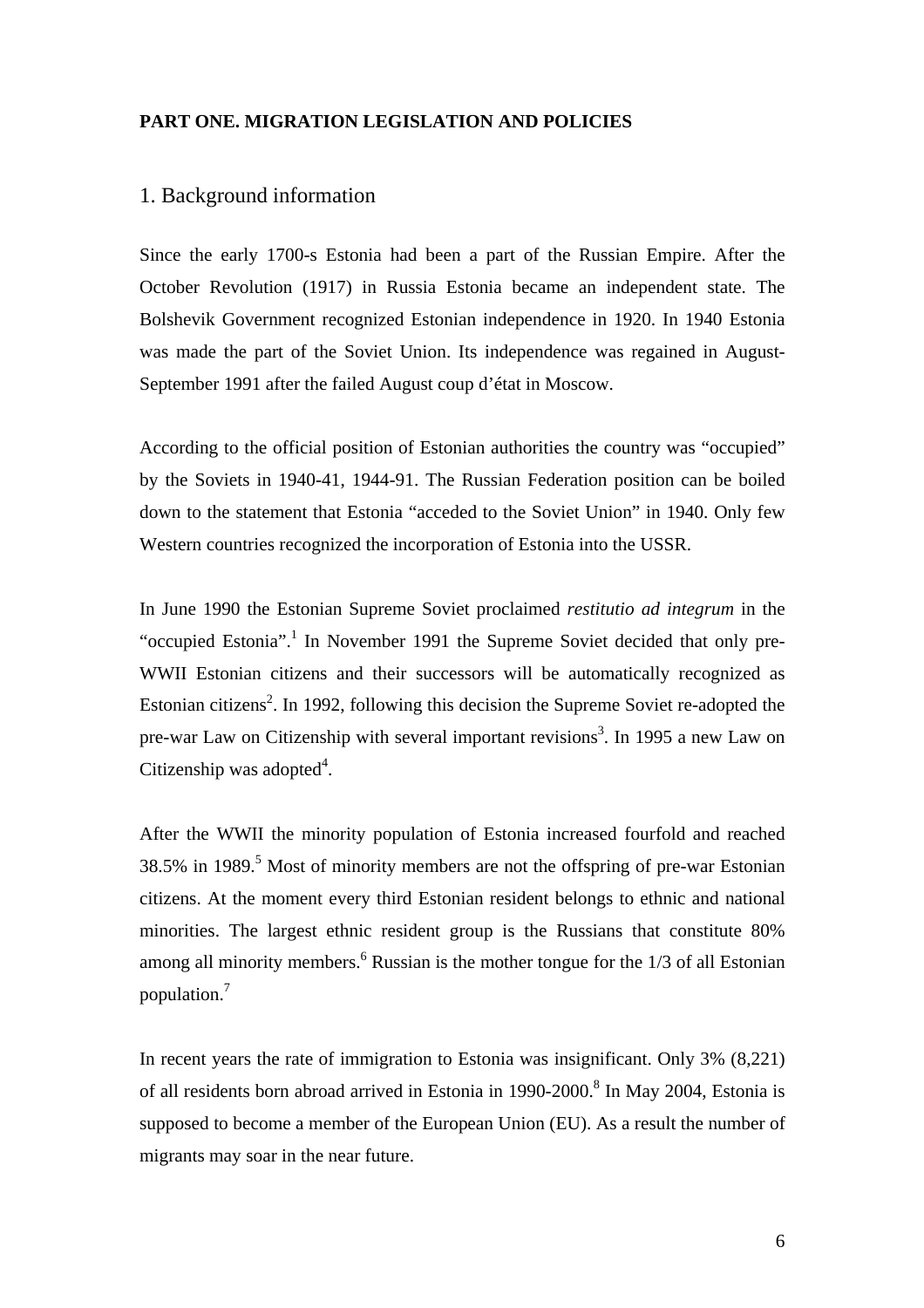According to the estimations of the Citizenship and Migration Board, 32% of all Estonian population were persons "with undetermined citizenship" in  $1992.9$  $1992.9$  $1992.9$ <sup>9</sup> At the moment the number of persons without Estonian citizenship has been decreasing due to migration, naturalization and natural reasons. According to the 2000 national census, non-citizens make up 20% of the total population.

| <b>Citizenship</b> | <b>Total</b> | $%$ of all |
|--------------------|--------------|------------|
|                    |              | population |
| Estonia            | 1,095,743    | 80.0       |
| Russia             | 86,067       | 6.3        |
| <b>Stateless</b>   | 170,349      | 12.4       |
| Other and unknown  | 17,893       | 1.3        |

**Table 1. Legal status of the population of Estonia, 2000 national census [10](#page-49-9)**

The overwhelming majority of all non-citizens are ethnic non-Estonians  $(97\%)$ .<sup>11</sup> Non-citizens dominate the minority population as well. The largest groups of noncitizens are stateless former Soviet citizens ("persons with undetermined citizenship") and citizens of the Russian Federation.

## **Table 2. Legal status of the minority population of Estonia, 2000 national censu[s12](#page-49-11)**

| Citizenship       | $\frac{0}{0}$ |
|-------------------|---------------|
| Estonia           | 39.5          |
| <b>Stateless</b>  | 37.6          |
| Russia            | 19.4          |
| Unknown and other | 3.5           |

According to the 2000 national census, 53% of ethnic Russians were born in Estonia and 42% in Russia.[13](#page-49-12) Only 21% of Russian citizens were born in Estonia. However, the majority of stateless people  $(52%)$  were born in Estonia.<sup>[14](#page-49-13)</sup>

These figures can characterize the rate of migration in the former USSR in the afterwar period when many people arrived in Estonia in the frame of centrally-planned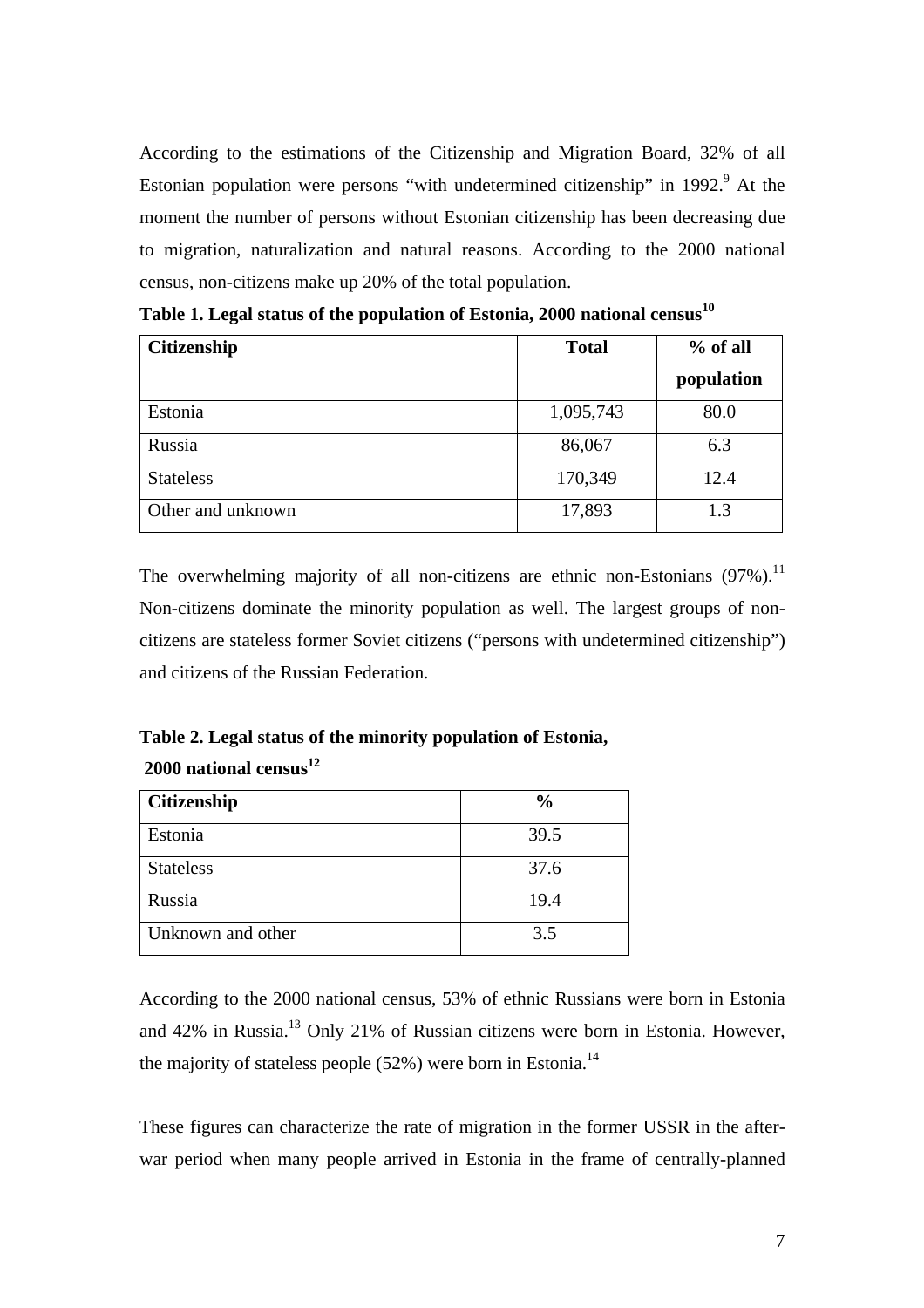<span id="page-7-0"></span>industrialization projects. It is worth mentioning that the migration rate within Estonian boarders was high as well. Thus, only 54.6% of all persons born in Estonia resided at the place of birth in 2000.<sup>[15](#page-49-14)</sup>

## 2. Migration legislation

### *A. Legal basis for stay in Estonia*

The core act that regulates non-citizens' status in Estonia is the Law on Aliens. It was adopted on 8 July 1993. By 2004 the parliament has made 23 amendments to this act. This law referred to both citizens of foreign states and stateless persons as to "aliens". In general the Estonian legislation makes no difference between these two categories of non-citizens.

According to the Law on Aliens (Article 9(1)), a foreigner may stay in Estonia on the basis of the following documents:

- 1) a residence permit;
- 2) a visa;
- 3) an international agreement;
- 4) a resolution of the Government of the Republic to forego the visa requirement;
- 5) a law, a court decision or administrative act.

Soviet-era residents that became non-citizens after 1991 do not have any special status. However, they are protected by a special clause in Article 20 (1) of the Law on Aliens:

An alien who applied for a residence permit before 12 July 1995 and to whom a residence permit has been issued […] retains the rights and duties provided for in earlier legislation of the Republic of Estonia.

This rule is not applied to, *inter alia,* members of former Soviet/Russian military service and security officers and their family members (see also Article 12 $(2^3)$ ) of the Law).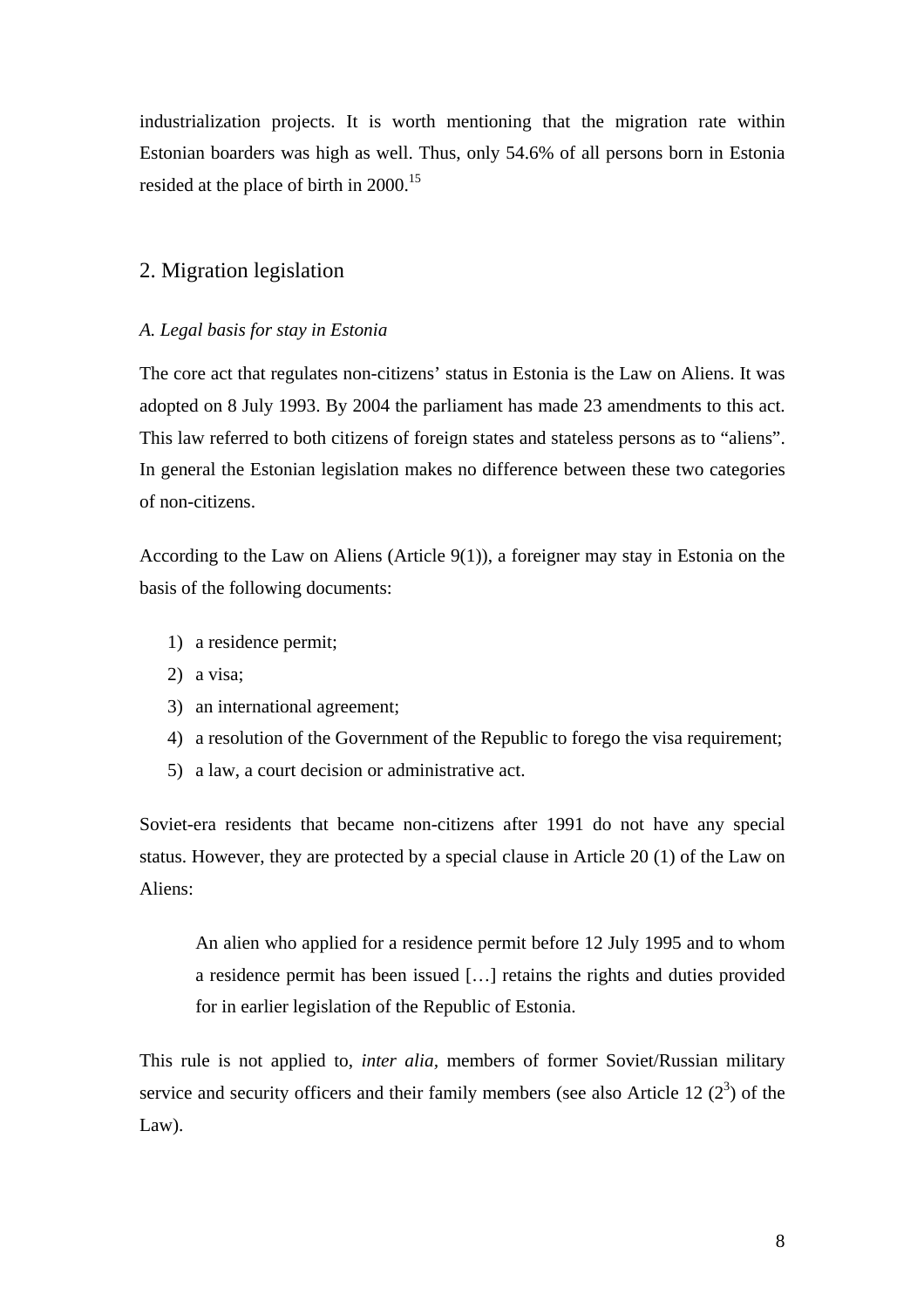<span id="page-8-0"></span>In the middle of the 1990s, stateless former Soviet citizens experienced problems with valid IDs, which were necessary for residing in Estonia and traveling abroad. Due to pressure of Western countries and organizations, in 1996 these people were entitled for special Alien's passports<sup>16</sup> that can be used as an ID both internally and internationally.

The Estonian authorities have normally emphasized the lack of legal links between non-citizens and the Estonian State. Thus, the Law on Consular Services only guarantees that Estonian consular institutions will provide resident non-citizens with "permission to return to Estonia" in case of loss of their travel documents (Article 49).

#### *B. Residence permits*

A temporary residence permit may be issued to aliens (Law on Aliens, Article 12 (1)- (2)):

- 1) for employment;
- 2) for enterprise;
- 3) for study in an educational institution;
- 4) in order to settle with a close relative permanently resident in Estonia;
- 5) if permanent legal income ensures their subsistence in Estonia;
- 6) if application for a residence permit is based on an international agreement
- 7) if applicant is a spouse of a permanent Estonian resident.

The first application should normally be submitted to a foreign representation of the Republic of Estonia. The Law enlisted a number of exceptions (e.g. for members of an Estonian citizen's family). An ethnicity based privileged is established for Estonians, their spouses and minor children. This provision is based on Article 36 of the Constitution which provides that "[e]very Estonian has the right to settle in Estonia".

The Law on Aliens has also established an annual migration quota. These provisions have been recently reviewed following the decisions of the State Court<sup>17</sup> and now the quota (0.05 per cent of the permanent population of Estonia) is not applicable to most cases of family reunification. Additionally, every Estonian has a right to settle in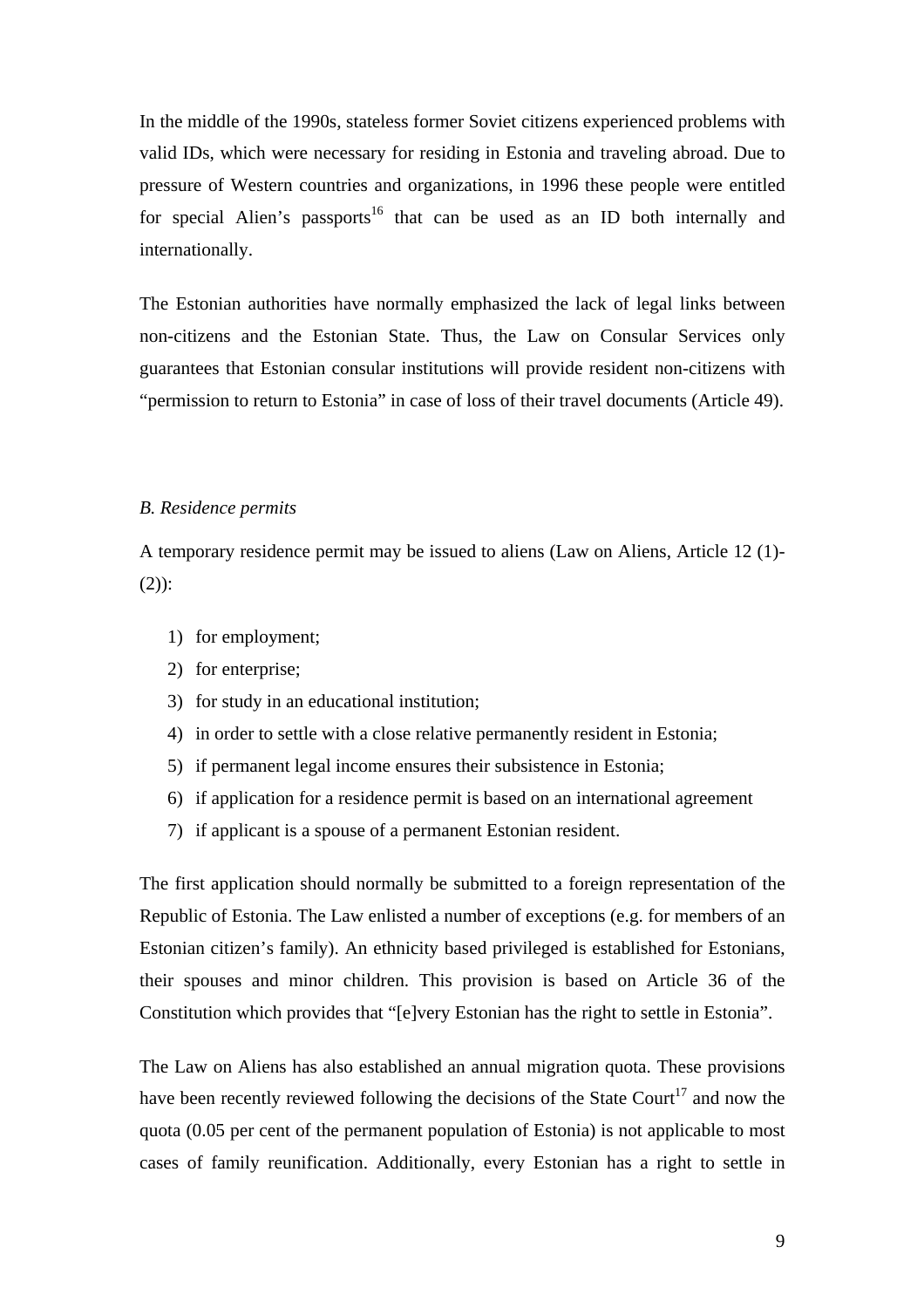<span id="page-9-0"></span>Estonia outside the quota, as well as citizens of the European Union, the United States of America, Norway, Iceland, Switzerland and Japan (Article 6). Presumably, the reason for exceptions made for citizens of the Western countries are of economical and ideological nature.

The legal basis for stay in Estonia of citizens of the European Union and their family members is regulated by the special Law on Citizen of the European Union, which enters into force upon Estonia's accession to the EU. This law foresees more liberal rules for visa-free stay and issuance of residence permits to the EU citizens and their family members following the requirements of *acquis communautaire*.

According to Article 12 (3) of the Law on Aliens, "[a] permanent residence permit may be issued to an alien who has resided in Estonia on the basis of a temporary residence permit for at least three years within the last five years and who has a valid residence permit, a residence in Estonia and permanent legal income for subsistence in Estonia, unless otherwise provided by this Law". Permanent residence permit shall not be issued to an alien who received a temporary one for employment or study.

In October 2003, there were 263,412 valid residence permits in Estonia. 80% of them were permanent residence permits.<sup>18</sup>

After the Law on Aliens was adopted in 1993, most of Soviet era residents were guaranteed the receipt of temporary residence permits and then permanent permits. Some of Soviet era residents failed to receive this status since they lacked permanent income or place of residence.

If an alien stays outside Estonia for more than a total of 183 days without special registration in the Citizenship and Migration Board, his or her permit shall be revoked (Article 14 (2) o f the Law on Aliens).

#### *C. Special groups of aliens*

The Law on Aliens bans issuance of a residence permit to certain categories of aliens (Article 12 (4)). This prohibition is worded in vague expressions and provides state officials with broad margin of appreciation. For instance, according to clause 3 of Article 12 (4) it is not possible to issue a permit to a foreigner if "his or her activities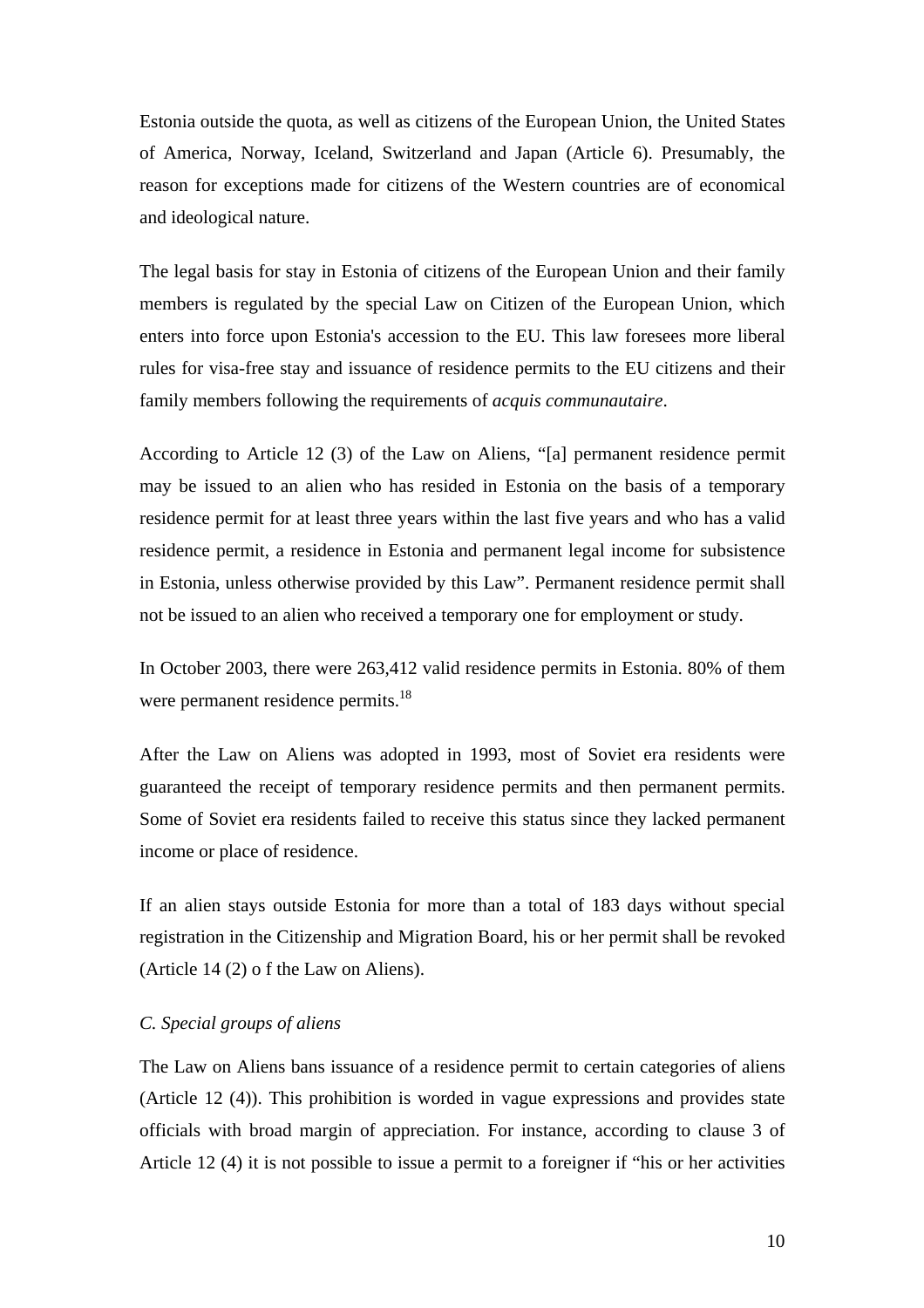have been or are or there is good reason to believe that such activities have been or are directed against the Estonian State and its security". In fact, certain information about a particular fact may be substituted with suspicions. The same wording is used in other clauses of Article 12 (4) of the Law (See Annex II for details). According to the general rule (Article 14 (2)) a residence permit will be revoked in the cases listed in Article 12 (4). Thus, a convicted criminal may experience difficulties with receipt or prolongation of a residence permit.

In practice many concerns are related to issuance of a residence permit to an alien who has served as a professional member of the armed forces of a foreign state or has been assigned to the reserve forces thereof or has retired therefrom. They are not entitled for a residence permit; however, exceptions on the individual basis are possible. Additionally, the ban of issuance of residence permits is also valid for spouses and minor children of such persons but does not extend to citizens of the member states of the European Union or NATO and their family members (Article 12  $(4), (5) (7)$ .

At the moment in Estonia reside ca 10,000 former Soviet/Russian military servicemen with their family members, <sup>19</sup> mostly representatives of older generations. Residential rights for most of them were secured by the so-called July Accord (1994) between Estonia and Russia.<sup>20</sup> According to Article 2 (1) of the Accord former Soviet/Russian servicemen should be provided with residence permits if they are not dangerous for Estonian State security. Till recently they received their permits "by way of exception".The State Court in its decision of 24 October  $2002<sup>21</sup>$  recognized that such aliens' right to a residence permit is based on international treaty and they can in principle apply for permanent residence permits. However, in December 2003 the Law on Aliens was amended to prohibit the issuance of permanent residence permits to such non-citizens (Article 12 $(2^1)$  of the Law on Aliens).

According to the Estonian official position, persons retired after the date of signing of the Estonian-Russian July Accord are not protected by the provisions of this treaty. The same approach was used by the Supreme Court.<sup>22</sup> As a result members of some 115 resident families have been recently denied a residence permit with the reference to clause 4 of Article 12 (9) of the Law on Aliens that prohibits to issue a residence permit to a person who has committed to leaving the Republic of Estonia, has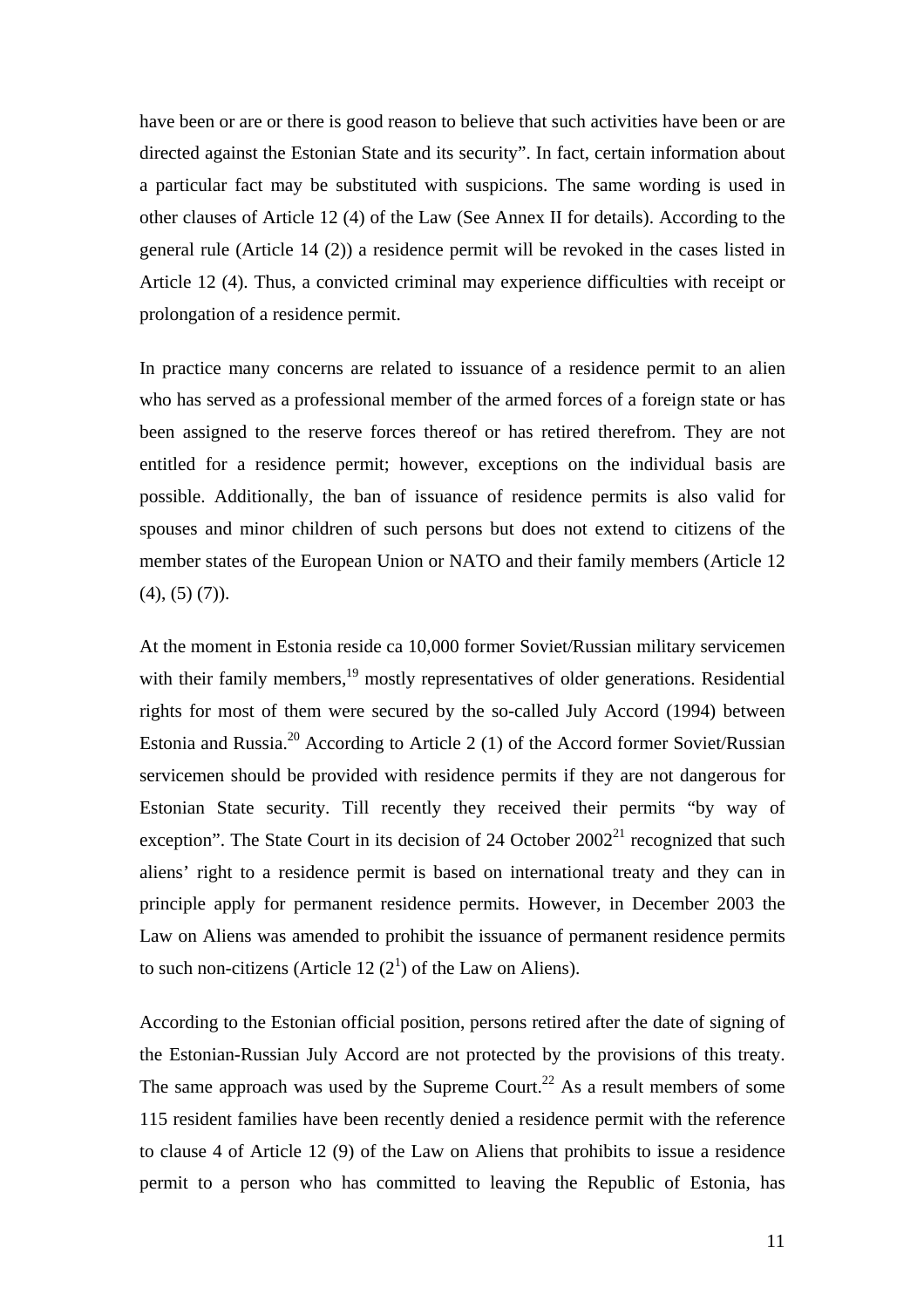<span id="page-11-0"></span>received a residential space abroad within the framework of an international aid program or has received support for leaving Estonia. The abovementioned 115 families participated in a US-sponsored program on the basis of the bilateral US-Russian agreement in the early 1990s and later received temporary residence permits to stay in Estonia. Some of these persons have recently filed complaints in the European Court for Human Rights.<sup>[23](#page-49-22)</sup>

A former Soviet (and formally other country) security service officer and his or her spouse or minor children cannot receive a residence permit if "his or her age, rank or other circumstances do not preclude his or her conscription into service in the security forces or armed forces or other armed units of his or her country of citizenship" (clauses 10 and 14, Article 12 (4)). They cannot receive a permanent residence permit as well. Again, these rules are not applicable to citizens of the EU and NATO member states and their family members (Article 12 (7)).

In practice spouses of former Soviet/Russian military servicemen can receive a permanent residence permits without any difficulties after divorce. However, an alien will face additional difficulties if he or she marries a former military serviceman.

Since 1997 Estonia has a developed legislation on asylum seekers. Nevertheless, only 4 persons (out of 83) were granted the status by October 2003.[24](#page-49-23)

#### *D. Illegal aliens*

According to different estimations there could be 3,000-30,000 illegal aliens in Estonia. All of them can be divided into two main groups: persons that resided in Estonia before 1990-91 and "newcomers". The first category consists of people who failed to receive a residence permit in Estonia because of rigid and inflexible legislation or personal fault. The second group mostly consists of illegal workers or persons who failed to receive a residence permit for family reunification due to migration quota.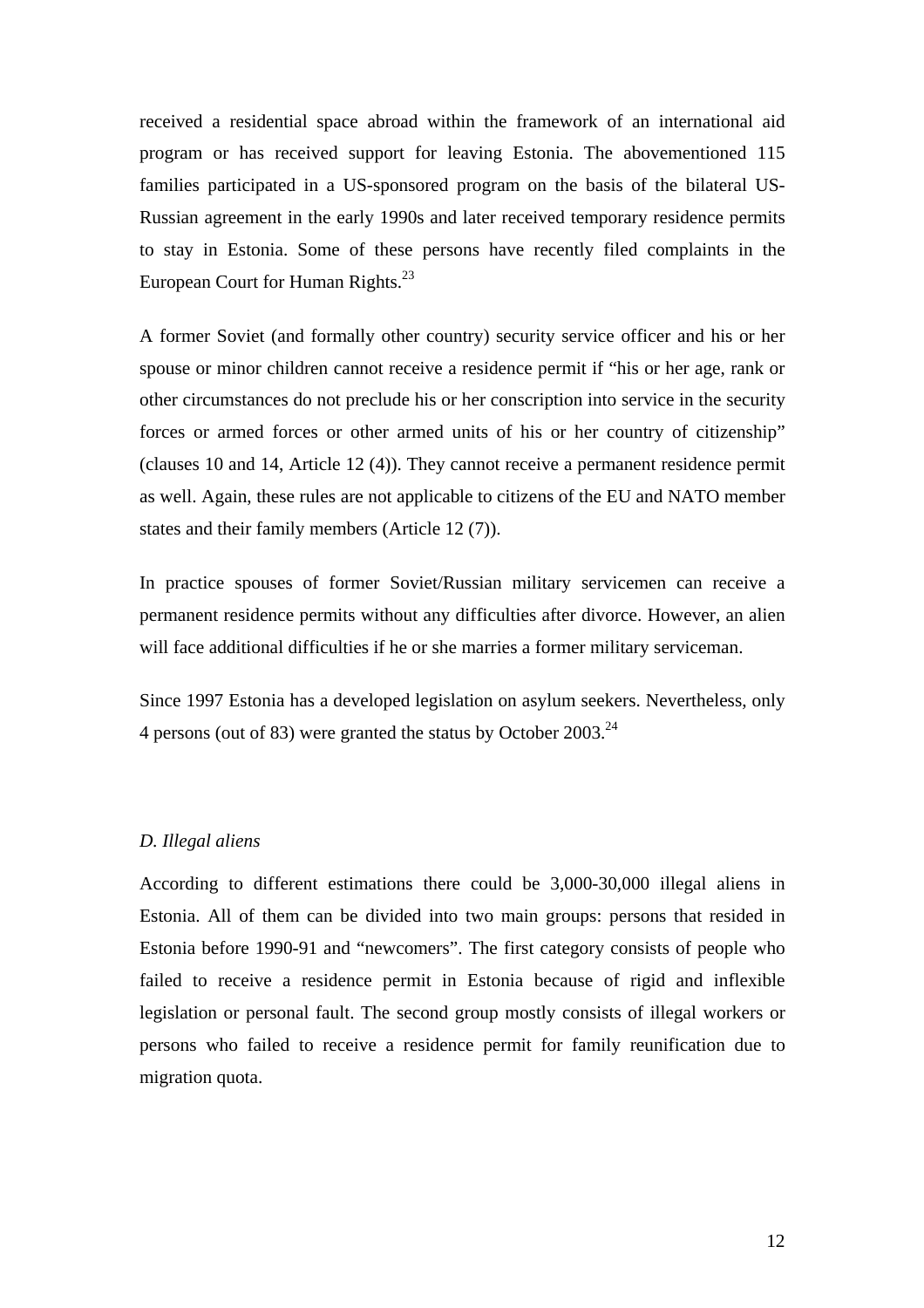<span id="page-12-0"></span>According to the Law on Obligation to Leave and Prohibition on Entry an illegal alien may receive precepts of two types: precept to leave and precept to legalize. Both precepts may be appealed against in the court (Article 13).

A percept to legalize shall be issued to ethnic Estonians and to persons who settled in Estonia before 1 July 1990 and "has not left Estonia to reside in another country and whose continued stay in Estonia does not damage the interests of the Estonian State" (Article 9 (1)). According to the Law on Aliens (Articles 9 (3), 6 (2) and 21), these categories of non-citizens can apply for a permit outside the annual migration quota and within the Estonian state boarders (of course, certain additional requirements may be applied). However, many illegal aliens will not be able to apply for a residence permit because they lack a legal basis for doing it. In practice, only family reunification can be used by these aliens to solve the problem of legalization.

Since 1 March 2003, an alien who entered Estonia with a visa and the visa expired 7 days ago as well as a prisoner without a residence permit may be expelled without issuance of a precept and without the permission of an administrative court (Article 14  $(3<sup>1</sup>)-(3<sup>2</sup>)$ ). This rule is formally applicable to most of "newcomers" - illegal aliens.

## 3. Basis of state policies regarding aliens

### *A. State integration policies*

In Estonia state policies on minorities and non-citizens are overlapping, as 60% of minority members do not have Estonian citizenship. Estonian society seems to be divided into Estonian- and Russian-speakers.

In the early 1990s Estonian Establishment cherished hopes that minority population would leave for Russia. However, the majority of non-citizens decided to stay in the country. In 1999 the first integration program was adopted in Estonia. It was followed by a detailed program *Integration of Estonian Society 2000-2007*. [25](#page-49-24) The document gives the following description of the integration process (3.4):

The *nature* of the integration of Estonian society is shaped by two processes: on the one hand the social *harmonization* of society on the basis of knowledge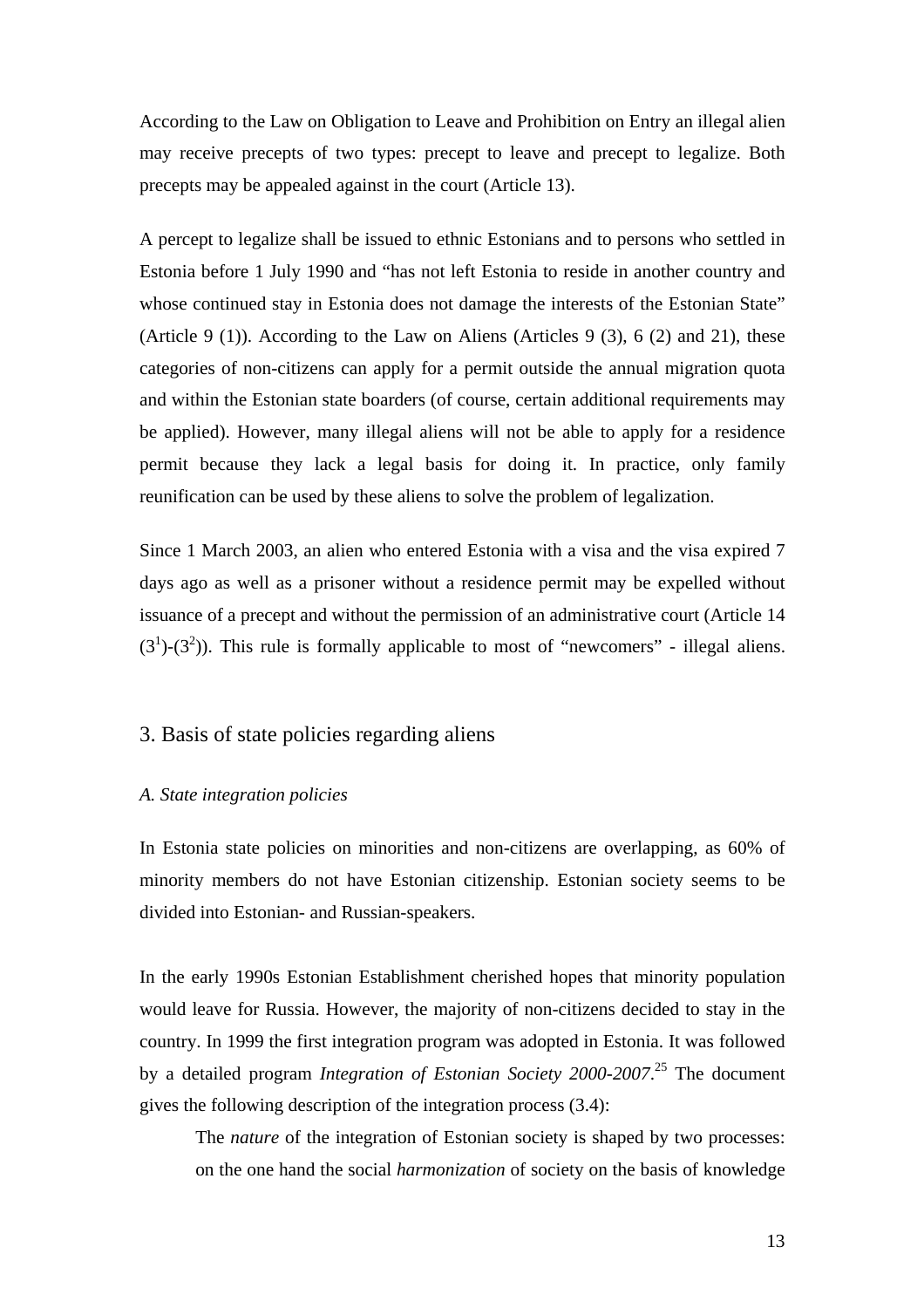of the Estonian language and the possession of Estonian citizenship, and on the other hand the *enabling of the maintenance of* ethnic *differences* on the basis of the recognition of the cultural rights of ethnic minorities. The harmonization of society also means the integration of both Estonians and non-Estonians around a unifying common core (italics of the original – V.P.).

The program is divided into four subprograms (1):

1. *Linguistic-communicative integration*. It is defined as "the re-creation of a common sphere of information and Estonian-language environment in Estonian society under conditions of cultural diversity and mutual tolerance".

2. *Legal-political integration* is referred to as "the formation of a population loyal to the Estonian State and the reduction of the number of persons lacking Estonian citizenship".

3. *Socio-economic integration*, which is "the achievement of greater competitiveness and social mobility in society regardless of ethnic or linguistic attributes".

In 2000-2003, various projects of the Integration Program received financial support of ca 225 million Estonian crones (EUR 14.46 million). Half of this sum was received from the state budget and another half from Western donors.<sup>26</sup> Acquisition of Estonian citizenship and language are the key element of the official integration strategy. Following these principles, the biggest part of all financial resources allocated to implementation of the Integration Program was to provide and facilitate language training for non-Estonian-speakers. The pattern of distribution was the same all the previous years.[27](#page-49-26)

**Table 3. Financing of subprograms of the Estonian Integration Program in 2002[28](#page-49-27)**

| <b>Subprograms</b>            | millions,                    | $\frac{6}{9}$ |  |  |
|-------------------------------|------------------------------|---------------|--|--|
|                               | <b>Estonian crones / EUR</b> | of financing  |  |  |
| I. Education (mostly Estonian | 19.8 / 1.27                  | 46            |  |  |
| language training and related |                              |               |  |  |
| activities)                   |                              |               |  |  |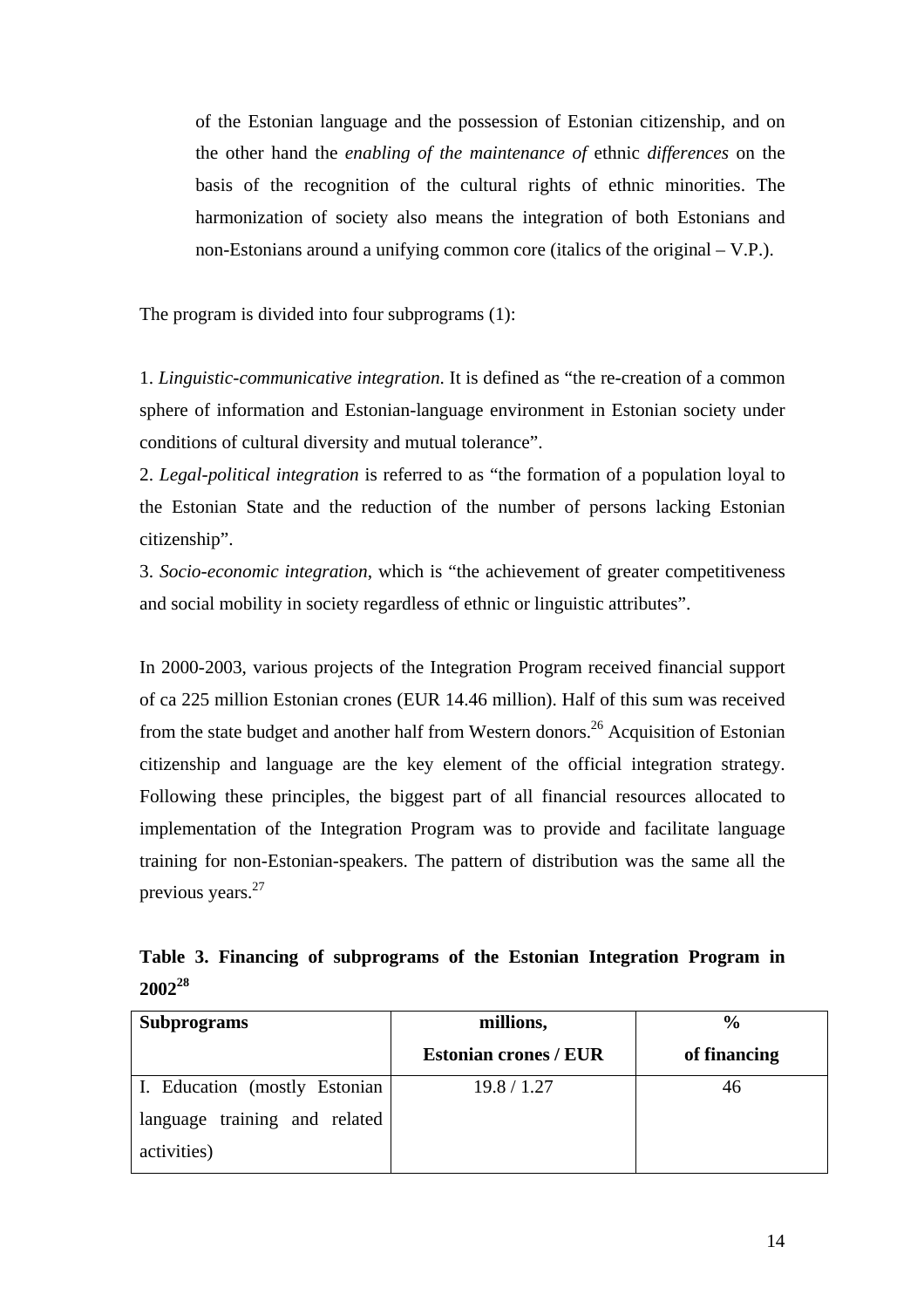<span id="page-14-0"></span>

| II. Education and culture of    | 4.6 / 0.30 | 11 |
|---------------------------------|------------|----|
| national minorities             |            |    |
| III. Estonian language training | 6.7/0.43   | 15 |
| for adults                      |            |    |
| IY. Social competence           | 4.3/0.28   | 10 |
|                                 |            |    |
| V. Management and monitoring    | 8.0/0.51   | 18 |
| of the Integration Program      |            |    |

The implementation of the Integration Program is based on valid legislation. The program does not intend to alter the previous and existing linguistic or naturalization policies. Furthermore, it based on them.

## *B. Linguistic policies*

The core legal act of Estonian legal policies is the Law on Language. Article 1 (1) of the Law repeats Article 6 of the Constitution that "Estonian is a State language of Estonia". According to Article 4(1) of the Law, "[e]veryone has the right to access public administration and to communicate in Estonian in state agencies, local governments, bureaus of notaries, bailiffs and certified interpreters and translators, cultural autonomy bodies and institutions, companies, non-profit associations and foundations". This rule is supported by numerous provisions that regulate the scope and control over use of Estonian in both official and public domain.

In the process of integration a considerable consolidation effect is attributed to the official language. Indeed, Estonian is the main (and in most spheres the only) language of the official communication and of advanced levels of public funded education. Nevertheless, the role of Estonian in everyday interethnic communication is still modest. Situation with Estonian language proficiency is getting better. According to 1989 national census, only 15% of local ethnic Russian can speak Estonian language.<sup>29</sup> In 2000 this figure raised to  $40\%$ . The level of proficiency was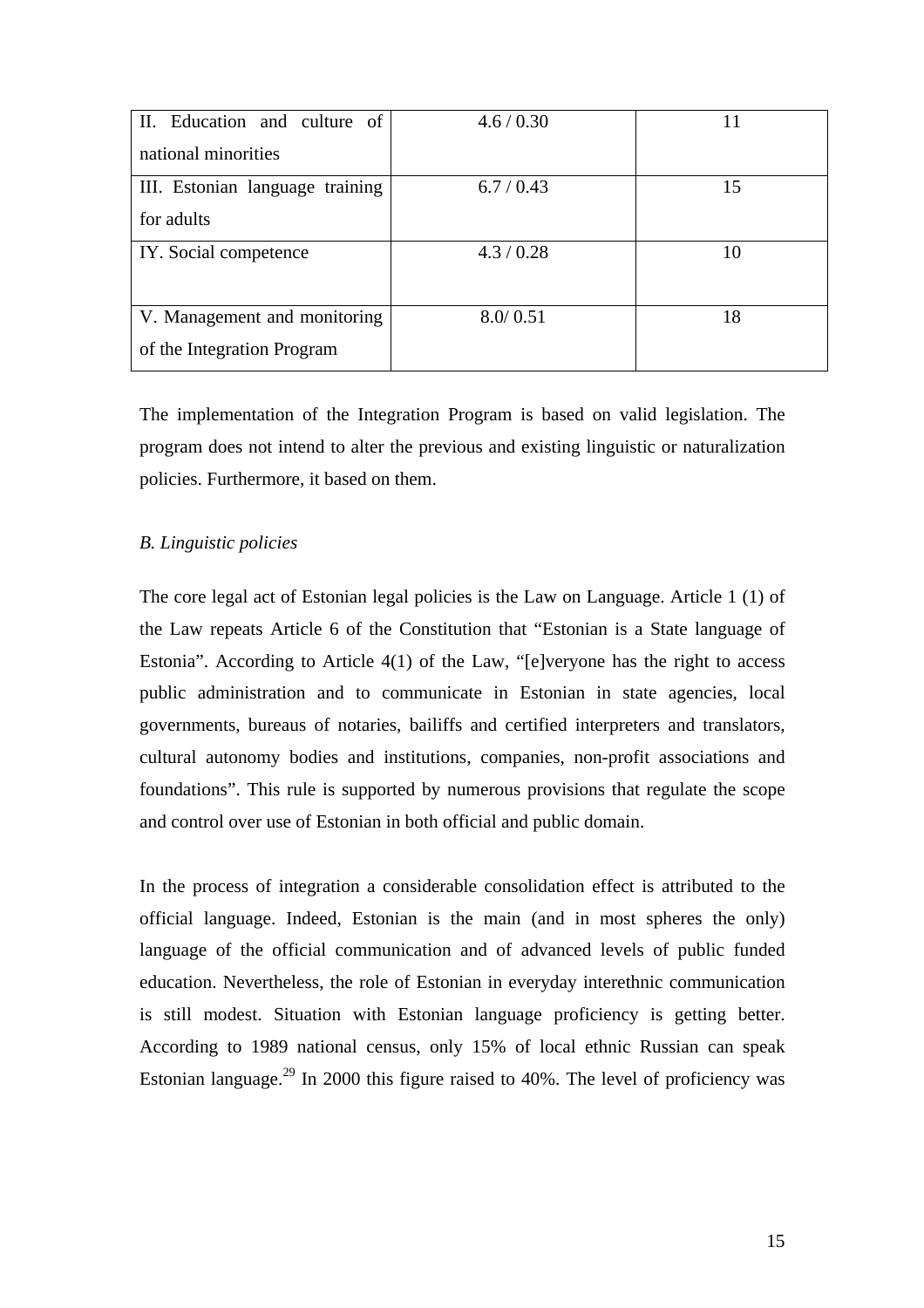<span id="page-15-0"></span>much higher among representatives of young generations (59% of persons aged 15-  $19)$ .<sup>[30](#page-49-29)</sup>

Despite these positive changes one may argue that Russian-speakers have already utilized most of their personal recourses, and improvement of their knowledge of the official language will be limited in the near future. Under these circumstances unification of the Estonian society solely on the language basis is hardly possible.

Additionally, Russian may compete with other languages in Estonia even lacking an official status. It is the mother tongue of every third Estonian resident. Furthermore, in some places Russian dominates the linguistic milieu.

| <b>City</b>  | <b>Minority in all</b> | <b>Native</b>  | <b>Native</b>   | <b>All</b>      |
|--------------|------------------------|----------------|-----------------|-----------------|
|              | population             | speakers of    | speakers of     | speakers of     |
|              |                        | <b>Russian</b> | <b>Estonian</b> | <b>Estonian</b> |
| Tallinn      | 46                     | 43             | 52              | 74              |
| Maardu       | 80                     | 75             | 18              | 46              |
| Narva        | 95                     | 93             | 3               | 17              |
| Jõhvi        | 67                     | 63             | 31              | 56              |
| Kohtla-Järve | 82                     | 80             | 15              | 39              |
| Sillamäe     | 96                     | 94             | $\overline{2}$  | 15              |

**Table 4. Ethnicity, native language and citizenship of the population of Tallinn, Maardu and the biggest towns of the Ida-Viru County, 2000 national census, %[31](#page-49-30)** 

## *C. Citizenship policies*

In Estonia naturalization requirements are now stipulated by the Law on Citizenship of 1995. The previous law (valid till 1995) provided only for a language exam. The new law has additionally introduced a civic exam (exam on knowledge of the Estonian Constitution and the Law on Citizenship). Article 6 of the Law enlisted the following basic requirements to an alien who wishes to acquire Estonian citizenship by naturalization. He or she shall: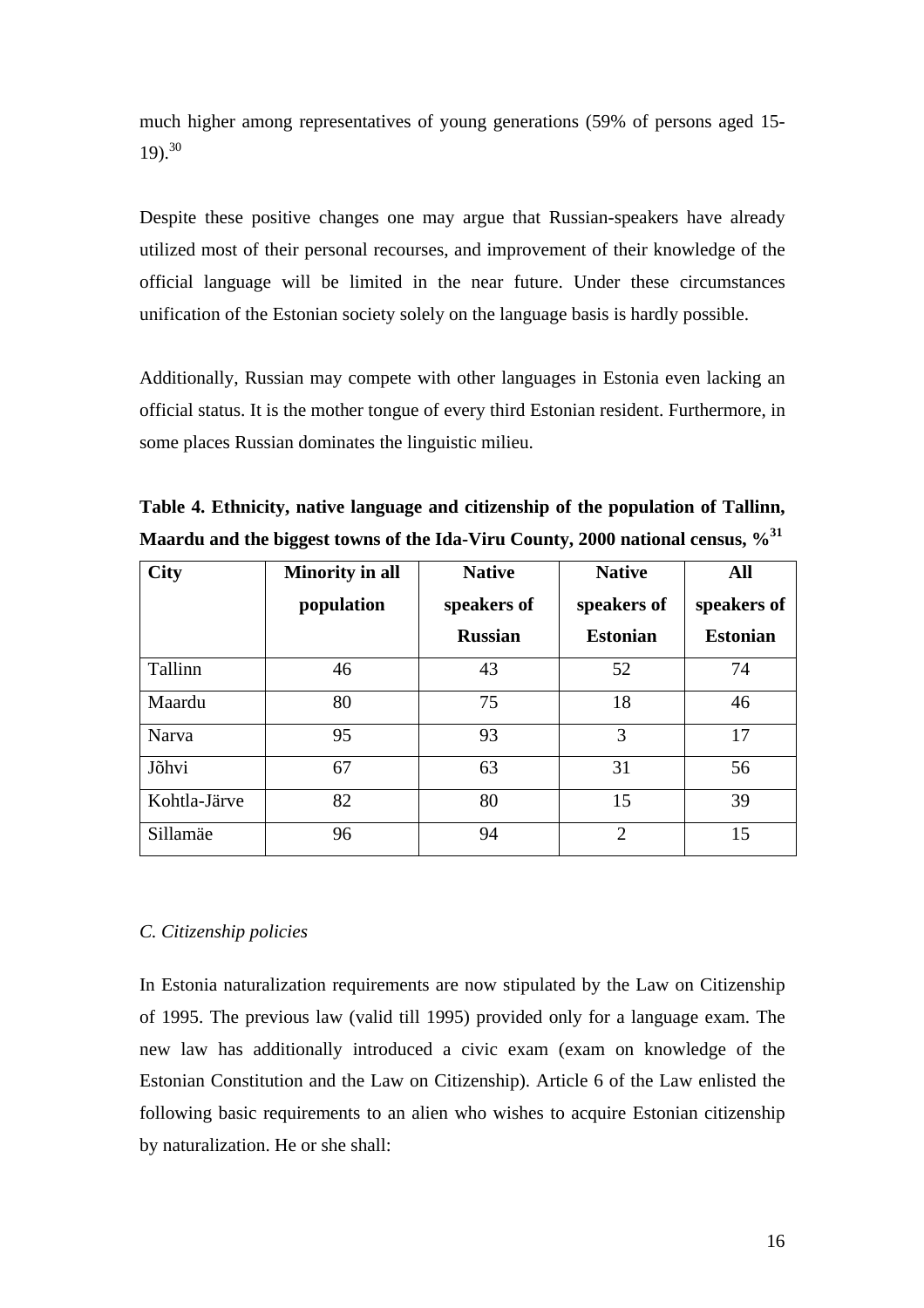1) be at least 15 years of age;

2) have stayed in Estonia on the basis of a permanent residence permit for at least five years prior to the date on which he or she submits an application for Estonian citizenship (not applicable to Soviet era residents) and for one year from the day following the date of registration of the application;

3) have knowledge of the Estonian language in accordance with the requirements provided for in the Law (see Annex III for details);

4) have knowledge of the Constitution of the Republic of Estonia and the Law on Citizenship in accordance with the requirements provided for in the Law (see Annex III for details);

5) have a permanent legal income which ensures his or her own subsistence and that of his or her dependants;

6) be loyal to the Estonian State;

7) take an oath: "In applying for Estonian citizenship, I swear to be loyal to the constitutional order of Estonia".

The Law stipulates a simplified procedure for minors under 15 years of age whose parents are going to naturalize or have Estonian citizenship. Since 1999 stateless children of stateless parents can be naturalized according to the similar simplified procedure (See Chapter III of the Law). People born prior 1 January 1930 are exempted from written part of the language exam (Article 34). However, they should pass the written civic exam. Since 2001, any exam shall not be passed by disabled (Article 35). Ten persons per year may be naturalized without exams on the ground of "special merits" (Article 10). A person who received a diploma of an Estonianlanguage educational institution shall pass only the civic exam (Article 8 (5)).

In 1992-1995, ethnic Estonians could naturalize without a language test. They constitute a large group among those who naturalized on the basis of the previous Law on Citizenship. Minors under 15 year of age are overrepresented among those who naturalized on the basis of the new Law on Citizenship (1995): the previous Law did not foresee privileges for children of naturalized citizens. In general, the majority of all persons naturalized on the basis of the previous and new citizenship laws did so by simplified procedure without a language test.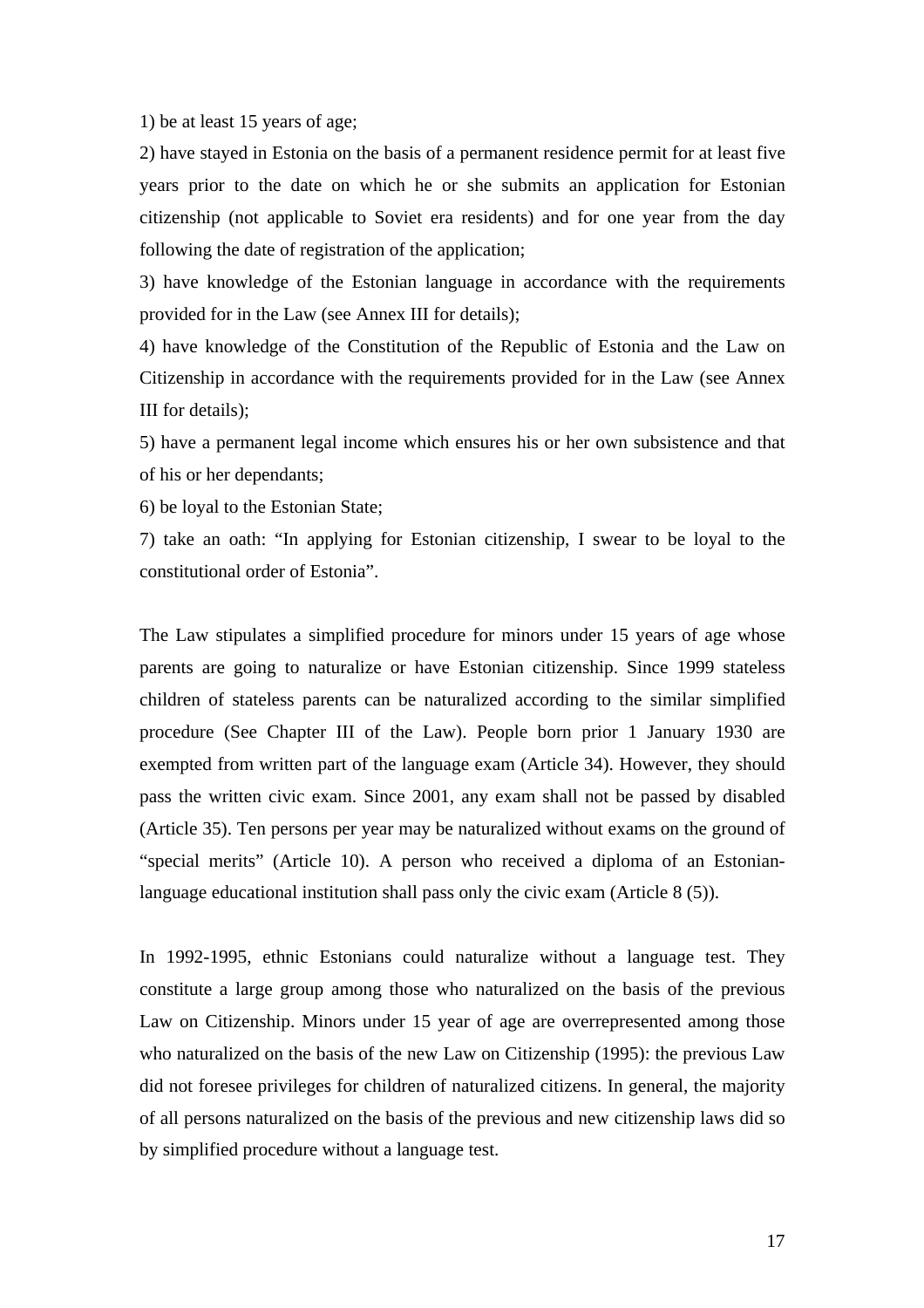| <b>Basis</b>                                 | <b>Period</b> | N <sub>0</sub> | $\frac{0}{0}$ |
|----------------------------------------------|---------------|----------------|---------------|
| On general conditions (with a language)      | 1992-         | 49,104         | 40            |
| certificate or diploma)                      |               |                |               |
| Minors under 15 years of age                 | 1992-         | 23,902         | 19            |
| For special merits                           | 1992-         | 702            | 0.7           |
| of<br>who has a certificate<br><b>Aliens</b> | 1992-95       | 24,102         | 19            |
| the<br>pro-independence<br>supporting        |               |                |               |
| Congress of Estonian citizens (the so-       |               |                |               |
| called green card)                           |               |                |               |
| <b>Ethnic Estonians</b>                      | 1992-95       | 25,966         | 21            |
| Disabled persons (without tests)             | $2001 -$      | 319            | 0.3           |
| <b>Total</b>                                 |               | 124,095        | 100.0         |

**Table 5. Naturalization in Estonia in 1992 - November 2003 [32](#page-49-31)**

In recent years the tempo of naturalization in Estonia was rather slow. The sharp decline in figures was registered after the adoption of the new Law on Citizenship in 1995. Three – four thousand naturalized persons per year could not be regarded as a satisfactory rate in a country where every fifth resident is a non-citizen.

| Year | N <sub>0</sub> | Year           | N <sub>0</sub> |
|------|----------------|----------------|----------------|
| 1992 | 5,421          | 1998           | 9,969          |
| 1993 | 20,370         | 1992           | 4,534          |
| 1994 | 22,474         | 2000           | 3,425          |
| 1995 | 16,674         | 2001           | 3,090          |
| 1996 | 22,773         | 2002           | 4,091          |
| 1997 | 8,124          | 2003 (October) | 3,150          |

**Table 6. Annual naturalization in Estonia in 1992 - October 2003[33](#page-49-32)**

Since 2000 the Estonian language tests for employees (for any official proficiency level) and the final school language exams (lowest and middle levels) were equated with the naturalization tests.<sup>34</sup> The average result of the test for the lowest proficiency level was quite high in 2002 and 2003 (See Table 13).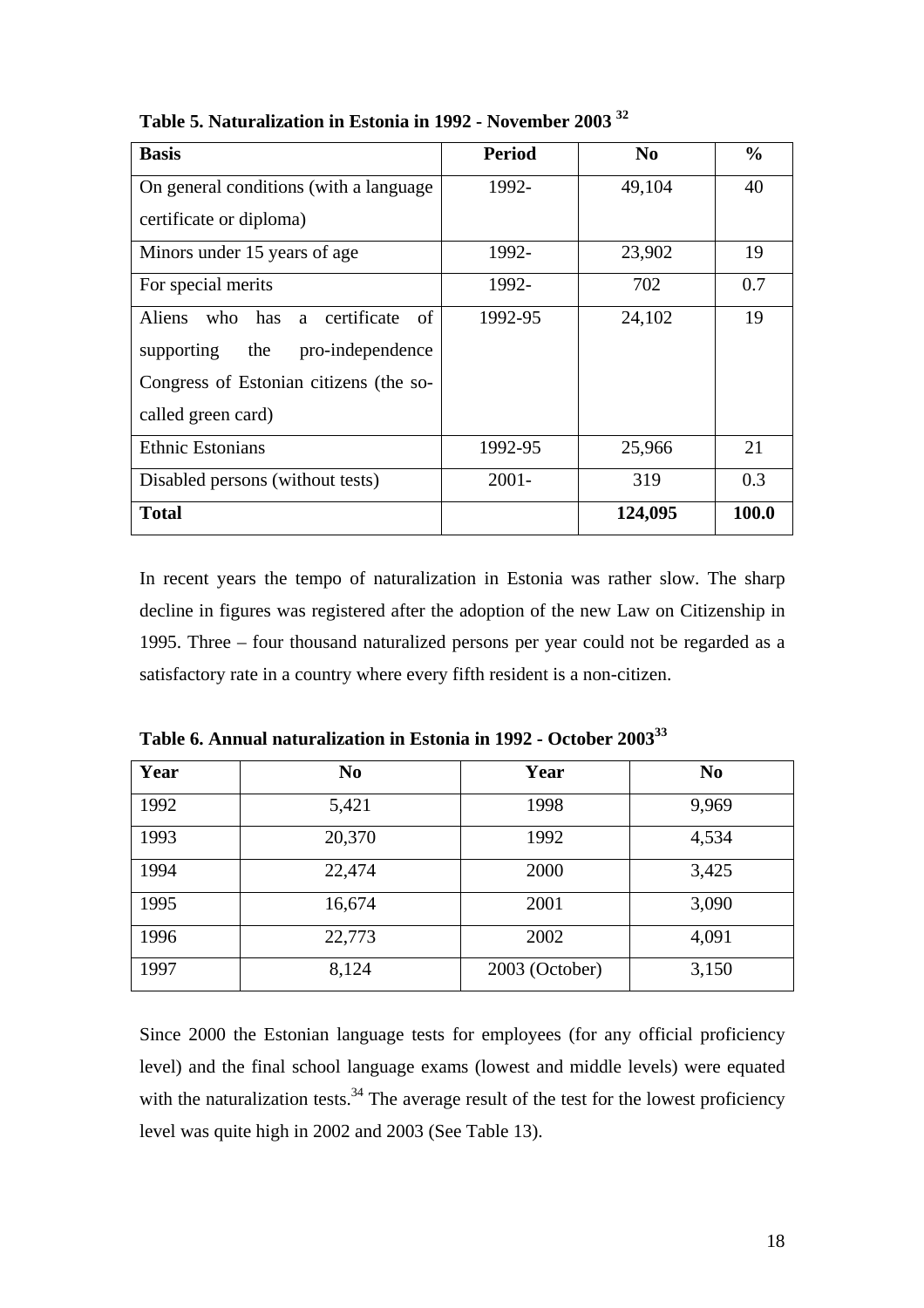Since 1 January 2004 the state can reimburse up to 100% of the fee paid by a person to a private school holding an education license if he or she passed a language test and test on knowledge of the Constitution and the Law on Citizenship (Article  $8<sup>1</sup>$  of the Law on Citizenship). Partial compensation of expenses for language training was also possible in the frame of several projects funded by the Integration Program in the previous years.<sup>[35](#page-49-34)</sup>

The 2000 national census provides us with the data on Estonian language proficiency of non-citizens. Thus, 19% of the Russian citizens, 32% of stateless persons and 38% of other countries citizens claimed that they can speak Estonian.[36](#page-49-35) These figures make us raise a question why people with the language proficiency ignore the naturalization procedure. Additionally, it is useful to learn how many persons have mentioned that their poor command in Estonian is an obstacle for naturalization. According to the Integration Monitoring 2002, the Russian citizens and stateless people mentioned the following reasons for not having Estonian citizenship:

|                        |  |  |  | Table 7. For what reason have you personally not obtained citizenship yet? By |  |
|------------------------|--|--|--|-------------------------------------------------------------------------------|--|
| citizenship, $\%^{37}$ |  |  |  |                                                                               |  |

|                                                       | <b>Stateless</b> | <b>Russian</b> |
|-------------------------------------------------------|------------------|----------------|
|                                                       | persons          | citizens       |
| I am already a citizen of another country             |                  | 85             |
| Cannot learn the Estonian language                    | 61               | 73             |
| Requirements of citizenship exam are humiliating      | 61               | 69             |
| Lack of citizenship does not hinder living in Estonia | 55               | 78             |
| Easier to travel to Russia and other CIS states       | 38               | 72             |
| Estonia is too small for its citizenship to have any  | 21               | 34             |
| value in the world                                    |                  |                |
| It would be of little use to me and my family         | 18               | 44             |
| Do not feel as belonging to Estonia                   | 9                | 12             |
| Wish to avoid military service in Estonian army       | 8                | 3              |

High language requirements, humiliating nature of the exams and absence of demanding practical necessities of naturalization were the most often mentioned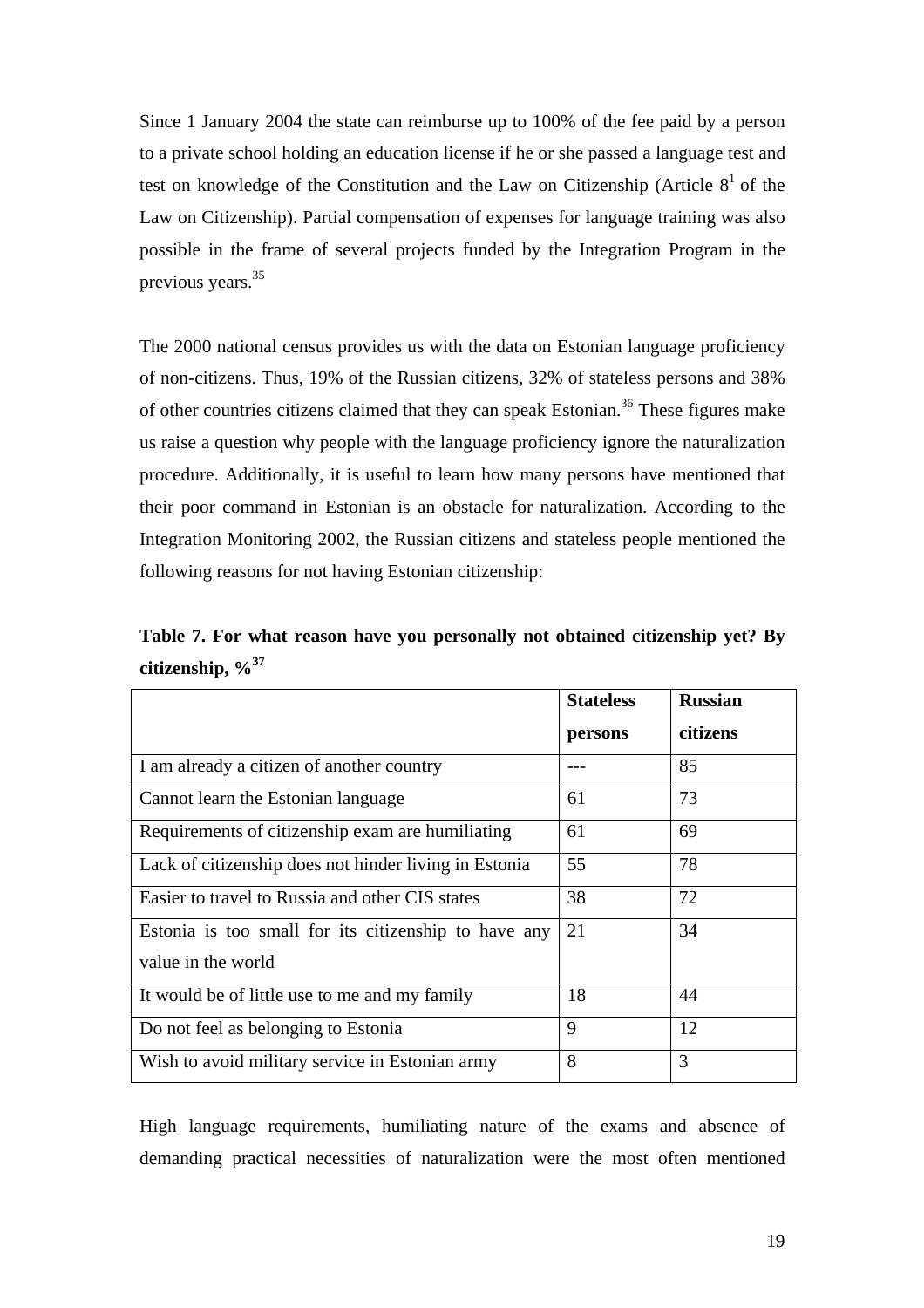<span id="page-19-0"></span>reasons in *all* age groups of non-citizens<sup>38</sup>. 95% of stateless persons and 92% of Estonian citizen of non-Estonian origin mentioned their "wish to gain security to live in Estonia" answering the question "Why is it important for you personally to have/to obtain Estonian citizenship?["39](#page-49-11)

According to the Integration Monitoring 2002, the attitudes of ethnic groups to Estonian citizenship policies were not the same. Eight per cent of Estonians in the age group 15-29 of y. o., 5% in the age group 30-49 of y. o. and 6% in the age group 50- 74 of y. o. called them "rather rigid". As for non-Estonians, this answer was given by more than 70% in all age groups.<sup>[40](#page-49-12)</sup>

## **SUMMARY OF PART ONE**

- Non-citizens of Estonia are mostly people who arrived in Estonia after the WWII and their successors. Most of them are ethnic Russians and other Russian-speakers. The largest group of non-citizens is stateless people, followed by citizens of Russia.
- A large group of non-citizens in Estonia is a result of restitution approach toward citizenship after regaining independence in 1991. In 1992 non-citizens make up 32% of the total population. Due to migration, naturalization and natural reasons their percentage dropped to 20% in 2000.
- At the moment most of the non-citizens reside in Estonia on the basis of permanent residence permits. Soviet era residents do not enjoy a special status. The migration regiment stipulated for the EU member states citizens and their family members will be more liberal after May 2004 due to Estonian commitments in the EU accession process.
- The residence permit of a Soviet era resident may be revoked under the certain conditions.
- For years applications for residence permits of former Soviet/Russian military servicemen and Soviet security officers have resulted in temporary residence permits given them by way of exception. The same rules are valid for their spouses and minor children despite the date of matrimony.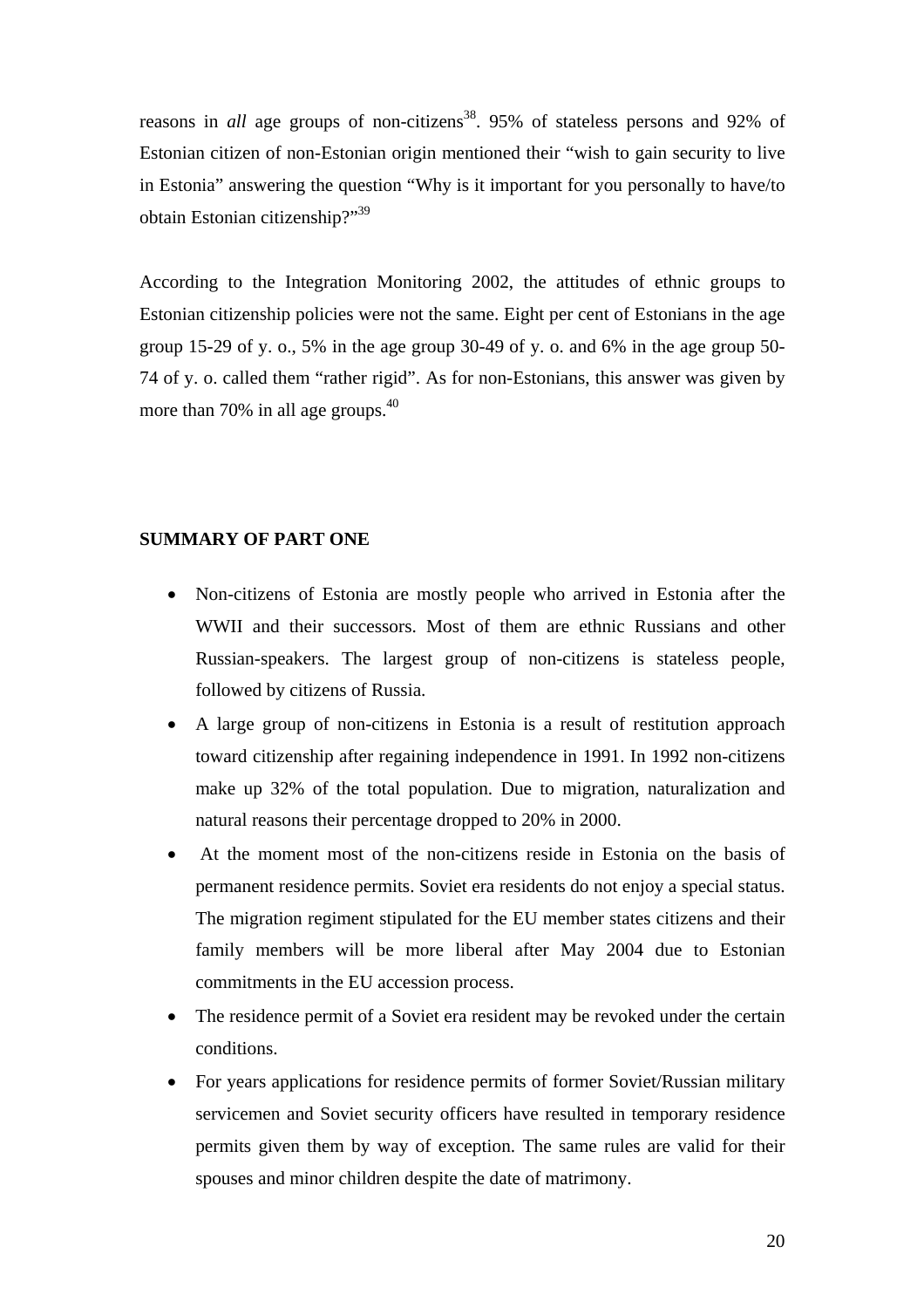- At least several thousands aliens reside in Estonia illegally. They are people that came/were born in Estonia before and after 1991. Expulsion procedure in Estonia is relatively simple.
- Ethnicity based privileges were established for Estonians as regards to annual migration quota and legalization procedure. The Soviet era residents are subjected to a similar preferential treatment.
- Integration of minority population including non-citizens has recently become an official policy. Integration shall take place on the basis of acquisition of Estonian language and citizenship. Integration funds are mostly allocated to a language training of non-Estonian-speakers.
- The level of Estonian language proficiency of non-Estonians remained at a low level. In some places the non-speakers constitute an overwhelming majority. It justifies doubts regarding universal integrative ability of Estonian language for the purposes of society integration or 'harmonization'.
- The naturalization procedure is normally based on the Estonian language and Constitution/Law on Citizenship exams. More than 120 thousand people did naturalize in 1992-2003. A considerable number among them constitute ethnic Estonians and minor children under 15 years of age. The majority of naturalized persons received citizenship without a language certificate or diploma of an Estonian-language educational institution.
- A recent sociological study revealed that the majority of both stateless people and the Russian citizens regard language requirements to be an obstacle to their naturalization. They also refer to naturalization requirements as to humiliating factor. While 55% of stateless people think that lack of citizenship does not hinder living in the country, 95% of them value Estonian citizenship as a means to gain security to live in Estonia.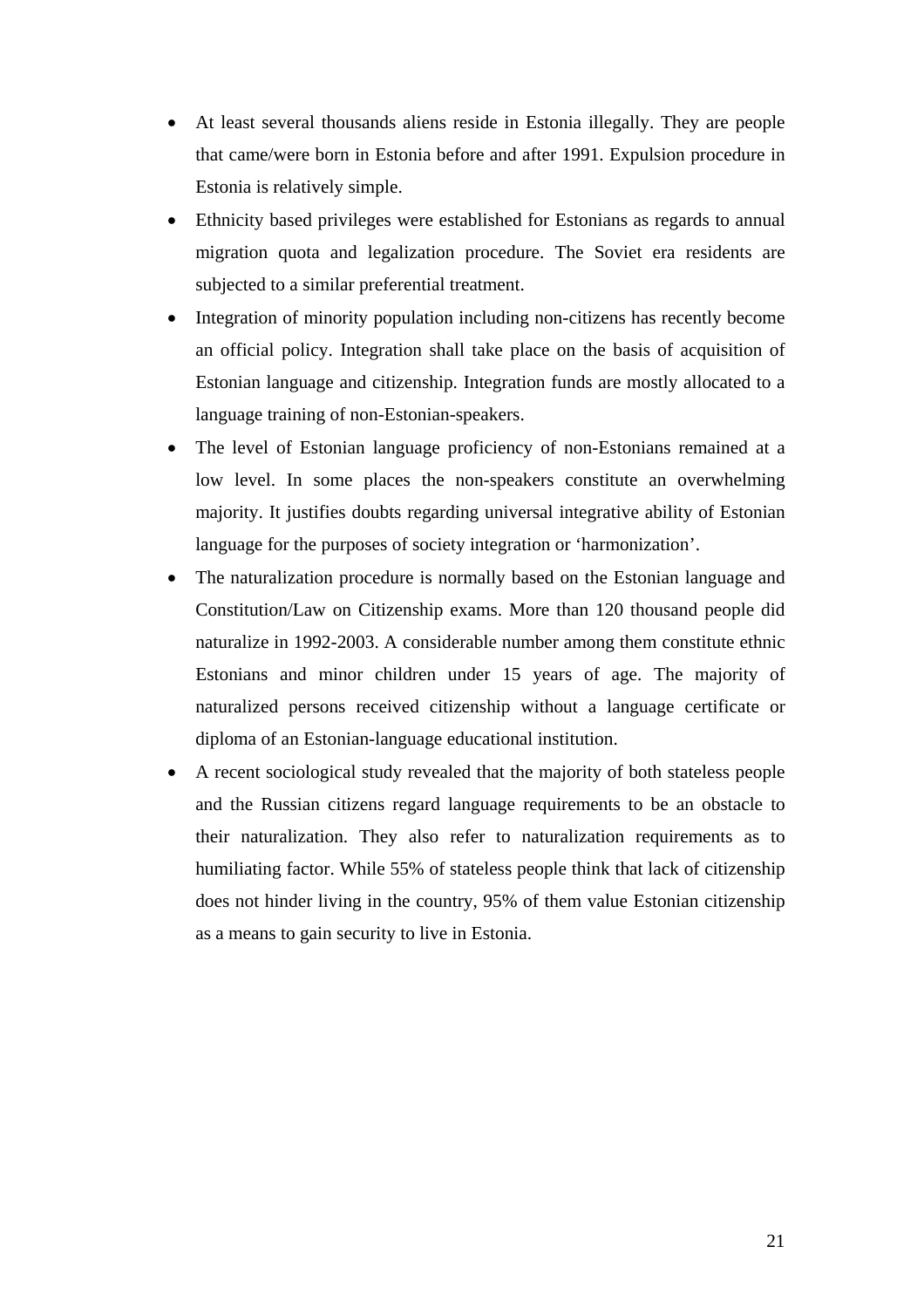## <span id="page-21-0"></span>**PART TWO. NON-DISCRIMINATION, CIVIL AND POLITICAL RIGHTS**

#### *A. Equality and non-discrimination*

Article 12 of the Estonian Constitution establishes explicit ban of discrimination:

Everyone is equal before the law. No one shall be discriminated against on the basis of ethnicity, race, color, sex, language, origin, religion, political or other opinion, property or social status, or on other grounds.

The incitement of national, racial, religious or political hatred, violence or discrimination shall, by law, be prohibited and punishable. The incitement of hatred, violence or discrimination between social strata shall, by law, also be prohibited and punishable.

Article 12 does not provide exhausted list of grounds for discrimination and formally provides protection against discrimination on the ground of citizenship. According to Article 9 of the Estonian Constitution, "[t]he rights, freedoms and duties of each and every person, as set out in the Constitution, shall be equal for Estonian citizens and for citizens of foreign states and stateless persons in Estonia." Nevertheless, the Estonian Constitution permits a differential treatment of non-citizens in the certain fields of a social life (e.g. Article 28 (right for assistance from the state), Article 29 (freedom of profession), Article 31 (freedom of private enterprise), etc).

One may presume that non-Estonians have more experience of discrimination on the ground of the mother tongue and ethnic origin than on the ground of citizenship. A sociological study in Tallinn in 2001 proved that different status groups among minorities demonstrate similar attitudes towards the most controversial laws (Law on Citizenship, Law on Aliens, Law on Language, etc).<sup>41</sup> Furthermore, the perception of the most important "social capital" differs among majority and minorities. During the same sociological study in Tallinn, 38.9% of Estonian and 16.9% of non-Estonian respondents claimed that Estonians' overrepresentation in higher social positions can be explained by their citizenship. At the same time 44.2% of non-Estonians believe that the reason for unequal representation was Estonians' ethnic origin. $^{42}$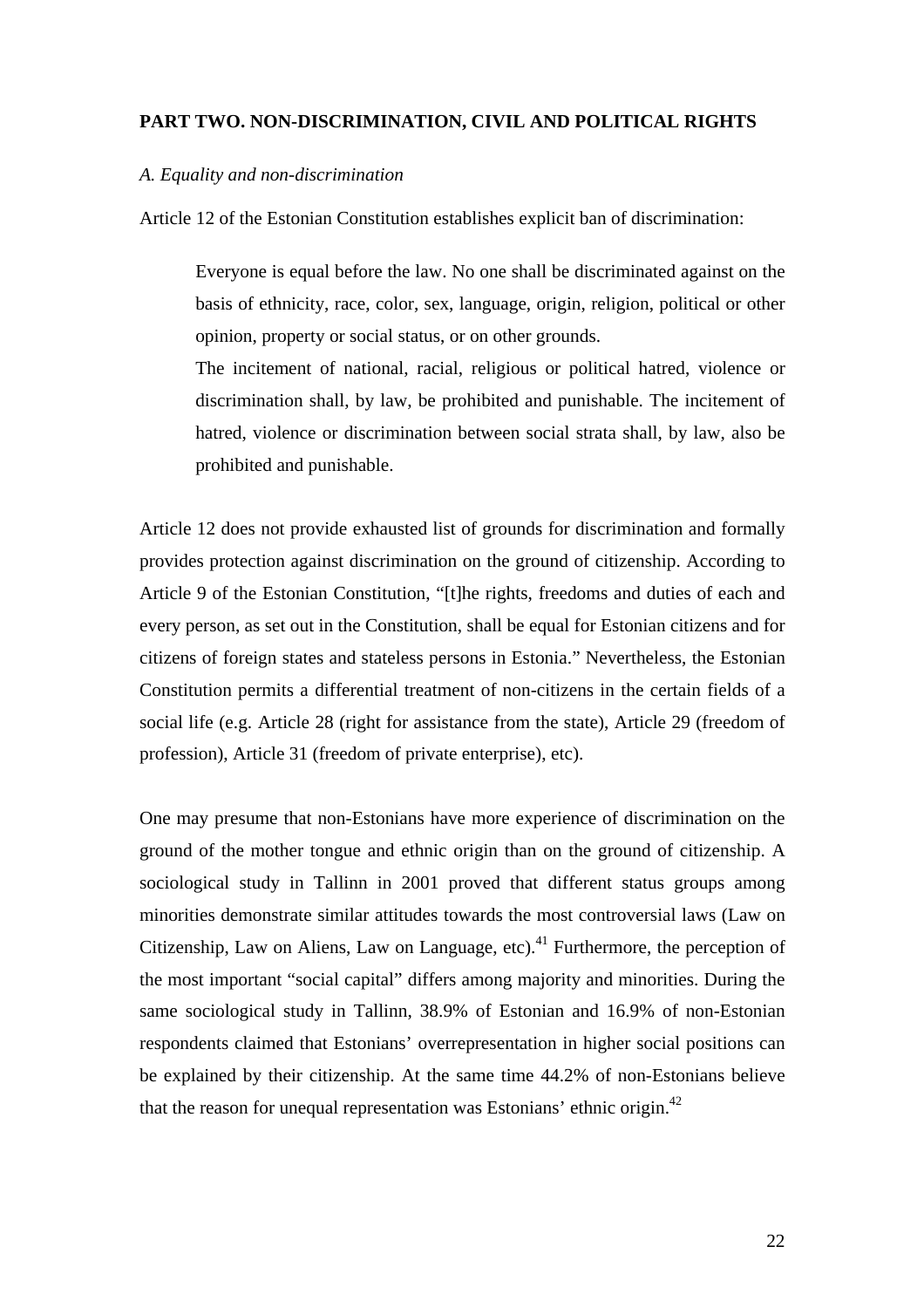<span id="page-22-0"></span>There are no limits for non-citizens in access to free legal aid provided by the state in criminal, civil and administrative court procedure. The principle of equality before the court is explicitly stipulated in Article 13 of the Code of Criminal Procedure and Article 6 of the Code of Civil Procedure. Everyone has a right to address the prejudicial bodies such as Legal Chancellor (ombudsman and anti-discrimination specialized body),  $43$  Labor Disputes Resolution Commission and National Labor Inspection.

Nowadays the Legal Chancellor deals with discrimination on the basis of sex, race, ethnic origin, color, language, origin, religious, political or other belief, property or social status, age, disability, sexual orientation or other ground of discrimination provided for in the law (Section 2 of Article 19 of the Law on Legal Chancellor). However, at the moment no act does include detailed provisions of substantive law in the field of non-discrimination. In the last draft of anti-discrimination legislation (draft no. 1198  $SE^{44}$ ) citizenship is not referred to as a banned ground of discrimination.

According to the Estonian scholar Anna Markina, the probability to receive a parole verdict was twice as high for Estonians than for non-Estonians.<sup>45</sup> According to the Ministry of Justice, in 2003 there were 3,059 convicted criminals in Estonia and minority members made up 60% of them. Non-citizens were also overrepresented in the prison population in 2003 when Estonian citizens make up 50.9%, stateless persons  $43.5\%$ , and other countries citizens  $5.6\%$ .<sup>46</sup> In the beginning of 2004 most of the foreign citizens in Estonian prisons were citizens of the Russian Federation. Estonian authorities have recently decided to intensify expulsion of foreign citizens – prisoners to the countries of their citizenship.<sup>[47](#page-49-39)</sup>

#### *B. Respect for private and family life and home*

In general there are no practices of unlawful interference with non-citizens' privacy, family, home, correspondence, etc. Most legal disputes over protection of non-citizens private and family life are related to the cases of family reunification and illegal aliens' expulsion.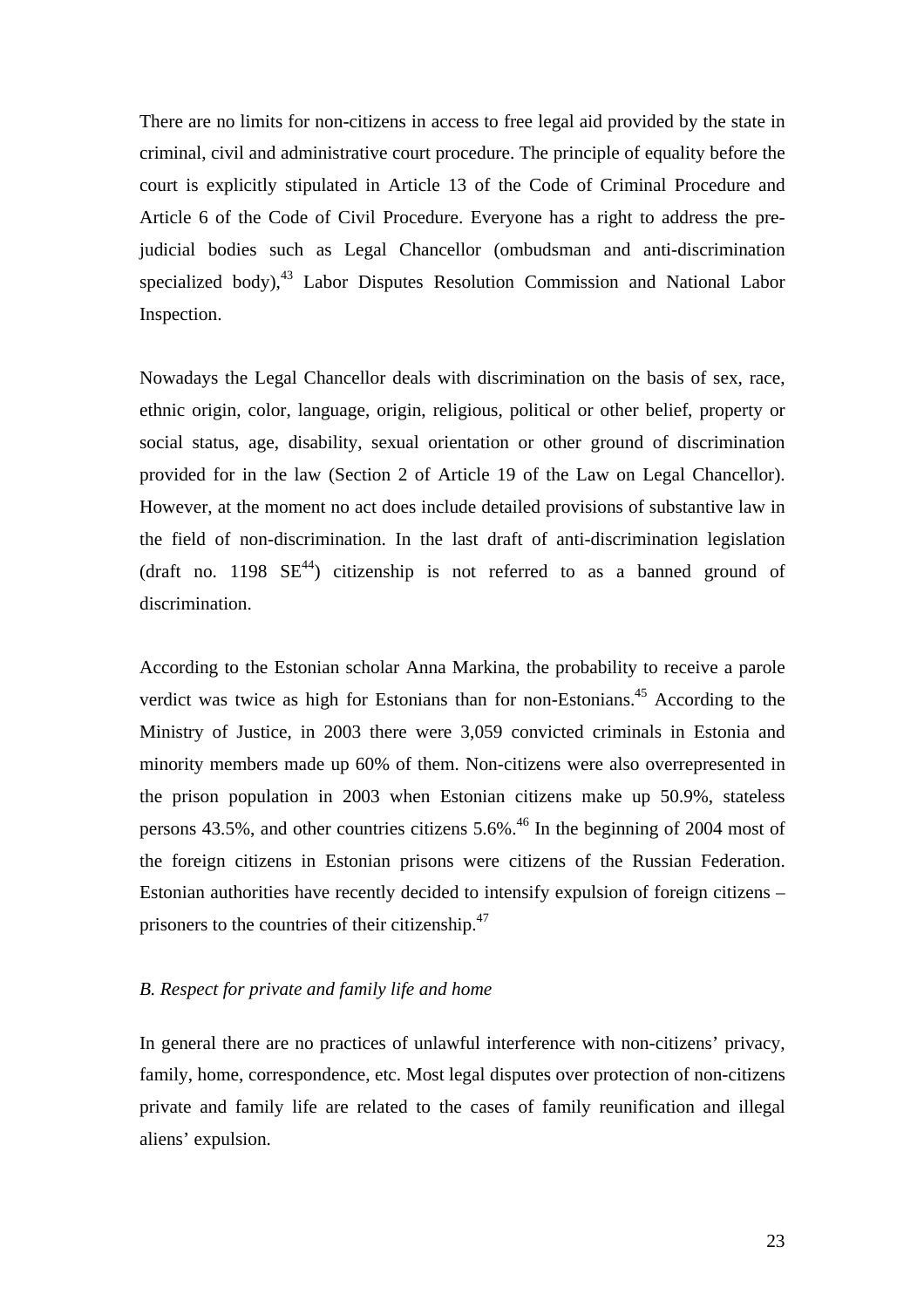In case of family reunification, the treatment of non-citizens is less favorable as compared with Estonian citizens. Thus, only non-citizens are subjected to "proving" of the fact that their family reunification in Estonia is justified (Article  $12<sup>1</sup>$  (7) of the Law on Aliens):

An application for a residence permit to settle with a spouse who resides in Estonia and who is an alien shall be considered to be unjustified if the alien who applies for the residence permit and the spouse for the purposes of settling with whom the residence permit is applied for do not prove that it is not possible for them to settle in the country of their common citizenship or in the country of citizenship or country of habitual residence of the alien who applies for the residence permit.

In 2000, in the so-called Ushakova  $case^{48}$  the State Court found that the application of quota to family reunification may under certain circumstances lead to violation of the right to family life. As a result, since 2002 an annual migration quota is not applicable to family reunification. However, the procedure of submission of relative applications was made more complicated. Furthermore, only an alien who has resided in Estonia for at least five years on the basis of a permanent residence permit may invite a spouse or close relative to settle in Estonia (Articles  $12<sup>1</sup>$  and  $12<sup>3</sup>$ ).

In December 2002 the Riigikogu<sup>49</sup> amended the Law on Obligation to Leave and Prohibition on Entry<sup>50</sup>. As a result family life in Estonia is not regarded anymore as a circumstance that guarantees the issuance of a precept to legalize to an illegal alien.

Since May 2003 the officials of the Citizenship and Migration Board and Labor Market Board received the right to enter with the permission a person's dwelling for verification of the facts important for the issuance of a residence permit. Any alien any time should prove to state officials with a document that his or her stay or work in Estonia is on the legal basis. Furthermore, "the employer is required to provide officials of the Citizenship and Migration Board and police officers with immediate access to the workrooms, employees, data and documents pertaining to aliens employed by the employer" (Article  $15<sup>1</sup>$  of the Law on Aliens).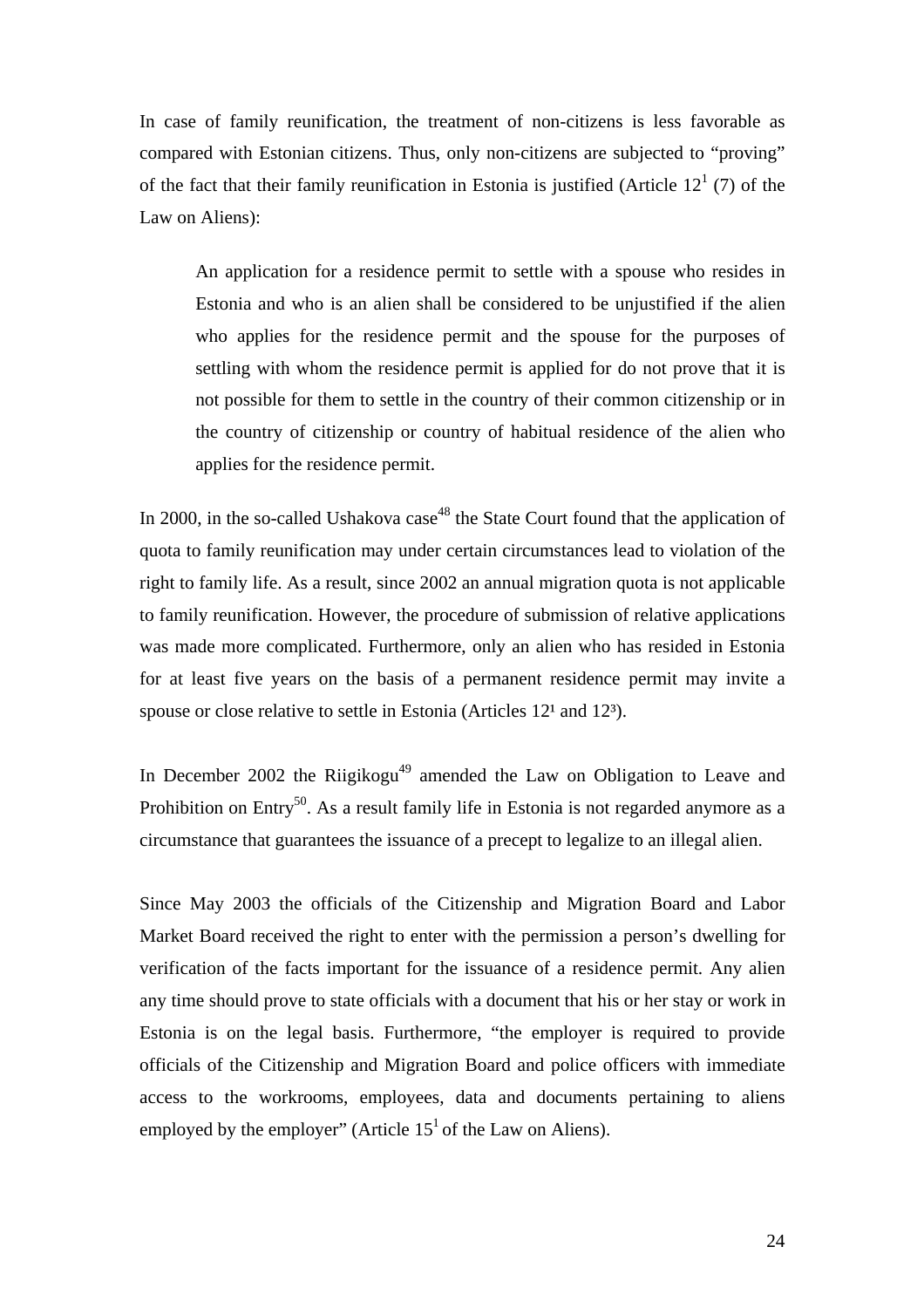## <span id="page-24-0"></span>*C. Political participation and public service*

The Law on Riigikogu Election stipulates that voters at national elections shall be Estonian citizens. Only Estonian citizens may be candidates at parliament elections as well (Article 4). Both Estonian citizens and citizens of the EU member states residing in Estonia will enjoy the right of active and passive suffrage at elections of the European Parliament in Estonia (Law on European Parliament Election, Article 4).

As for the local elections, Estonian citizens (and citizens of the European Union after the accession) who have attained 18 years of age by election day and whose permanent residence is located in the corresponding municipality have the right to vote. If they are registered in the corresponding municipality before 1 August of the year of elections, they can also stand as candidates (Article 5 of the Law on Local Government Council Election).

At local elections additional requirements are stipulated for non-EU nationals including stateless former Soviet citizens: They should have permanent residence permit and reside in a particular municipality for 5 years. Furthermore, these aliens have no right to stand as a candidate at elections (Article 5(2)). In certain places of Estonia this rule disfranchises a large proportion (or even a majority) of the local population:

| Table 8. Population of Tallinn, Maardu and the biggest towns of the Ida-Viru |  |  |  |  |  |  |
|------------------------------------------------------------------------------|--|--|--|--|--|--|
| County by citizenship, 2000 national census, $\%$ <sup>51</sup>              |  |  |  |  |  |  |

|              | <b>Citizens of</b> | <b>Non-citizens</b> |                    |         |  |  |  |
|--------------|--------------------|---------------------|--------------------|---------|--|--|--|
|              | <b>Estonia</b>     | All                 | <b>Citizens of</b> |         |  |  |  |
|              |                    |                     | <b>Russia</b>      | persons |  |  |  |
| Tallinn      | 71                 | 29                  | 9                  | 18      |  |  |  |
| Maardu       | 43                 | 57                  | 11                 | 43      |  |  |  |
| Narva        | 36                 | 64                  | 29                 | 34      |  |  |  |
| Jõhvi        | 55                 | 45                  | 13                 | 30      |  |  |  |
| Kohtla-Järve | 42                 | 58                  | 13                 | 43      |  |  |  |
| Sillamäe     | 21                 | 79                  | 23                 | 54      |  |  |  |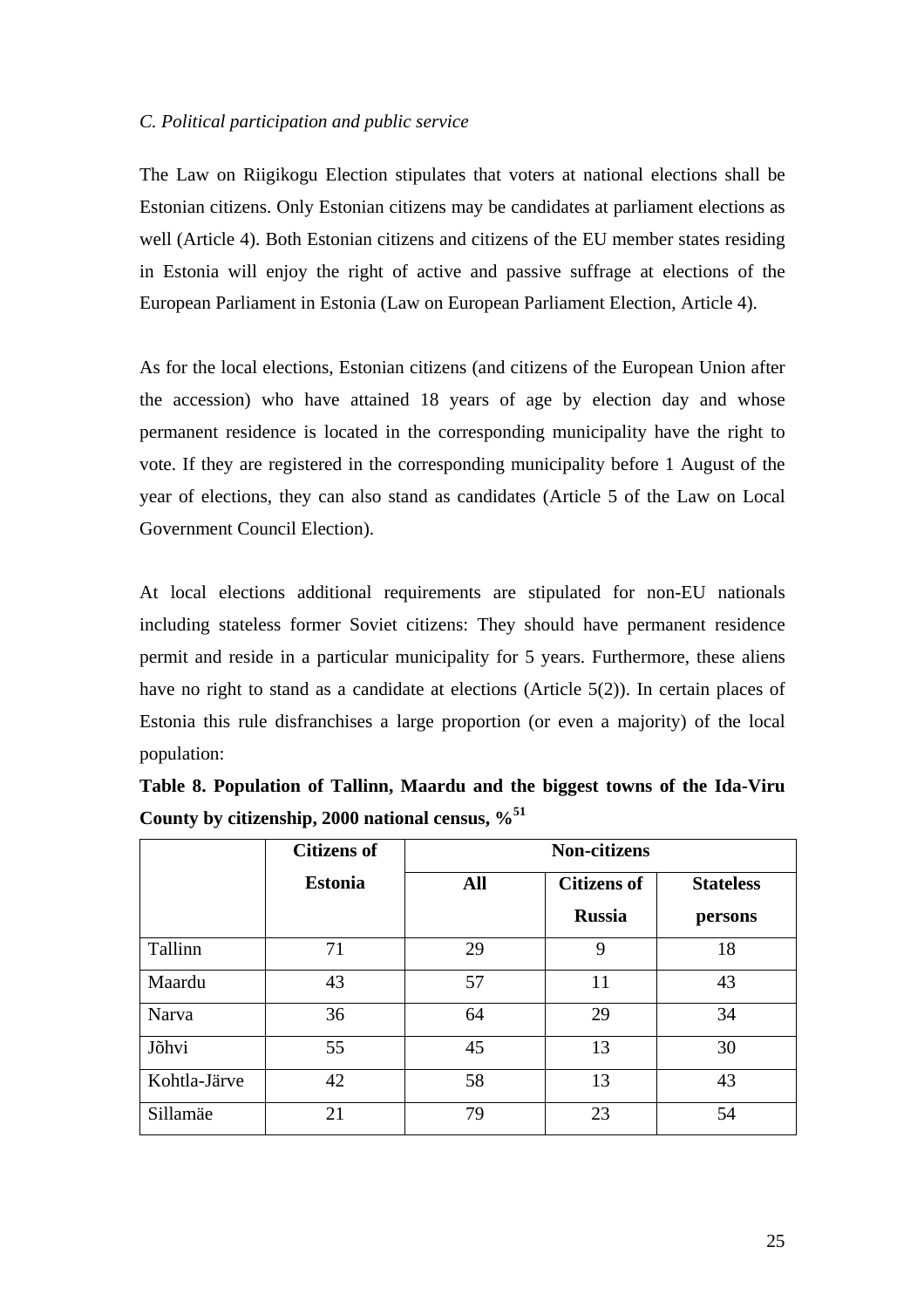Language requirements for a candidate at national and local elections were abolished in Estonia in 2001. However, at the moment Estonian is the only official working language in all local self-governments and their councils.

At 1993 and 1996 local elections non-citizens were obliged to follow a preliminary registration procedure to take part in voting. For former Soviet residents it was possible to vote with temporary residence permits till the 1999 local election. The participation rate of non-citizens at different local elections was not stable.

**Table 9. Participation rate of citizens and non-citizens at local elections in Estonia, %[52](#page-49-22)**

| <b>Local Elections</b> | <b>Citizens</b> | <b>Non-citizens</b> | <b>Total</b> |
|------------------------|-----------------|---------------------|--------------|
| 1993                   | Not available   | Not available       | 52,7         |
| 1996                   | 49.7            | 85.0                | 52.6         |
| 1999                   | 50.6            | 43.2                | 49.2         |
| 2002                   | Not available   | Not available       | 52.5         |

Citizens of a foreign state may use an opportunity to take part in parliament elections in the country of their citizenship through diplomatic representations. In 2003, 16,581 Russian citizens resided in Estonia took part in the election of the State Duma.<sup>[53](#page-49-43)</sup>

According to the Law on Public Meetings, an organizer of a public meeting shall be an Estonian citizen or an alien with the permanent residence permit (Article 6(4)).

According to Article 48 of the Constitution, "only Estonian citizens may belong to political parties". However, there are no limits for aliens to found or run a non-profit organization according to the Law on Non-Profit Organizations.

The Estonian Constitution permits aliens to be public officials in exceptional cases "in accordance with law" (Article 30). At the moment such an opportunity is not foreseen in the Law on Public Service (Article 169). The last non-citizens had been discharged from public service by 1 January 2004.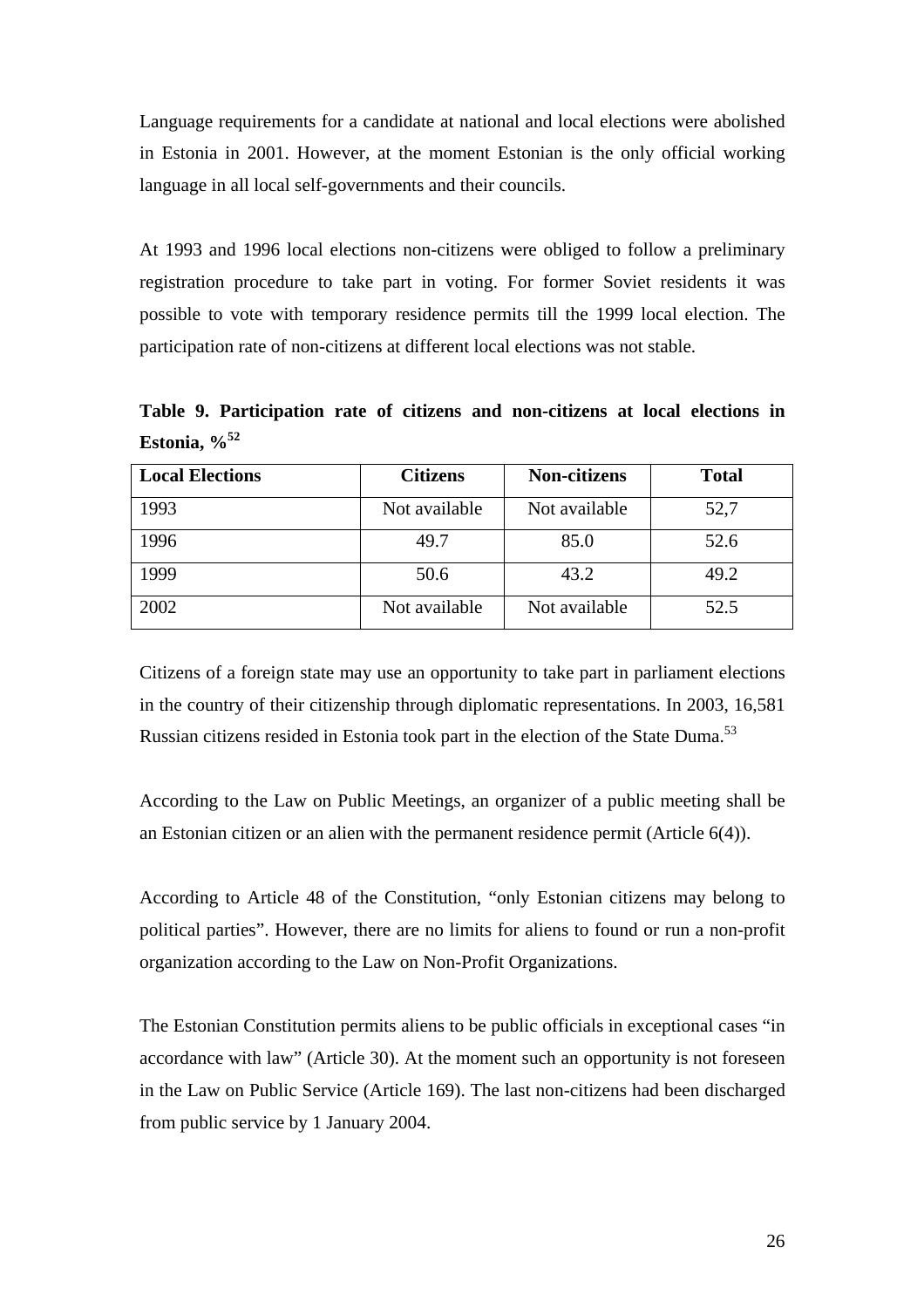According to the Integration Monitoring 2002, stateless persons did give a low priority to different aspects of participation in political life in the list of reasons to obtain Estonian citizenship. Citizenship was important in order to obtain franchise at Riigikogu elections for 39% of them, followed by the wish to obtain franchise at local elections (33%), possibility to get a job in a state institution (27%) and possibility to become successful in political and public life (4%). It is worth mentioning that respective figures for Estonian citizens of non-Estonian origin were somehow higher. $54$ 

This modest interest towards political participation may have different explanations. The use of the minority language in public sphere and public education, problems of mass-statelessness, economic difficulties in the predominantly 'Russian' Ida-Viru County were normally addressed to by the so-called ethnic Russian parties. However, at the last local (2002) and national (2003) elections these parties gained negligible support. One of the main reasons for their poor result is low efficiency of these parties that have always occupied margins of local and national political life. At the same, at the last elections a recent tendency of the Estonian mainstream parties to work actively with Russian-speaking electorate has awarded them with non-Estonians' support in spite of the causal and fragmented coverage of the most challenging minority problems in programs and electoral platforms of these parties. At the last local election in Tallinn every forth candidate in the electoral lists of the two leading mainstream parties was a person with a non-Estonian name.<sup>[55](#page-49-44)</sup>

It is also worth mentioning that few foreigners in Estonia were involved into radical political activities. For instance, on 20 October 1997 before the parliament building in Tallinn and in some other places 300-400 Russian-language pensioners from Tallinn and the Ida-Viru County held an unsanctioned picket. Many of them protested against social policies of the government. However, there were also posters "We demand for rights and freedoms to Russians!" "Nuremberg-2 for Estonian political pro-fascist regime!" "Stop Baltic apartheid!" etc. The organizers of the picket were representatives of the unregistered Tallinn and Narva Unions of Russian Citizens and activists of the Sillamäe Pensioners' Union (SPU). All organizers were accused of incitement of racial and political hatred. The Security Police made also searches in the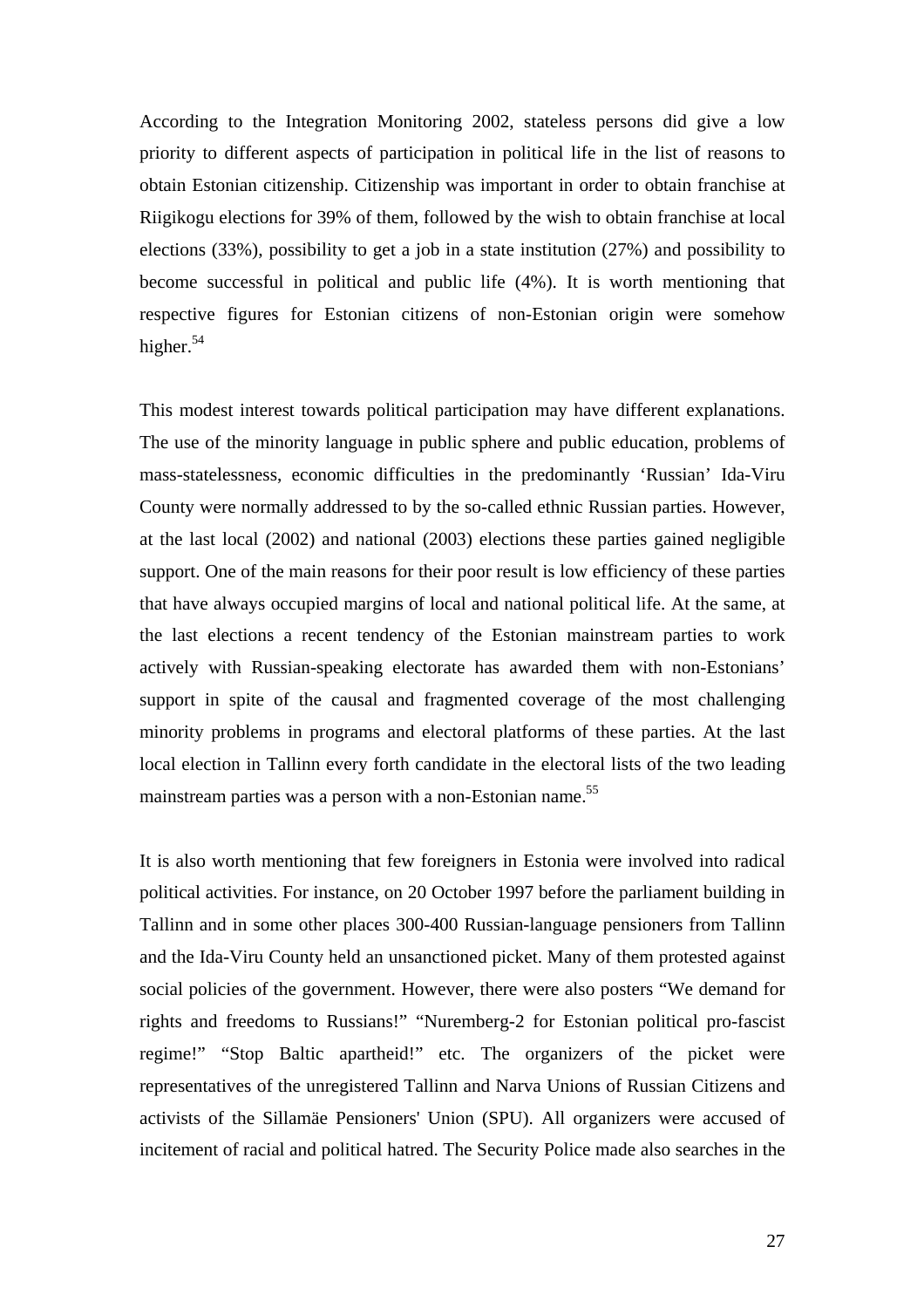premises of SPU and at SPU leader's place. Finally, all the accused were pleaded not guilty by the Estonian courts in  $2000^{56}$ 

Representatives of these groups were well-known for their radical statements as well. For instance, in 1998 an activist of the Tallinn Union of Russian Citizens Oleg Morozov claimed that he regards the Estonian Republic as an illegal entity. "I cannot agree that one community has conquered all the power and that it can dictate its conditions to all other local ethnic nationalities".<sup>57</sup> For ideological reasons he denied applying for a *temporary* residence permit. He demanded a *permanent* residence permit stating that he was born in Estonia. In 1999 for the breach of migration regime Morozov spent 20 nights in administrative detention where he started a hungerstrike. [58](#page-49-47)

In fact the so-called political radicalism of non-citizens does not have much public support. It based on denial to recognize recent political changes, the legitimacy of the regime and justification for actual ethnic policies of the Estonian State. Nevertheless, it seems to be that such activities are taken very seriously by the authorities. According to Article 233 of the new Penal Code of Estonia (valid since 1 September 2002), "[a]n alien who engages in non-violent activities directed against the independence and sovereignty of the Republic of Estonia … shall be punished by 2 to 10 years' imprisonment". This provision of the Penal Code is not precise enough to avoid arbitrariness of the officials who may use it against 'disturbing non-citizens'.

As for lack of non-citizens' interest to public service, it also deserves our attention. If we look at the figures regarding occupation of different ethnic groups in public administration and defense, the percentage of minorities in this branch of economy will correspond to their share in the Estonian citizenry<sup>59</sup>. It is a well known fact, that minorities have a good position in the Northern-Eastern officialdom. Nevertheless, the data for senior government officials is far from equal representation and it cannot be explained by civil status or Estonian language proficiency of minority members.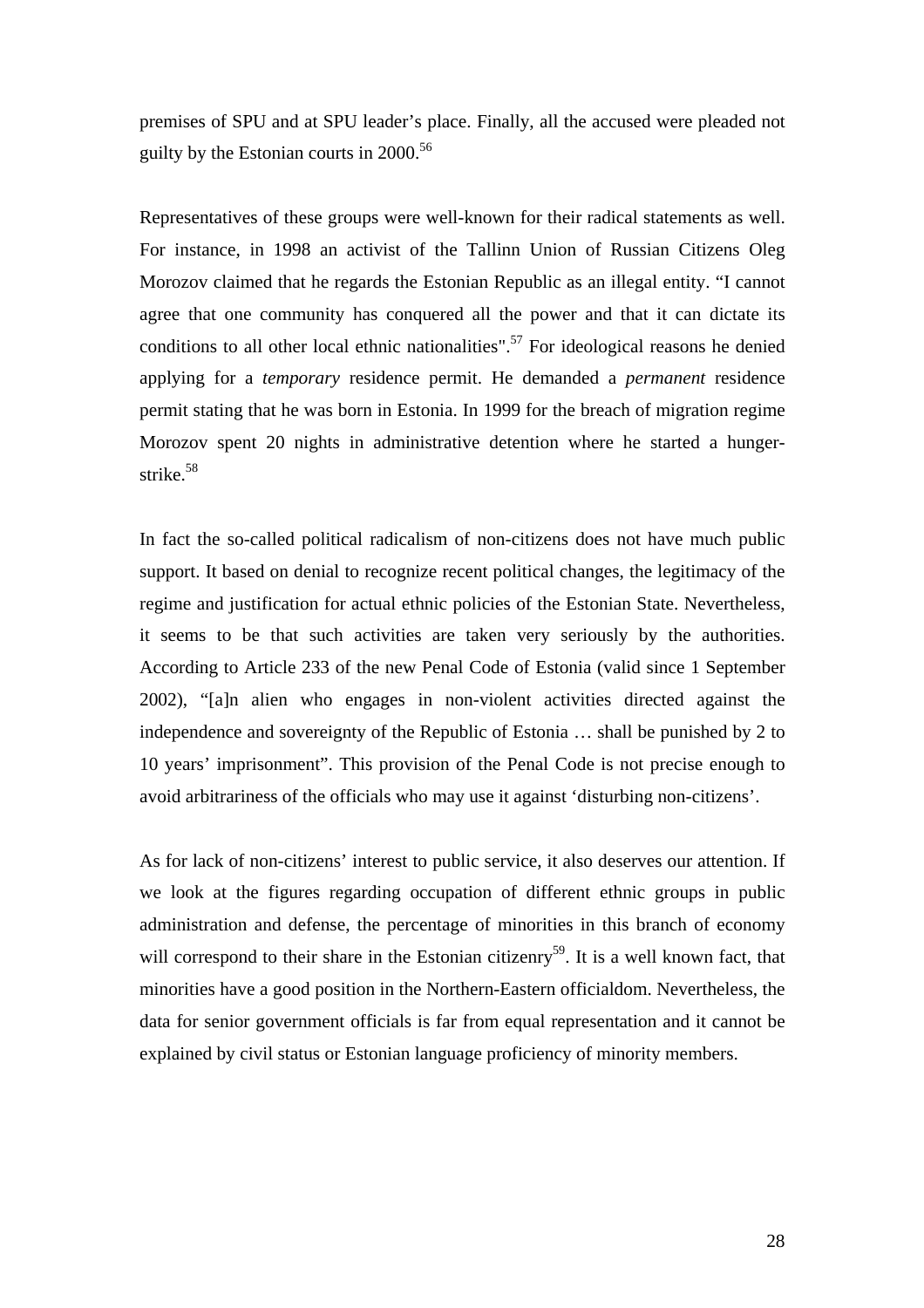<span id="page-28-0"></span>**Table 10. Estonians and Russians among legislators and senior government officials, 2000 national census, [%60](#page-49-48)**

|                                                | <b>Estonians</b> | <b>Russians</b> |
|------------------------------------------------|------------------|-----------------|
| Percentage in the group of legislators         | 96.6             | 3.3             |
| Percentage in the group of senior government   | 95.0             | 3.5             |
| officials                                      |                  |                 |
| Percentage in the citizenry                    | 84.2             | 13.0            |
|                                                |                  |                 |
| Percentage in the citizenry (only persons with | 83.6             | 7.7             |
| Estonian language proficiency)                 |                  |                 |

During the Integration Monitoring 2002 Estonian respondents were asked the question about what should be a 'proper representation' of the large non-Estonian population in various government institutions and offices. The majority of Estonians preferred the exclusive options: the proportion "1/10 or less" or "no need [of them] at all" for Riigikogu (respectfully 40% and 21%), government (28 and 36%), local government (31 and 25%), executive bodies of state-owned enterprises (32 and 21%). It seems to be that prevailing attitudes of the ethnic majority may influence non-citizens' motivation to choose for Estonian citizenship in order to be involved into political activities and to get a job in a public office. $61$ 

## *D. Freedom of religion and freedom of expression*

Article 40 of the Estonian Constitution proclaims freedom of conscience, religion and thought. Additionally, "[e]veryone has the right to freely disseminate ideas, opinions, beliefs and other information by word, print, picture or other means" (Article 45).

In general, non-citizens' freedom of consciousness and religion is observed in Estonia. The discrimination on the ground of religious affiliation is not known to the public.

According to the 2000 national census, minority members are more religious than ethnic majority. Thus, among ethnic Estonians only 24% are the followers of a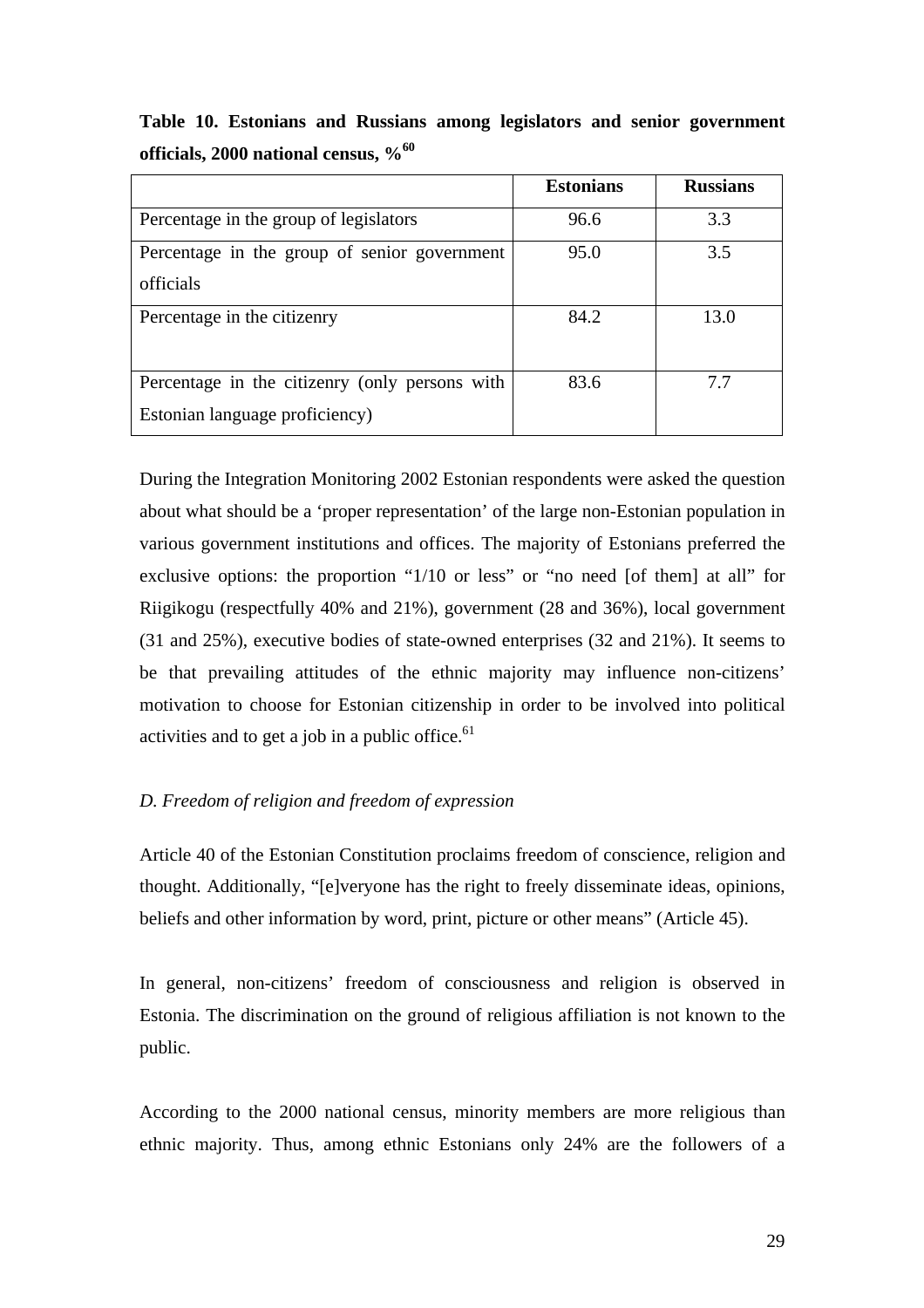particular faith and most of them (80%) are Lutherans. However, 39% of ethnic Russians are followers of a particular faith and most of them (92%) are Orthodox Christians. In general, 14.8% of the total Estonian population belongs to Lutheran Church and 13.9% to Orthodox Church.<sup>[62](#page-49-28)</sup>

After the October Revolution in Russia, the local Estonian Orthodox Church, which was a part of the Russian Orthodox Church, received an autonomous status. In 1923 the local church authorities changed the canonical subordination of the local church from Moscow to Constantinople Patriarchate. Moscow Patriarchate restored its rights when Estonia became the part of the USSR. However, after 1991 the local Orthodox Church subordinated to the Moscow Patriarchate and survived communist repression was not recognized as a legal successor of the pre-war church structure. This status was awarded to a group of religious people that fled to the West during the WWII and preserved their subordination to the Constantinople Patriarchate. They *de jure* received almost all the church property that *de facto* was and is still in possession of pro-Moscow parishes.

According to estimations of the churches leaders, Constantinople is supported by ca 20 thousand Orthodox believers, while Moscow by 200 thousand believers.<sup>63</sup> These two Orthodox Churches are divided along ethnic lines. Despite the fact that the Estonian Orthodox Church of Moscow Patriarchate was finally officially registered in 2002 (formally for the first time in the history of the Republic of Estonia), the problems regarding use of property remained unsolved. These circumstances cannot be regarded as favorable for profession of religion by the majority of non-citizens. However, the certain positive changes have recently been made in this field and all parties involved are obviously ready for compromises.

As for freedom of expression, certain rules regarding public use of languages ought to be altered as inconsistent with international standards. Under the Law on Language (Article 23), [p]ublic signs, signposts, announcements, notices and advertisements "shall be in Estonian" meaning "only in Estonian". Exceptions to this rule are possible in the interests of foreign diplomats and tourists. Other exceptions enlisted in the Law cannot be used in practice. However, in recent years the Language Inspectorate employs more tolerant approach towards bilingual public signs and advertising.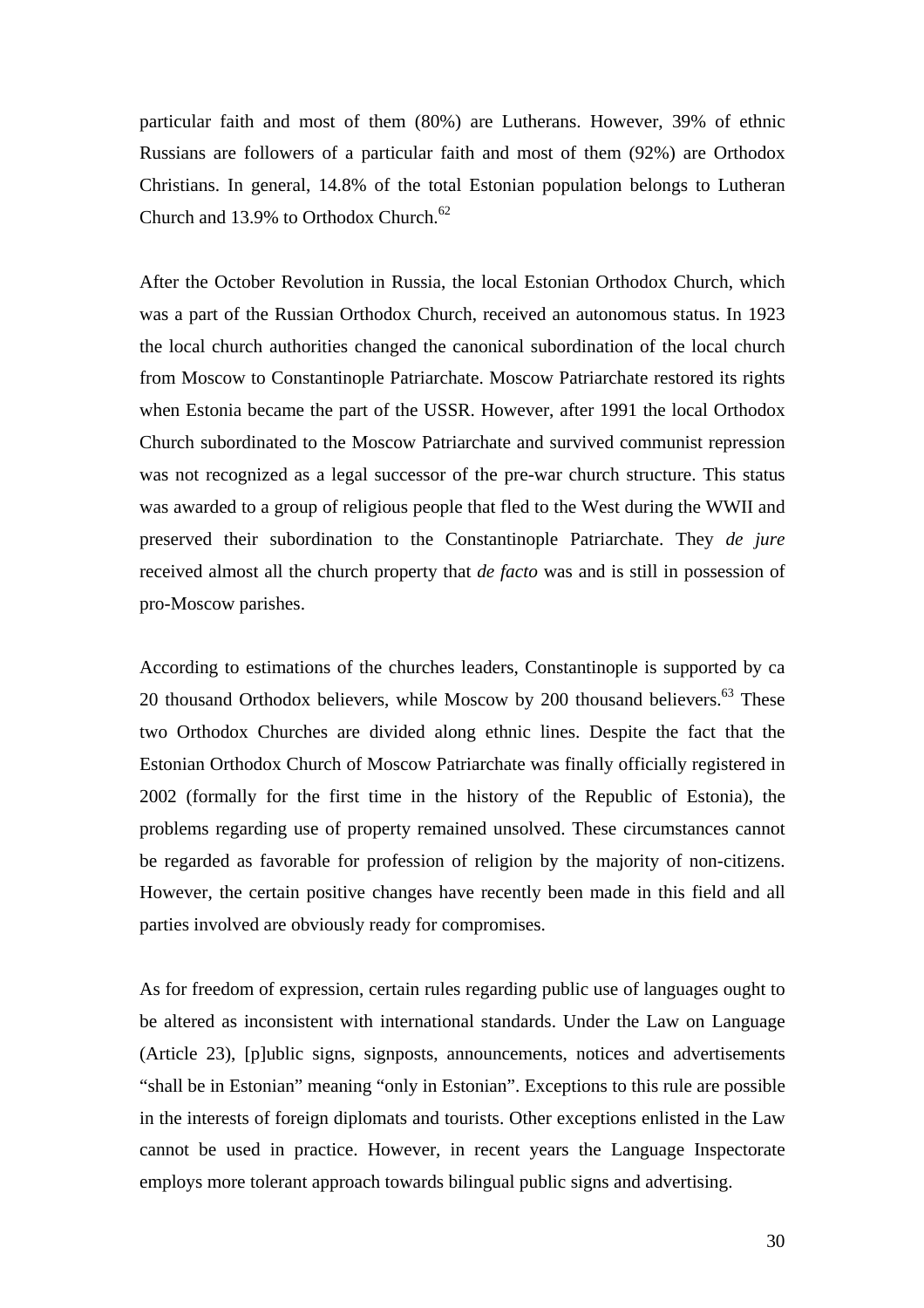<span id="page-30-0"></span>Certain limits for use of foreign languages (including minority languages) were stipulated for TV channels. According to Article 25 of the Law on Language,

- (1) Upon broadcasting (including transmission by television stations or cable networks) of audiovisual works (including programs and advertisements), foreign language text shall be accompanied by an adequate translation into Estonian.
- (2) A translation into Estonian is not required for programs which are immediately retransmitted or language learning programs or in case of the newsreader's text of originally produced foreign language news programs and of originally produced live foreign language programs.
- (3) A translation into Estonian is not required in case of radio programs which are aimed at a foreign language audience.
- (4) The volume of foreign language news programs and live foreign language programs without translations into Estonian specified in section (2) of this Article shall not exceed 10% of the volume of weekly original production.

#### *E. Right to citizenship*

Right to citizenship (right to nationality) is a rather vague concept in international human rights law. However, the Universal Declaration of Human Rights (1949) proclaims a right of every human being to nationality and right to change or not to be deprived of one's nationality (Article 15).

During the Soviet period all persons resided in Estonia were Soviet citizens. After Estonia regained independence the body of the pre-war Estonian citizenship was restored. However, after the collapse of the USSR in December 1991, Soviet citizens, who were not automatically recognized as Estonian nationals, became stateless.

For a long time Estonian authorities tended to ignore this status. Quite often it was declared that these people were not stateless because they were entitled for citizenship of the Russian Federation - a legal successor of the USSR. In the first Alien's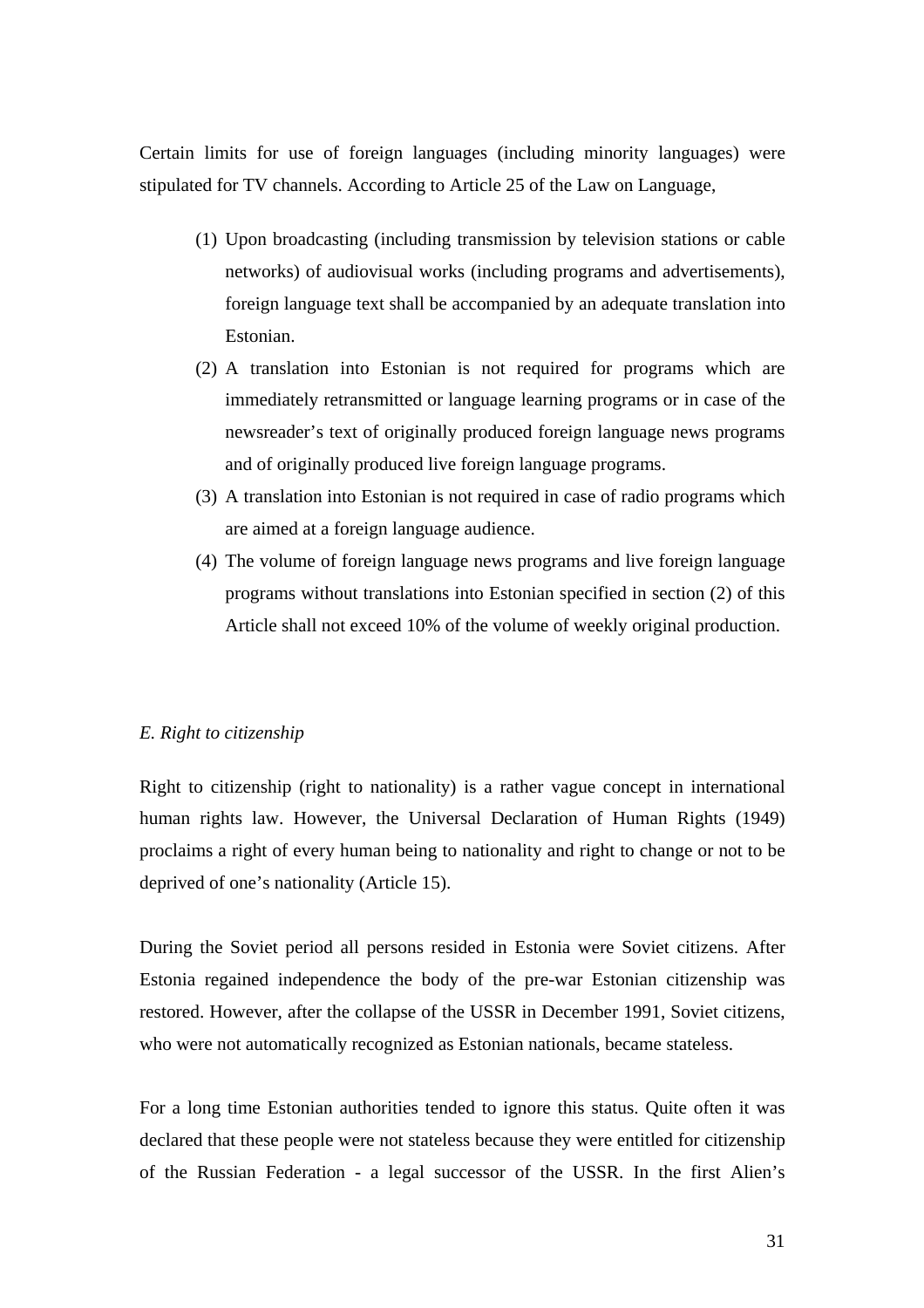passports "FSU" (acronym for "Former Soviet Union") was written in the entry "citizenship". At the moment this entry is filled in with the term "undetermined".

While every tenth Estonian resident is stateless, Estonia does not sign nor ratify the UN Convention on Reduction of Statelessness (1961). The absence of citizenship is normally understood as a problem of a concrete person, not state. Furthermore, measures to promote linguistic 'harmonization' of the society have always had a priority over all other minority policies. As a result, serious changes regarding linguistic requirements in the naturalization procedure (which may efficiency solve the problem of mass-statelessness) are hardly realistic without challenging the ideological consensus of the Estonian Establishment.

At the moment the right to citizenship is recognized only for stateless children under 15 years of age who are entitled for a simplified naturalization procedure. According to the amended Article 13 (4) of the Law on Aliens:

A minor under 15 years of age who was born in Estonia after 26 February 1992 shall acquire Estonian citizenship by naturalization if:

- 1) his or her parents apply for Estonian citizenship for him or her and if the parents have legally resided in Estonia for at least five years at the time of submission of the application and are not deemed by any other state to be citizens of that state on the basis of any Law in force;
- 2) single or adoptive parent applies for Estonian citizenship for the minor and if the single or adoptive parent has legally resided in Estonia for at least five years at the time of submission of the application and is not deemed by any other state to be a citizen of that state on the basis of any law in force.

The legal basis for this amendment is Article 7 (1) of the Convention of the Rights of the Child that guarantees to every child the right to acquire a citizenship immediately after birth. Limitations of the Estonian law based on the date of birth of a child ("after 26 February 1992" – the date of re-adoption of the 1938 Law on Citizenship) and age (minors under 15 years of age) may violate the principle of Article 1 of the same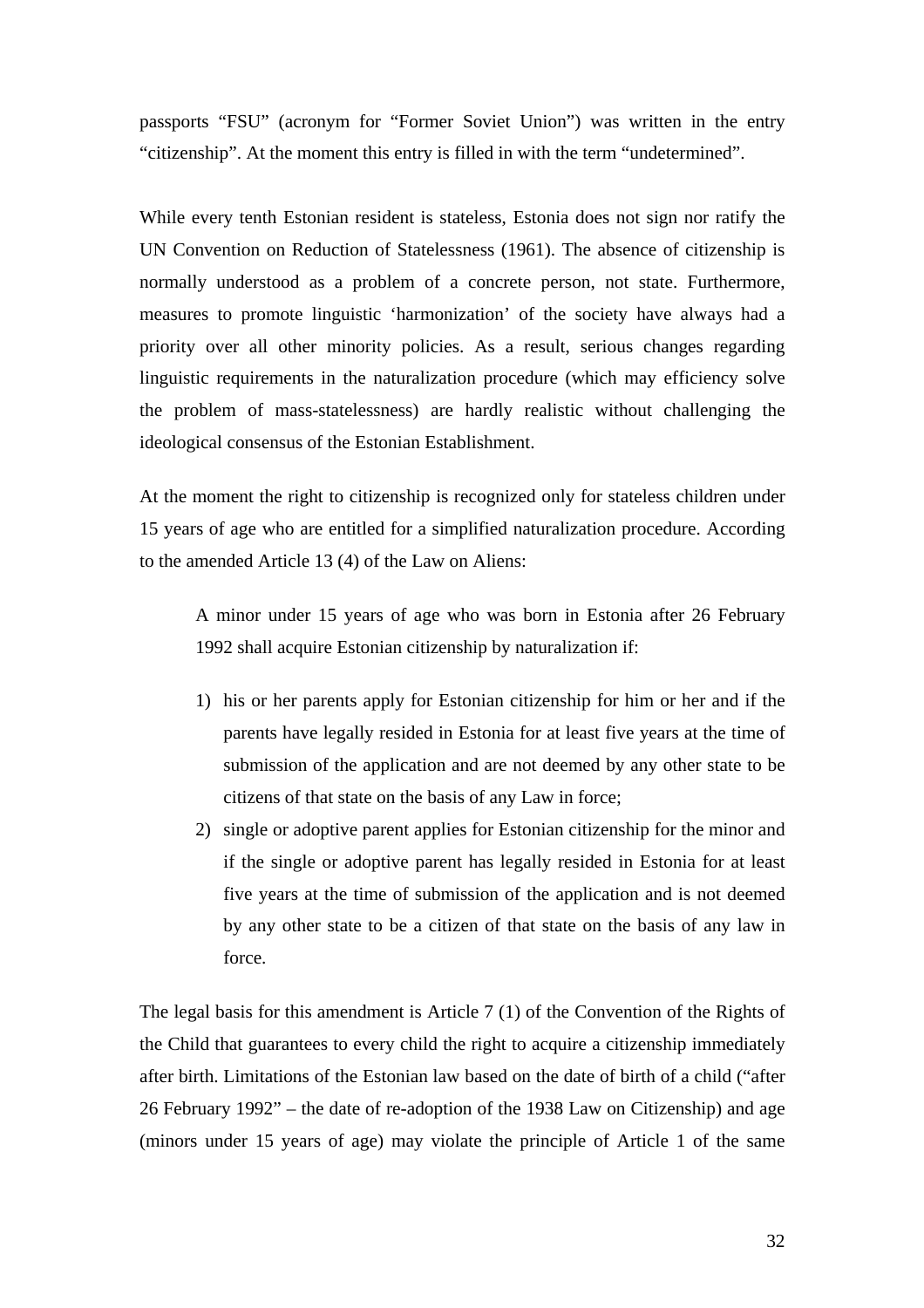Convention ("For the purposes of the present Convention, a child means every human being below the age of eighteen years…").

It is worth mentioning that certain categories of non-citizens (including stateless persons) are deprived of the right to naturalize. For instance, Estonian citizenship will be denied to a person who (Article 21 (1) of the Law on Citizenship):

- 1) has committed a criminal offence for which a punishment of imprisonment of more than one year was imposed and whose criminal record has not expired or who has been repeatedly punished under criminal procedure for intentionally committed criminal offences;
- 2) has been employed or is currently employed by foreign intelligence or security services;
- 3) has served as a professional member of the armed forces of a foreign state or who has been assigned to the reserve forces thereof or has retired therefrom, and nor shall Estonian citizenship be granted to or resumed by his or her spouse who entered Estonia due to a member of the armed forces being sent into service, the reserve or into retirement.

In practice these limitations are normally applied to former Soviet security service officers as well as to former Soviet/Russian military servicemen and their spouses (see the groups of aliens who cannot receive Estonian citizenship in Annex IV).

Former military serviceman can receive the citizenship only if he or she has been married for at least 5 years to a person that acquired Estonian citizenship by birth (Article 21 (2)). The discrimination of citizens by naturalization by this particular legal clause was unsuccessfully protested against in the Estonian court. The stateless Estonian resident Vjacheslav Borzov (married an Estonian citizen by naturalization) filed a complaint against this rule in the UN Human Right Committee. The initial consideration of this complaint has been listed at the Committee  $80<sup>th</sup>$  session in March 2004. [64](#page-49-49)

The Law on Citizenship explicitly requires that a naturalized person shall be loyal to Estonia (Article 6). In 2003 a young person was denied Estonian citizenship after the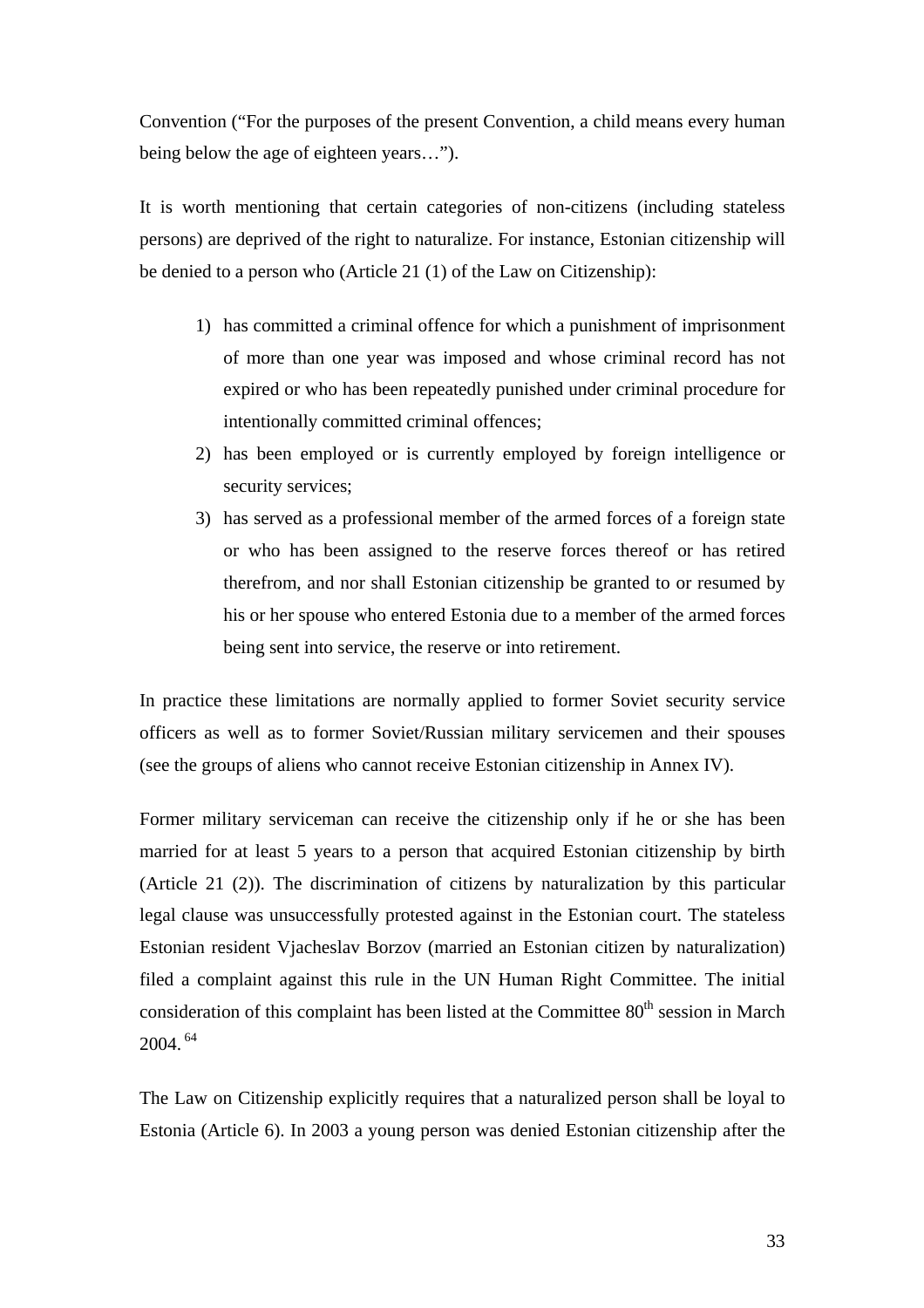<span id="page-33-0"></span>interference of the Security Police. Statements on his web-page were characterized by the authorities as offensive for the Republic of Estonia.<sup>[65](#page-49-34)</sup>

According to the Estonian Constitution (Article 8), no one can be deprived of citizenship acquired by birth. This principle is also incorporated into the Law on Citizenship (Article 5 (3)). However, a naturalized person may be deprived of Estonian citizenship if he or she forcibly attempts to change the constitutional order of Estonia, joins foreign military or intelligence service, etc. In fact, a citizenship shall be deprived even if it results in person's statelessness. The deprivation of the citizenship shall be executed by the order of the Government (not court decision). It is banned to deprive the citizenship solely because of person's belief (Article 28).

## **SUMMARY OF PART TWO**

- Generally, non-citizens enjoy protection against discrimination. However, in certain areas differential treatment of citizens and non-citizens is permitted.
- Non-citizens and citizens are equal before law. However, non-citizens (as well as minorities) are overrepresented in prison population and underrepresented among those received parole verdict.
- Generally, non-citizens private and family life and home are protected. However, on the basis of most recent legal acts state officials received a better opportunity to control the implementation of migration rules at non-citizens' home, work and in public places.
- Non-citizens' right to family reunification is observed to the less degree as compared with citizens.
- Non-citizens have active suffrage and they have not passive suffrage at local elections. However, citizens of the EU member states will be acquitted at local elections with Estonian citizens after May 2004. Non-citizens cannot be members of political parties.
- The interest of non-citizens towards Estonian citizenship as a tool to participate in political life is relatively low. It may be partly explained by actual political situation and general attitudes in the society. Additionally, citizens of minority origin are underrepresented among senior government officials.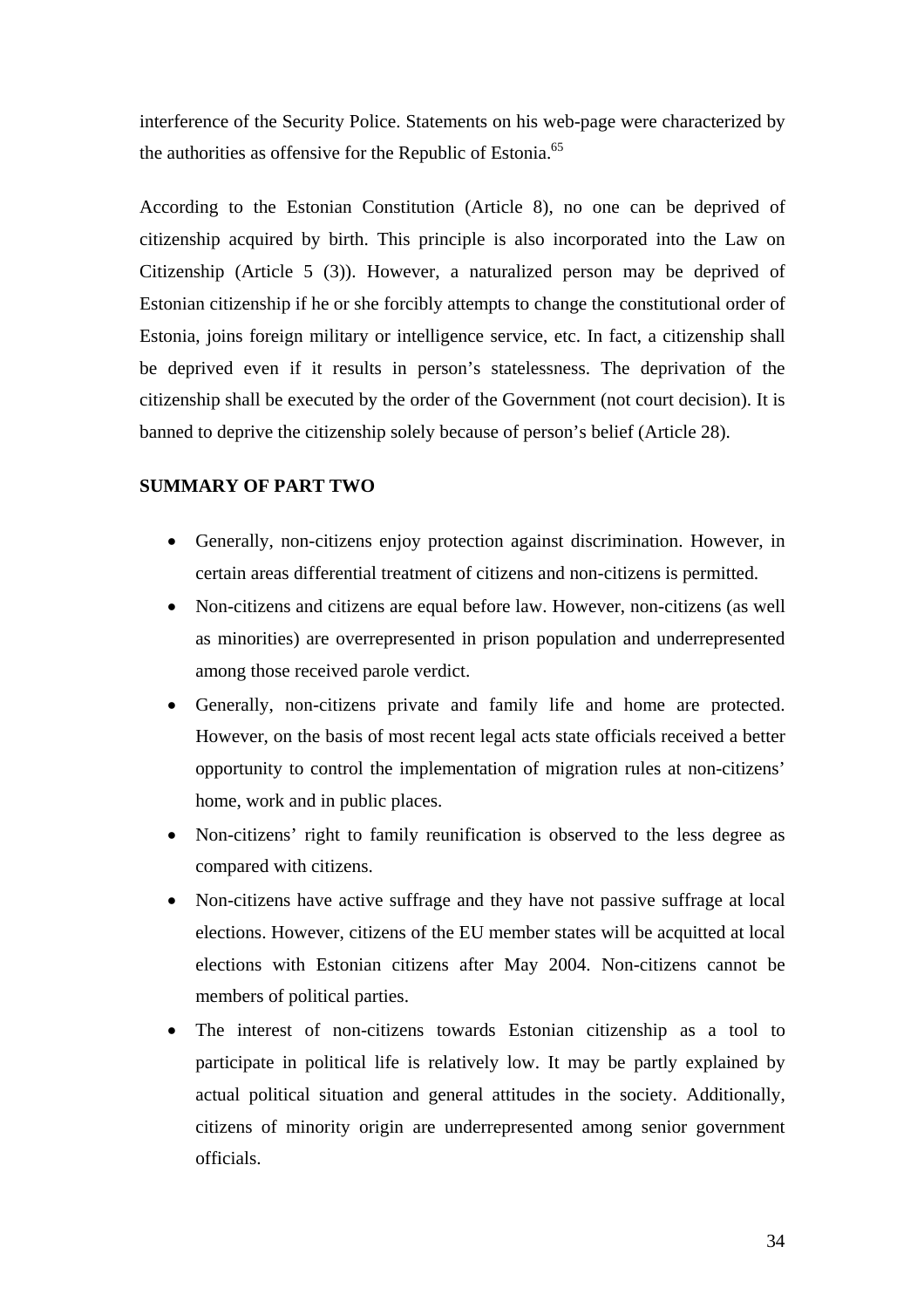- Political radicalism of non-citizens can be easier prosecuted on the basis of the new Penal Code.
- Non-citizens (as well as minorities) are more religious. They normally belong to the Estonian Orthodox Church of Moscow Patriarchate. This church has a long-lasted conflict over use of church property after it received denial to be registered as a legal successor of the pre-WWII church structure.
- There are certain limits on public use of languages other than Estonian. According to the Law on Language all public signs, advertisements etc should be in Estonian. Practical implementation of this rule is more liberal, however. There are some limits on use of foreign and minority languages on TV as well.
- Estonia does not sign nor ratify the UN Convention on Reduction of Statelessness (1961).
- The right to citizenship (nationality) as such is recognized only for some stateless children under the age of 15.
- Certain categories of aliens (including former Soviet security officers and military servicemen) are deprived of the right to naturalize. The same restrictions are valid for spouses that followed military servicemen to settle in Estonia. Only citizens by birth can 'provide' their spouses – former military servicemen with a right to naturalize.
- Citizens by naturalization may be deprived of Estonian citizenship, not citizens by birth. Deprivation of the citizenship may result in person's statelessness.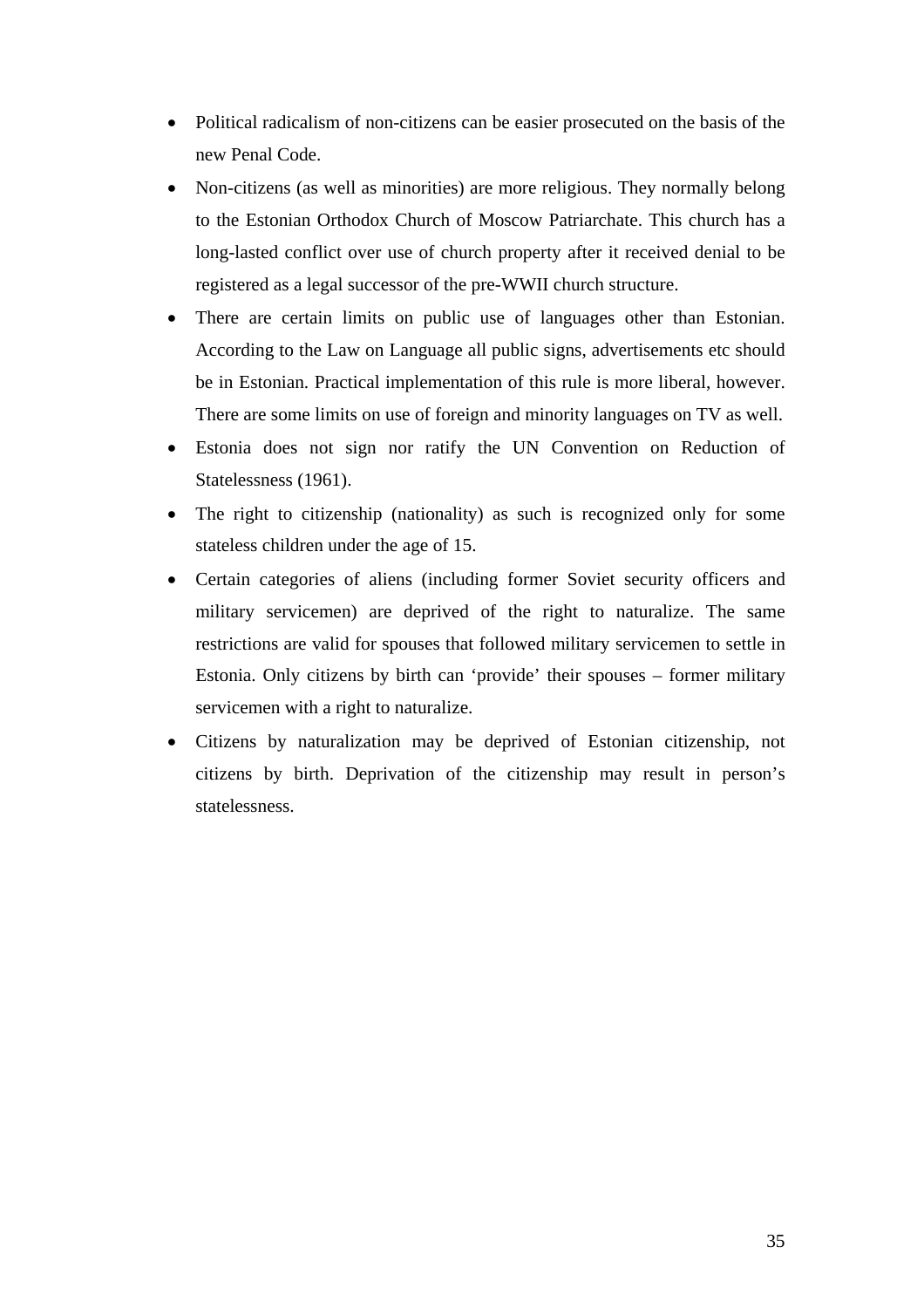## <span id="page-35-0"></span>**PART THREE. ECONOMIC, SOCIAL AND CULTURAL RIGHTS**

#### *A. Background information*

Under the Estonian circumstances it is not easy to make a distinction between socialeconomical situation of minorities and non-citizens since both groups are overlapping. Additionally, citizens of minority origin are normally persons with more social capital and mobility which contribute to their efficiency on the labor market. Certain differences between status groups of non-citizens (Russian citizens, stateless people and citizens of other states) may be explained by peculiarities of their age and educational structure. Thus, members of older generations are overrepresented among the Russian citizens. There are slightly more persons with advanced levels of education among the citizens of Russia and other countries compared with Estonian citizens. At the same time stateless people are somehow younger and therefore their educational resources are more modest. One may presume that in recent years this group lost a considerable number of educated or studying persons due to immigration and naturalization.

**Table 11. Age structure of different status groups in Estonia, 2000 national census, [%66](#page-49-35)**

|                                | Age group (years old) |           |         |  |  |
|--------------------------------|-----------------------|-----------|---------|--|--|
| Status group                   | $ - 29$               | $30 - 59$ | $60 - $ |  |  |
| Estonian citizens              | 41                    | 39        | 20      |  |  |
| including citizens of non-     | 39                    | 44        | 17      |  |  |
| Estonian ethnic origin         |                       |           |         |  |  |
| Russian citizens               | 18                    | 40        | 42      |  |  |
| Citizens of other countries    | 26                    | 52        | 22      |  |  |
| Stateless persons              | 40                    | 45        | 15      |  |  |
| <b>All Estonian population</b> | 40                    | 39        | 21      |  |  |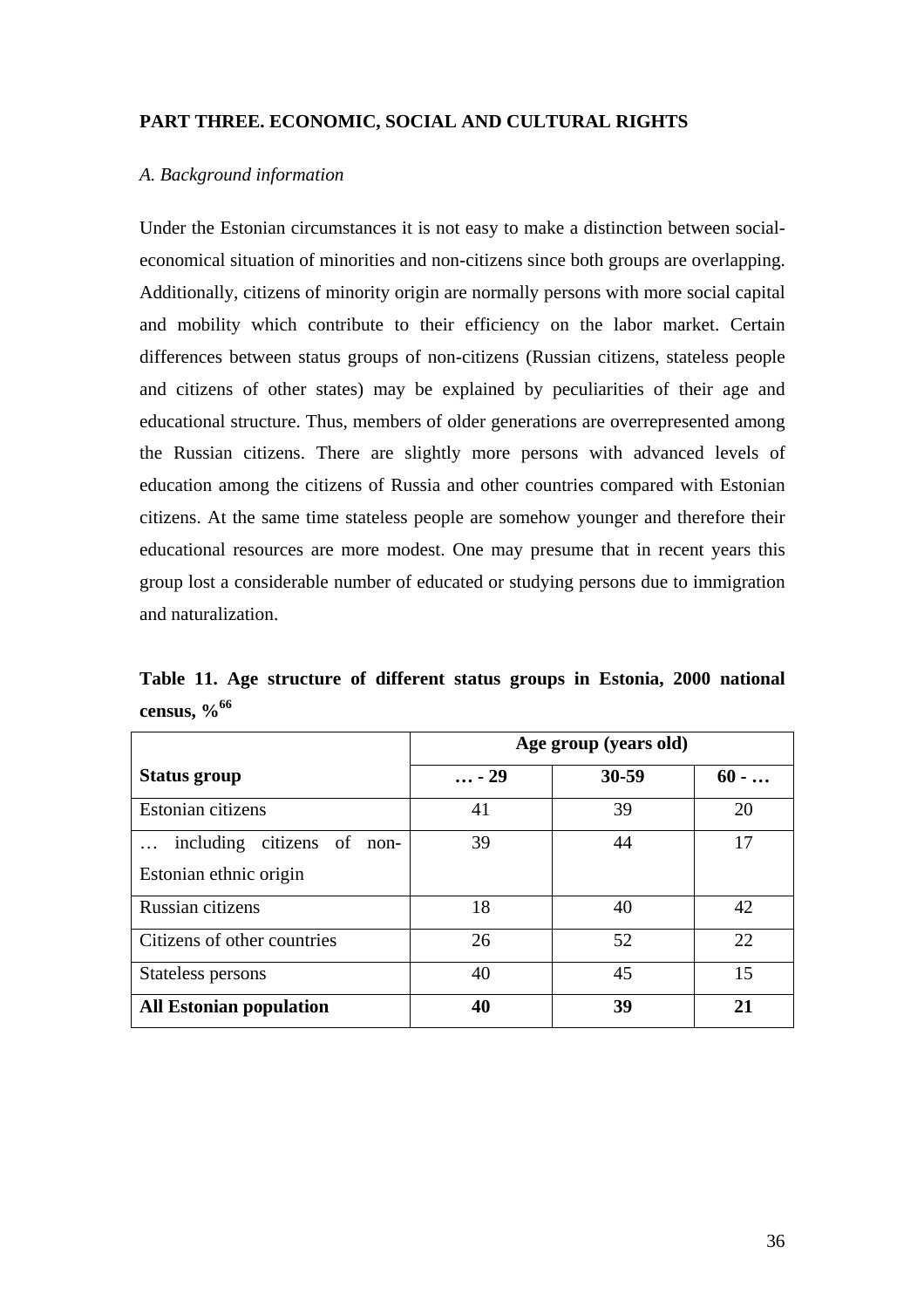**Table 12. Different status groups in Estonia by education attained,** 

| <b>Status group</b> | <b>Educational level</b> |                           |           |       |         |                |         |
|---------------------|--------------------------|---------------------------|-----------|-------|---------|----------------|---------|
|                     | higher                   | professional<br>secondary | secondary | basic | primary | no primary     | unknown |
| Estonian            | 13                       | 17                        | 29        | 20    | 13      | $\overline{7}$ | 1       |
| citizens            |                          |                           |           |       |         |                |         |
| Russian             | 14                       | 21                        | 29        | 17    | 12      | $\overline{4}$ | 3       |
| citizens            |                          |                           |           |       |         |                |         |
| Citizens<br>of      | 17                       | 20                        | 32        | 13    | 9       | $\overline{4}$ | 5       |
| other countries     |                          |                           |           |       |         |                |         |
| <b>Stateless</b>    | 8                        | 20                        | 34        | 17    | 11      | $\overline{7}$ | 3       |

**persons aged 10 and older, 2000 national census, % [67](#page-49-36)**

### *B. Access to employment*

Non-citizens with temporary residence permits can be employed only if they have work permits. Work permits are not required for persons with permanent residence permits, prisoners, crew of trains and drivers of vehicles engaged in the carriage of passengers or goods (Article  $13<sup>1</sup>$  (4) of the Law on Aliens) and for Soviet era residents who applied for a residence permit before 12 July 1995 and received it (Article 20 (2)). The Law on Aliens now recognizes the possibility of short-term employment (up to 6 months per year) without a work permit for teachers, scholars, sportsmen, etc (Article  $13^2$ ).

According to the Law on Aliens a temporary residence permit may be received for employment in Estonia. However, the Law established rigid rules and procedure to ensure that a person can arrive to work in Estonia only if the country is lacking a specialist ready to take an offered job. For instance, before application for permission to invite a foreign worker is filed in the Labor Market Board, an employee should conduct a public competition in Estonia for at least 2 months making use of the services of a state employment agency (Article  $13<sup>3</sup>$  (2) of the Law on Aliens).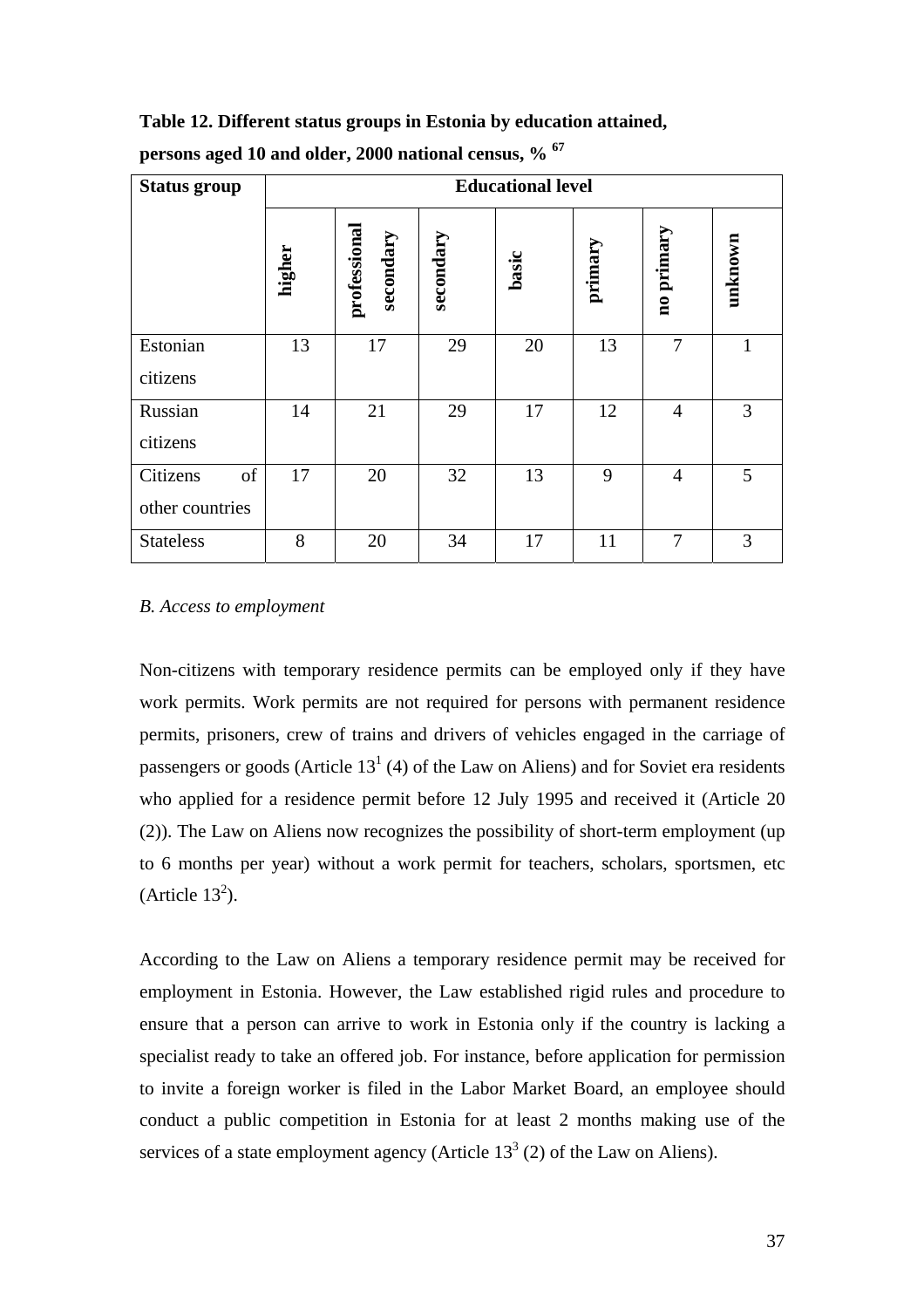Non-citizens cannot work as state and municipal officials. However, they can be employed as non-officials for auxiliary services in state and municipal institutions. Estonian law additionally introduces a citizenship requirement for certain non-official positions. For instance, a non-citizen cannot be a rector of a public funded applied higher institution, a bodyguard, etc.<sup>[68](#page-49-50)</sup>

In Estonia the detailed requirements of the Estonian language proficiency are established for the labor market. Due to international interference, these requirements have recently been made more precise in scope and balanced in approach. According to Article  $2<sup>1</sup>$  (2) of the Law on Language, linguistic requirements in the private sphere shall be introduced in the public interest, which means "public safety, public order, general government, public health, health protection, consumer protection and occupational safety". Knowledge and use of the minority language in the places where minorities are present in big numbers is not officially demanded in the public interest.

Persons who did not graduate from Estonian-language educational institutions may be asked to demonstrate a special proficiency certificate. This document may be issued only after a special exam where an authorized commission has checked person's oral, and written skills in Estonian. At the moment there are three levels of proficiency (Articles 5 and  $5^1$ ). The two highest levels seemed to be an obstacle for many non-Estonian speakers (see Table 13). The requirements for proficiency in Estonian language do not apply to persons who work in Estonia temporarily as foreign experts or foreign specialists (Article 5 (6)).

**Table 13. Percentage of persons who successfully passed the proficiency level tests in 2002 and 2003, % of participated in the tests [69](#page-49-10)**

| <b>Level</b> | 2002 | 2003 |
|--------------|------|------|
| Lowest       | 74   | 77   |
| Middle       | 52   | 59   |
| Highest      | 55   | 63   |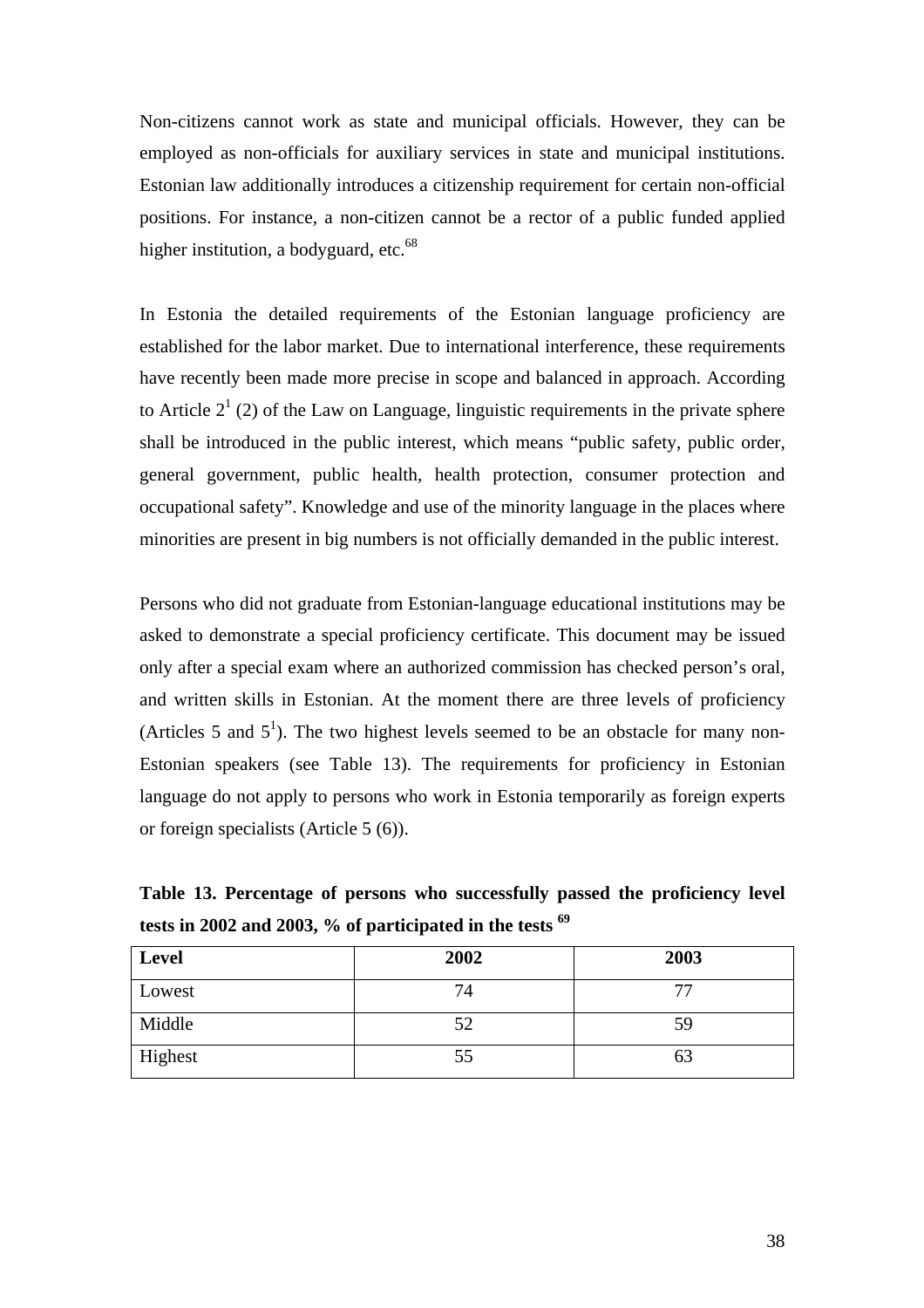In public domain everyone (both officials and non-officials) should know the language at one of the required levels and have a certificate (if appropriate). Thus, these requirements are applied to both a cleaner at ministry (lowest level) and a teacher of Russian language at municipal school (middle level). In private domain the requirements were established for persons working in the sphere of trade and service, medicine and pharmacy, public transport, etc.<sup>70</sup>

As far as non-citizens and (minorities in general) have relatively low proficiency in Estonian, these rules have considerably limited their employment opportunities while their implementation in practice is carefully monitored by the Language Inspectorate.

Nevertheless, non-citizens (minority members) complications on the labor market cannot be explained solely by their poor Estonian language. Estonia still witnesses ethnic divisions on the labor market which were preserved from the Soviet period. Furthermore, the recent market reforms have undermined the branches of economy where minorities were employed. The logic of social changes and official policies has pushed minority members to the lower carrier positions and to the lower wages quintile.<sup>71</sup> In recent years unemployment is normally two times higher among non-Estonians compared with Estonians. According to the 2000 national census, unemployment among Estonians was 11%, among Russians 19% and among other ethnic groups 16%. The overrepresentation of minorities among unemployed can be seen in different educational groups, especially among persons with advanced levels of education.

**Table 14. Unemployment rate among persons with the highest and lowest levels of education, by ethnic origin, persons aged 15 and older, 2000 national census, %[72](#page-49-38)**

|                 | <b>Higher education</b> | No vocational or       |
|-----------------|-------------------------|------------------------|
|                 |                         | professional education |
| Estonians       |                         | Iб                     |
| <b>Russians</b> |                         | 25                     |
| Others          |                         | 20                     |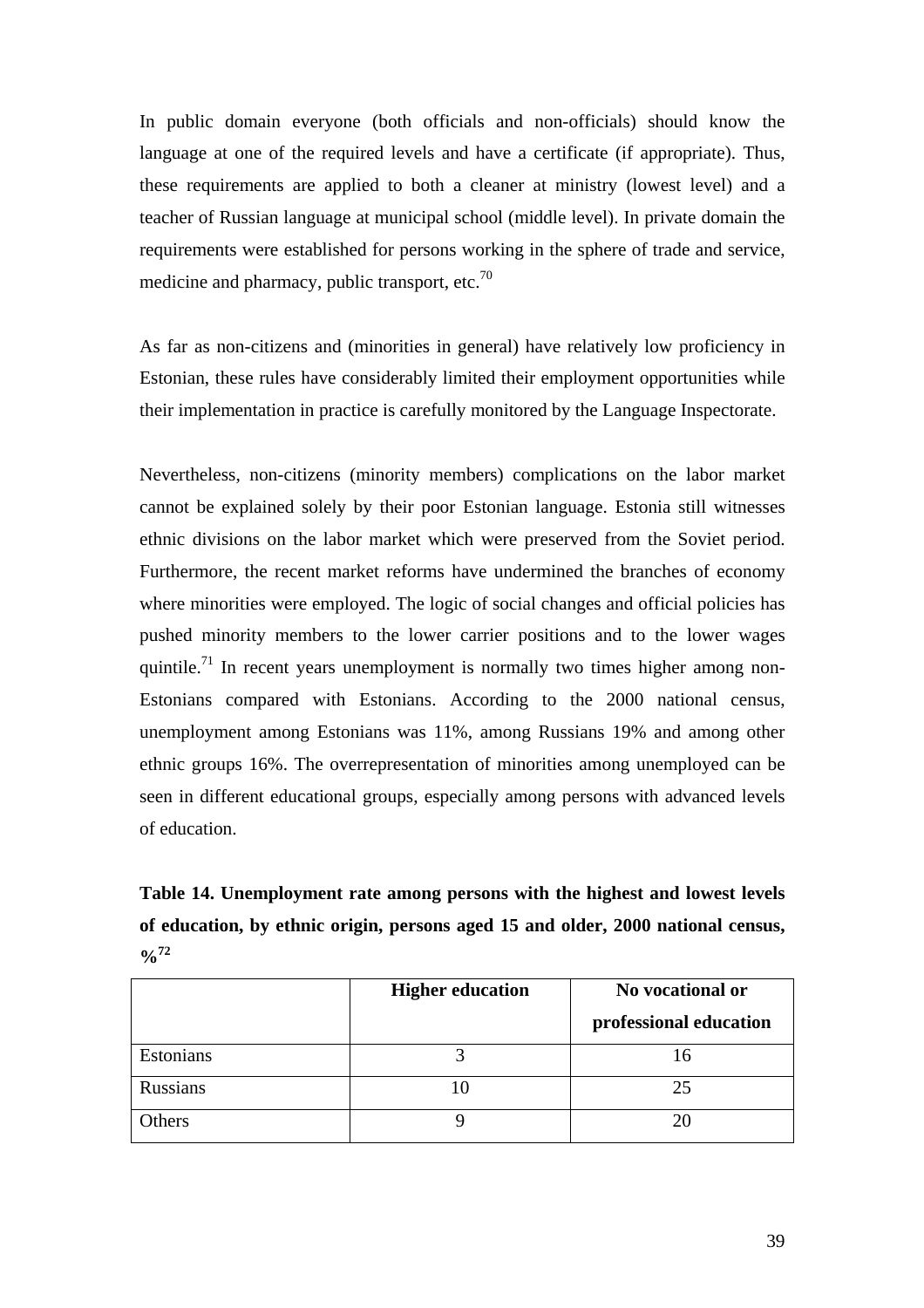Unemployment among non-citizens only reflects the situation of minority population. According to the 2000 national census, $73$  unemployment among different status groups was the following:

| Estonian citizens – | 12% |
|---------------------|-----|
| Russian citizens –  | 20% |
| Citizens of other   |     |
| $countries -$       | 14% |
| Stateless persons - | 22% |

The differences among average salaries of Estonians and non-Estonians can demonstrate the data of the Estonian Labor Force Survey:

| Table 15. Average salary per month in Tallinn by occupation and ethnic origin, |
|--------------------------------------------------------------------------------|
| 1999, Estonian crones <sup>74</sup>                                            |

| Occupation              | <b>Total</b> | <b>Estonians</b> | Non-             | Non-             |
|-------------------------|--------------|------------------|------------------|------------------|
|                         |              |                  | <b>Estonians</b> | Estonians, %     |
|                         |              |                  |                  | of salary of     |
|                         |              |                  |                  | <b>Estonians</b> |
| Legislators,<br>senior  | 5923         | 6783             | 4485             | 66.1             |
| officials, managers     |              |                  |                  |                  |
| Professionals           | 4037         | 4384             | 3193             | 72.8             |
| Technicians<br>and      | 3670         | 3872             | 2933             | 75.7             |
| associate professionals |              |                  |                  |                  |
| <b>Clerks</b>           | 3128         | 3485             | 2449             | 70.3             |
| Service workers, shop   | 2394         | 3116             | 1839             | 59.0             |
| workers                 |              |                  |                  |                  |
| Craft and related trade | 3045         | 3346             | 2848             | 85.1             |
| workers                 |              |                  |                  |                  |
| machine<br>Plant<br>and | 3073         | 3234             | 2986             | 92.3             |
| and<br>operators        |              |                  |                  |                  |
| assemblers              |              |                  |                  |                  |
| Elementary occupations  | 1961         | 2165             | 1897             | 87.6             |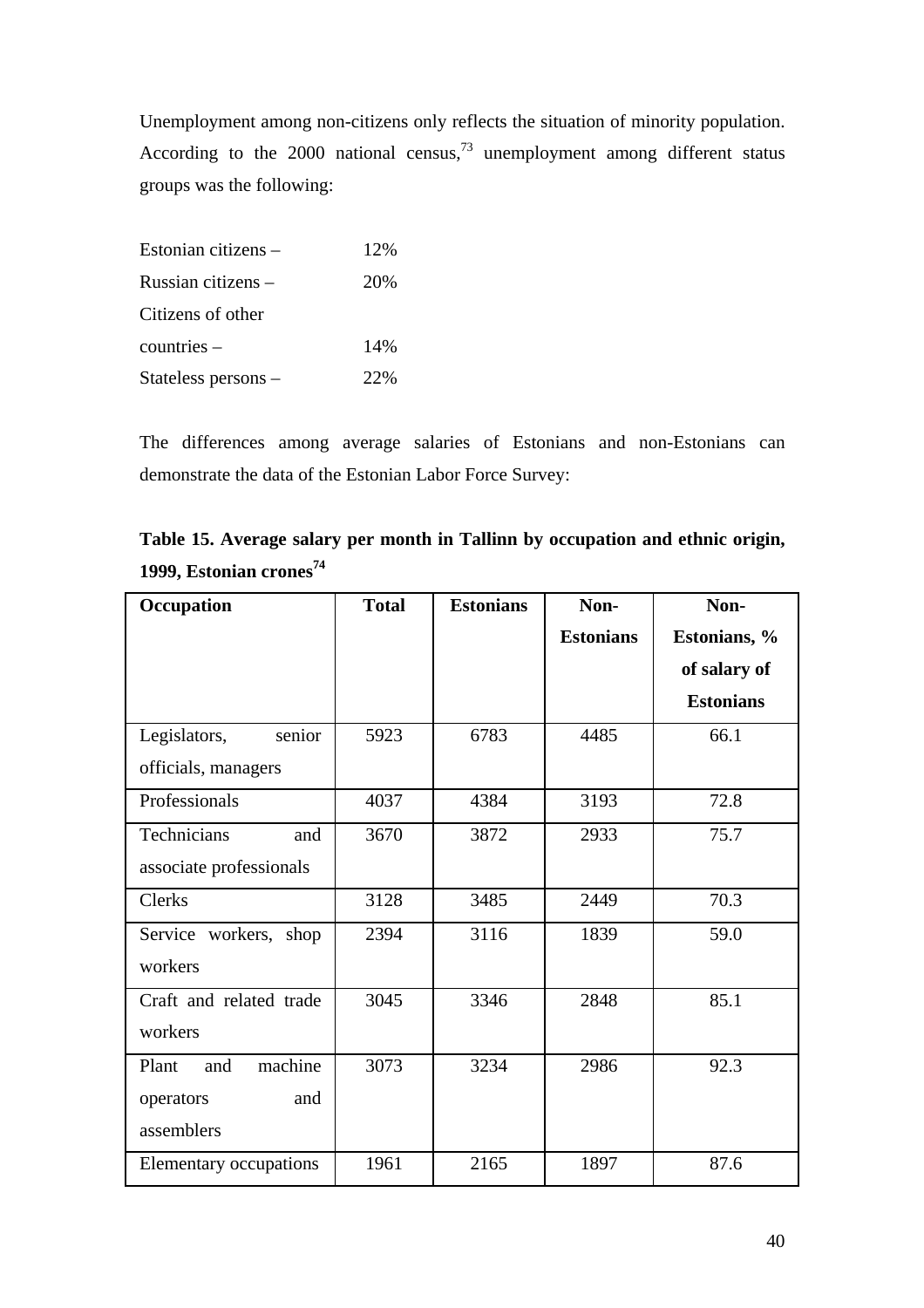#### <span id="page-40-0"></span>*C. Access to social benefits*

In most cases non-citizens enjoy the same free access to social benefits as Estonian citizens. Estonian citizens as well as aliens with any type of residence permit are subjects of the Law on Social Protection (Article 4), Law on Social Protection of Unemployed (Article 2), Law on Social Protection of Disabled (Article 3), Law on State Pension Insurance (Article 4), Law on State Support for Families (Article 2), etc. Provisions of the first three laws are also applied to refugees.

At the moment all services provided for in the Law on Employment Service are available only to citizens, aliens with permanent residence permit and refugees (Article 5). Aliens with temporary residence permits (including Soviet era residents who failed to receive permanent permits for different reasons) can use only two basic services: 1) informing of the situation in the labor market and of the possibilities of employment training, and 2) employment mediation.

According to the Estonian-Russian July Accord (1994) medical services provided to non-working former Soviet/Russian military servicemen shall be paid by the Russian Federation (Article 9).

## *D. Property rights*

In general, aliens may peacefully enjoy their property rights in Estonia. However, there are a few restrictions established for sale and possession of weapons according to the Law on Weapons.

According to the Law on Restrictions on Transfer of Immovable Property Ownership, ownership of a plot of agricultural or forest land whose size is more than 10 hectares may be normally transferred to an alien only with permission of the county governor (Article 2). Without a special governmental permission an alien who is not a citizen of the European Economic Area cannot buy immovable property on islands (except for the four biggest islands) and in territorial units close to the state boarder (Article 3). Cases of succession, transfer of the property to a spouse and relative, etc. are not covered by the Law (Article 1).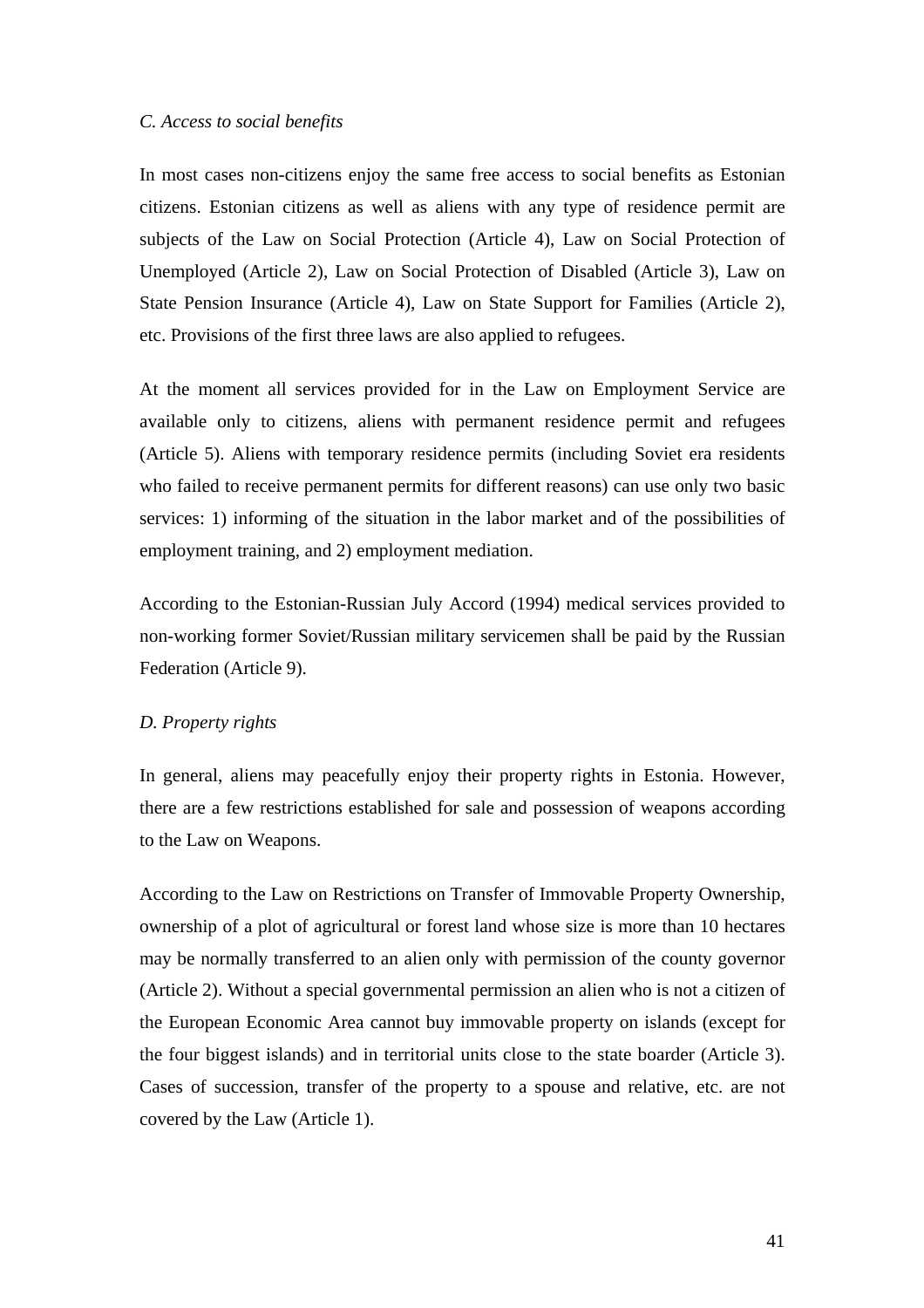<span id="page-41-0"></span>While the adoption of these restrictions can be justified for security interests, a considerable number of non-citizens reside in the Estonian boarder region and their rights are limited by these provisions. Thus, only in Narva, Narva-Jõesuu and Sillamäe (which are covered by the Law) reside ca 59 thousand non-citizens (more than 4 % of all Estonian population).<sup>[75](#page-49-21)</sup>

## *E. Minority status*

In Estonia only the Law on Cultural Autonomy of National Minorities of 1993 specially addresses the issue of minority rights. Article 1 of the Law stipulates an official definition of the national minority:

- they are citizens of Estonia;
- they reside in the territory of Estonia;
- they have time-honored, stable and strong links with Estonia;
- they differ from Estonians by their ethnic affiliation, cultural and religious idiosyncrasies, or language;
- they are guided by the desire to conserve, by joint efforts their cultural traditions, religion and language, underlying their common identity.

Therefore, the majority of non-citizens are officially excluded from the definition. It is worth mentioning, however, that the Law entitled non-citizens with the right to participate in the activities of cultural autonomies.

The Law enumerates basic rights of minority members. Furthermore, it stipulates the procedure and rules for foundation of cultural autonomies which are supposed to maintain the system of minority educational and cultural organizations. Cultural autonomies may be founded by Germans, Russians, Swedes, Jews or by three thousand Estonian citizens of other minority origin (Articles 1 and 2 (2)). No cultural autonomy was founded in Estonia since 1993. The possible reasons for it are clumsy procedure of foundation, lack of positive obligation of the state to finance the work of minority cultural and educational institutions and (last but not least) citizenship criteria.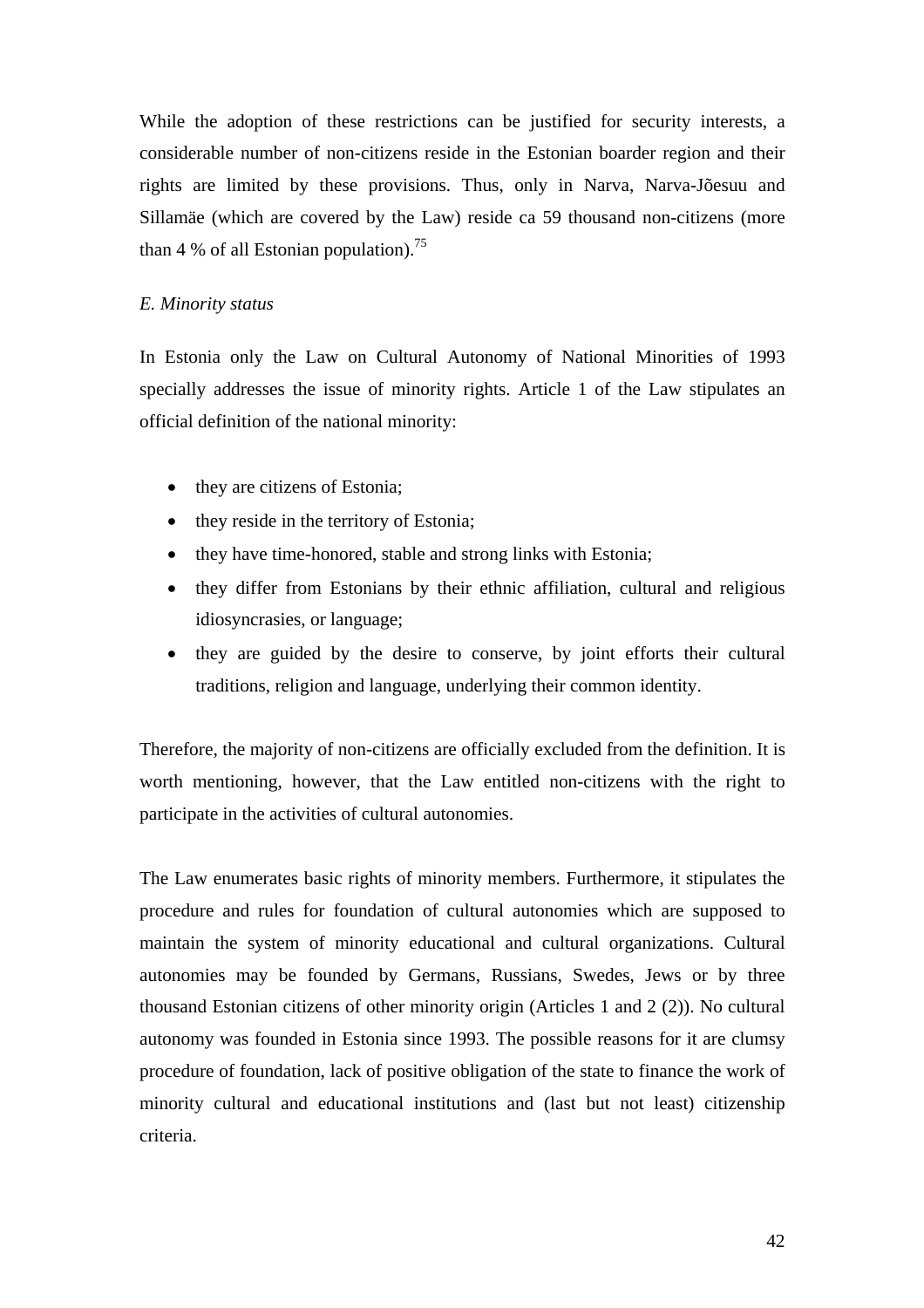<span id="page-42-0"></span>The same definition of the national minority was given in the declaration that Estonia made upon the ratification of the Framework Convention for the Protection of National Minorities. However, in its Opinion on Estonia Advisory Committee of the Framework Convention addresses the problems of both citizens and non-citizens of minority ethnic origin.<sup>76</sup>

At the moment restrictive definition of the national minority have little practical effect. Monoethnic Estonian households make up only 65% of all households in the country.<sup>77</sup> 99% of ethnic Estonians have Estonian citizenship.<sup>78</sup> 75% of all households consist only of Estonian citizens, 13% only of non-citizens, 12% of both citizens and non-citizens. In other words, there is a considerable number of minority families that consist of both citizens and non-citizens.<sup>79</sup> Formally, members of such families are not equal in their access to minority rights.

Nevertheless, this differentiation is impossible in practice. Citizens and non-citizens do not have any separate cultural or educational institutions and organizations. However, lack of official recognition may promote alienation of non-citizens and other minority members from the Estonian State and society.

#### *F. Education*

Educational rights of non-citizens cannot be examined separately from minority educational rights. Before 1991 it was possible to receive education in Estonian or Russian at all levels in Estonia. After the country regained independence, the opportunities of studying in Russian have been shrinking. At the moment, the public funded higher education institutions organize studies only in Estonian with few expectations for certain groups. Young people without good Estonian language may continue studies in 'Russian' higher education institutions which are private. However, these institutions do not normally have accredited programs of master and doctor studies.

In spite of the fact that minority population is in general well educated, its young representatives are underrepresented among students of higher educational institutions. Thus, 9% of Estonians in the age group 15-19 of y. o., 27 % in the age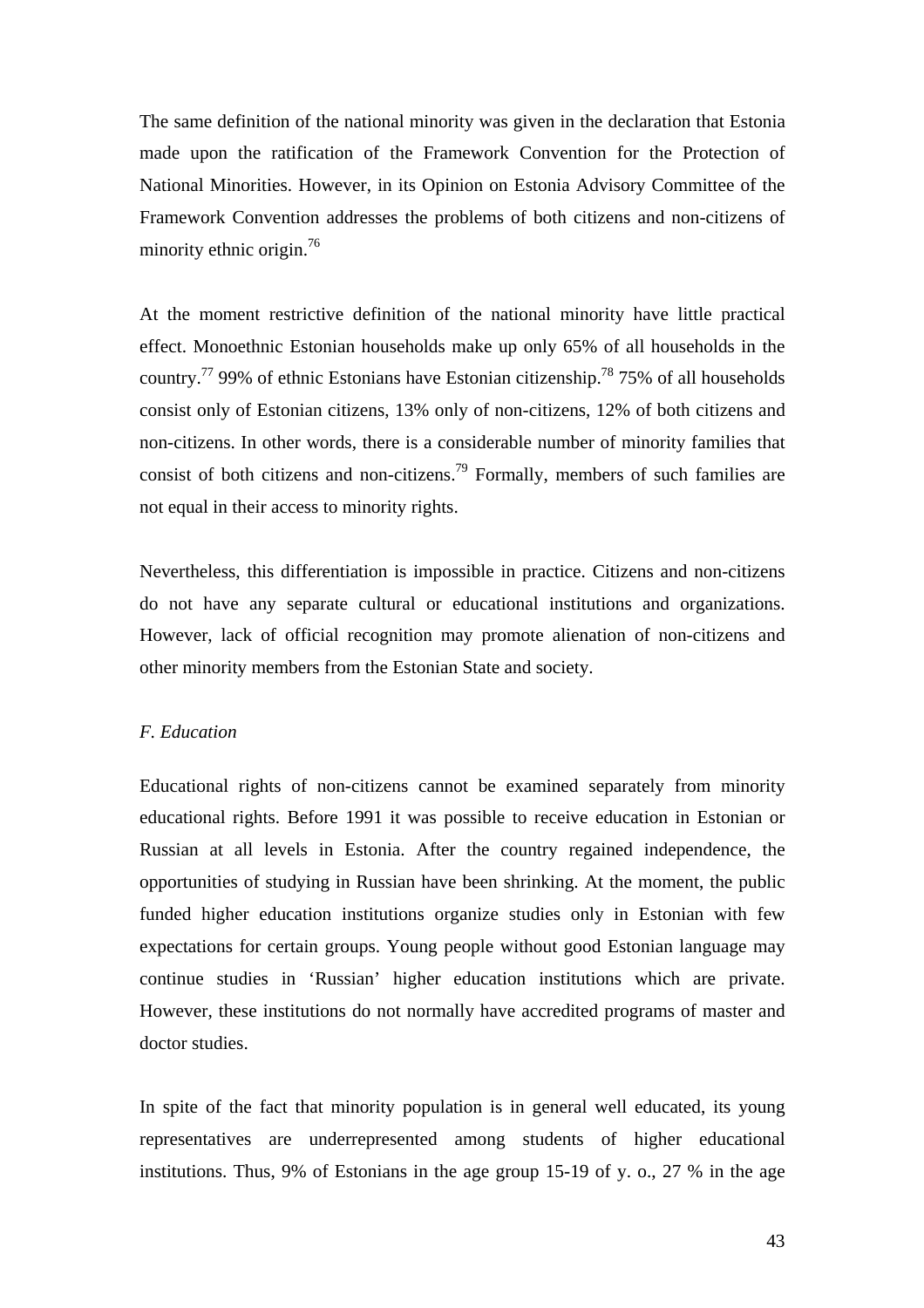group of 20-24 y. o. and 9% in the age group of 25-29 y. o. are studying in the higher education institutions. For non-Estonians the relevant figures are  $9\%$ ,  $18\%$ , and  $5\%$ .<sup>80</sup> The differences are even more evident at the level of master and doctoral studies.

**Table 16. Estonians and non-Estonians studying on the basis of master and doctor programs, 2000 national census [81](#page-49-44)**

| dno.18<br>Age |       | <b>Master</b> | am<br>progr: |        |     | Doctor | program |        | 르.<br>age<br><b>Share</b><br>the | dno.18 |
|---------------|-------|---------------|--------------|--------|-----|--------|---------|--------|----------------------------------|--------|
|               | $E^*$ |               |              | $NE^*$ |     | $E^*$  |         | $NE^*$ | $\mathbf{E}^*$                   | $NE^*$ |
| $20 - 24$     | 648   | 79%           | 175          | 21%    | 24  | 69%    | 11      | 31%    | 69%                              | 31%    |
| $25-29$       | 1152  | 90%           | 125          | 10%    | 346 | 87%    | 53      | 13%    | 71%                              | 29%    |
| $30 - 34$     | 515   | 92%           | 43           | 8%     | 252 | 92%    | 21      | 8%     | 71%                              | 29%    |

**\* E - Estonians, NE - non-Estonians** 

The right of minority members to elementary and basic education in the mother tongue (Russian) is recognized by prominent political forces in Estonia. As for upper secondary schools (forms 10-12), since the academic year 2007 Estonia will start their transition to Estonian as a basic means of instruction. After this date 60% of all work in minority upper secondary schools should be done in Estonian. The prolongation of the transition period may be permitted by the authorities to a school on the individual basis (Articles 9 and 52 of the Law on Basic School and Upper Secondary School). The proposed reform of secondary school is highly controversial for many minority members.

Some non-Estonians decided to send their children to Estonian-language schools while many non-Russian minorities continue sending their children to Russianlanguage schools. At the moment under certain circumstances these children have a right to lessons of mother tongue and culture in publicly funded schools (Article 9 (3)).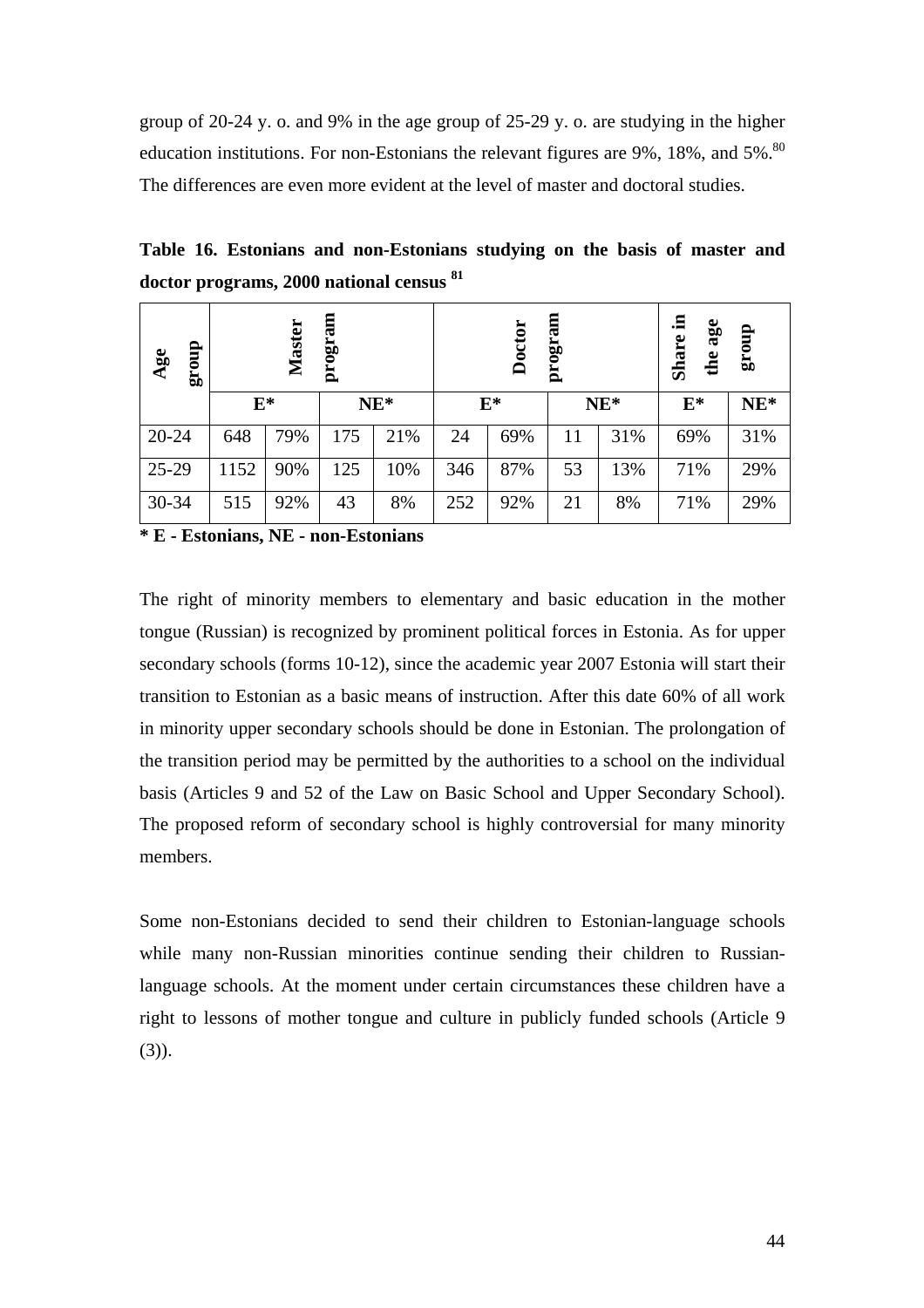#### <span id="page-44-0"></span>*G. Official use of the minority language*

Russian is the first language of the majority of non-citizens and minority members. Estonian legislation provides non-Estonian speakers with certain guarantees concerning official use of the minority language.

According to Article 10 of the Law on Language (based on Article 51 of the Constitution),

"[i]f at least half of the permanent residents of a local self-government belong to a national minority, everyone has the right to receive answers from state agencies operating in the territory of the corresponding local government and from the corresponding local government and officials thereof in the language of the national minority as well as in Estonian.

Both citizens and non-citizens of minority origin can use the benefits of this provision. However, its implementation in practice is rather inconsistent.

Constitution (Article 52) and Law on Language (Article 11) foresee the possibility to use the minority language as a second official language "in local self-governments where the majority of permanent residents are non-Estonian speakers". However, no local self-government received permission for bilingual work from the national Government according to the established procedure. As a result local authorities shall not append the Russian translation of official invitations, announcements and notices (Article 13). In practice, however, Russian is widely used for official informing in the predominantly 'Russian' self-governments.

There is no obligation to use the minority language in consumer's information (including information notes enclosed with drugs and dangerous goods) (Article 16).

There is no ban on using minority or foreign language in Estonian courts. In most cases, however, the requirement of interpretation or translation into Estonian will be applied (Code of Criminal Procedure (Article 16), Code of Civil Procedure (Article 7)).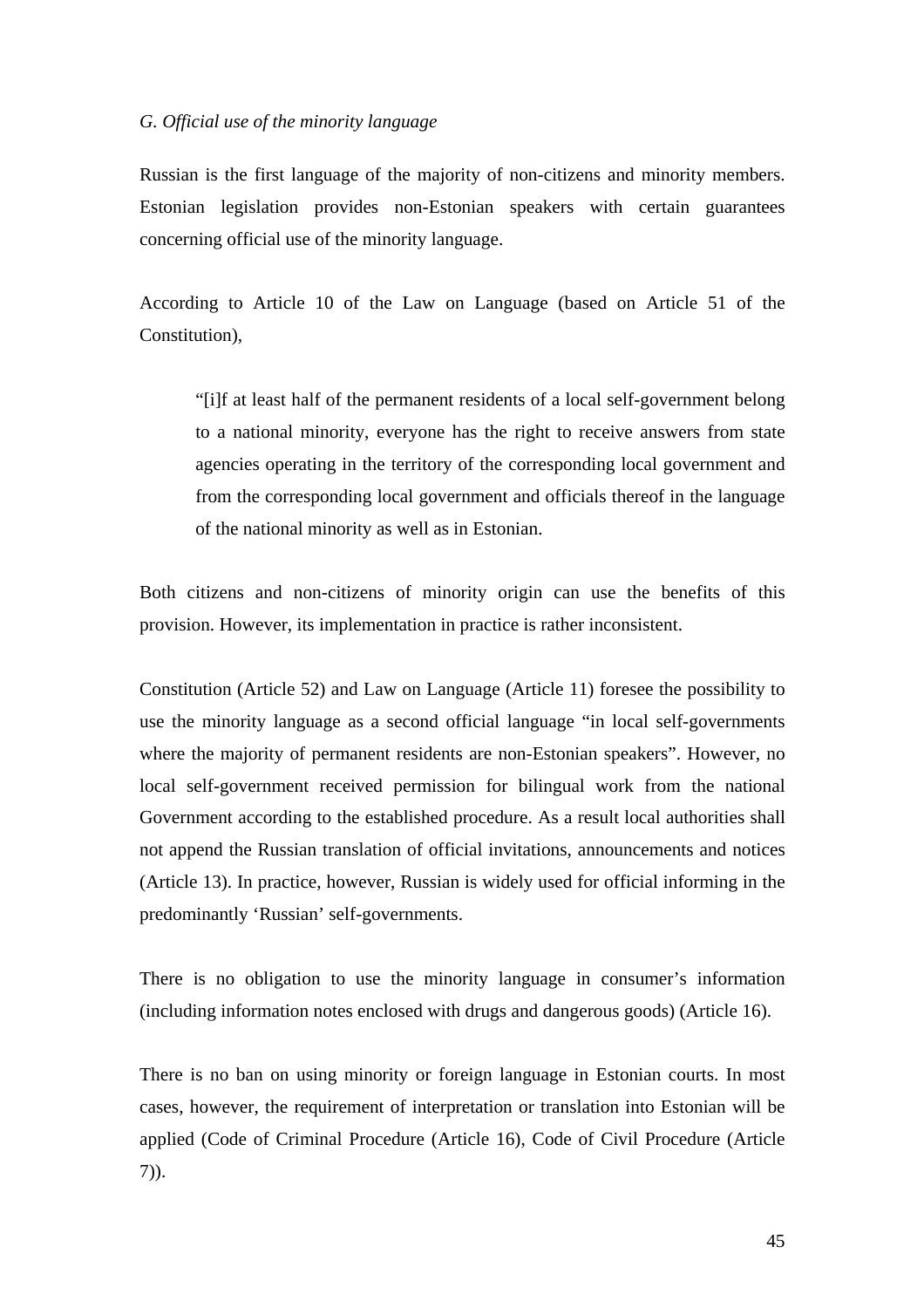## <span id="page-45-0"></span>**SUMMARY OF PART THREE**

- Educational level of non-citizens of different status groups is close to the level of Estonian citizens. As for age structure, representatives of the older generations are overrepresented among Russian citizens.
- Non-citizens with temporary residence permits should have work permits. It is possible to come to Estonia for work but the procedure is complicated. Most of Soviet era residents do not need work permits because of the special legal provision.
- Non-citizens cannot work in public office and in some other positions. For all positions in public domain and for many positions in private domain the law requires a certificate of Estonian language proficiency (if person did not graduate from Estonian-language education institution).
- Unemployment rate among non-citizens is 1.5-2 times higher comparing with Estonian citizens. It reflects the social-economic inequality between ethnic minorities and majority in the country.
- In fact, Estonian citizens and non-citizens have equal access to most social benefits and services. Certain exceptions are valid for aliens with temporary residence permits.
- Non-citizens can peacefully enjoy their property rights. However, a few restrictions are employed for their transactions with immobile property and weapons.
- Non-citizens are not officially recognized in Estonia as national minority members. However, it has little practical importance under the circumstances when a core legal act on minorities has never been implemented in practice. Citizens and non-citizens of minority origin participate in the same cultural activities and in education without real differentiation.
- In spite of a high educational level of minority population (and non-citizens), young minority representatives are underrepresented in higher education institutions in Estonia. Public funded colleges and universities operate in Estonian with few exceptions. At the moment minority members still enjoy publicly funded secondary level education in Russian. However, since 2007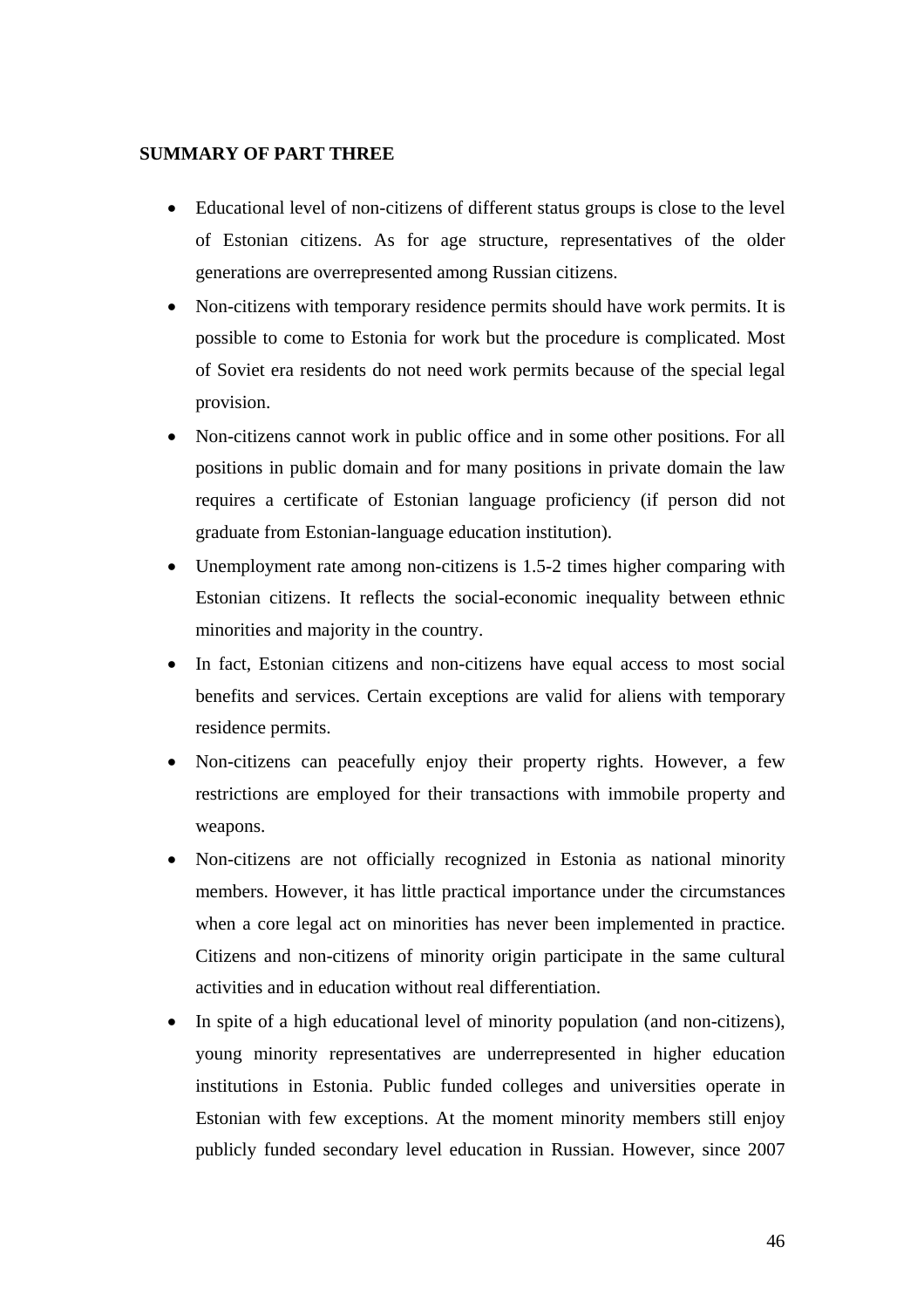minority upper secondary schools will start transition to Estonian as a main means of instruction.

• There is a limited opportunity to use the minority language for official purposes in Estonia.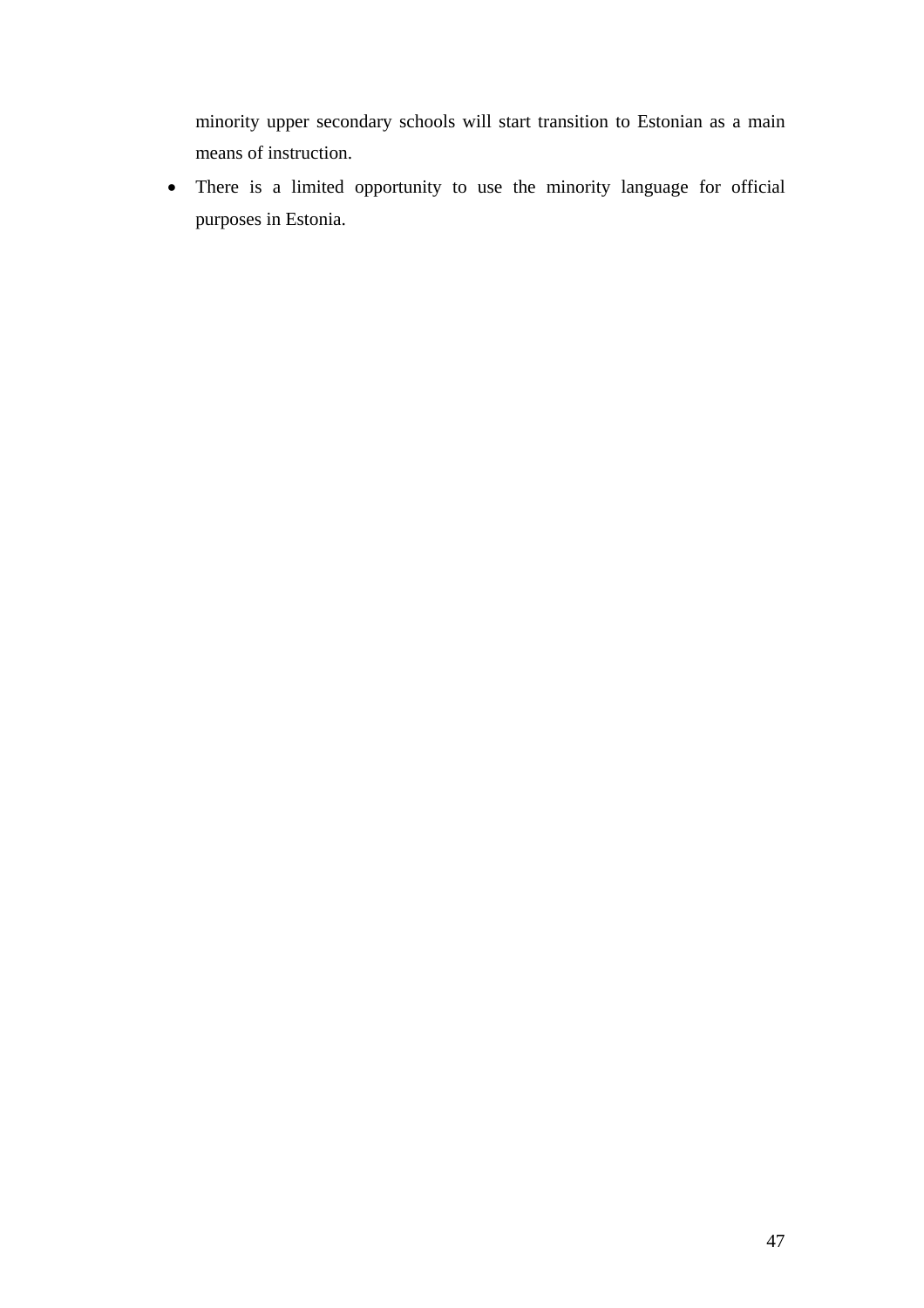## <span id="page-47-0"></span>**RECOMMENDATIONS**

The overwhelming majority of all Estonian non-citizens are persons who resided in the country before restoration of independence in 1991. They have stable links with the country of residence. These people became stateless or foreign citizens because of the restrictive approach of the Estonian State to the problem of their naturalization. At the same time, these people do not have special status and enjoy few privileges in the field of migration law. Their right to stay in Estonia may be revised.

**We recommend providing non-citizens who resided in Estonia from the Soviet period with a special status that will ensure their right of permanent stay in the territory of Estonia without revisions.** 

Former Soviet/Russian military servicemen and security officers are entitled only for temporary residence permits. The same rule is applied to their family members. After 12 years of independence and regular checks of applicants on the individual basis these restrictions shall be regarded as disproportionately severe and unjustified.

**We recommend granting former Soviet/Russian military servicemen and security officers the right to apply for a permanent residence permit.**

The rate of political participation of non-citizens is low. They pay little interest to political life. Non-citizens cannot be candidates at local elections while EU citizens will get this right after May 2004. Non-citizens cannot be members of political parties.

**We recommend granting all resident non-citizens the right to be candidates at local elections.** 

The role of the official language in the process of society 'harmonization' and integration is overestimated by Estonian policymakers. Naturalization requirements (which are normally based on language exam) are regarded as tough and humiliating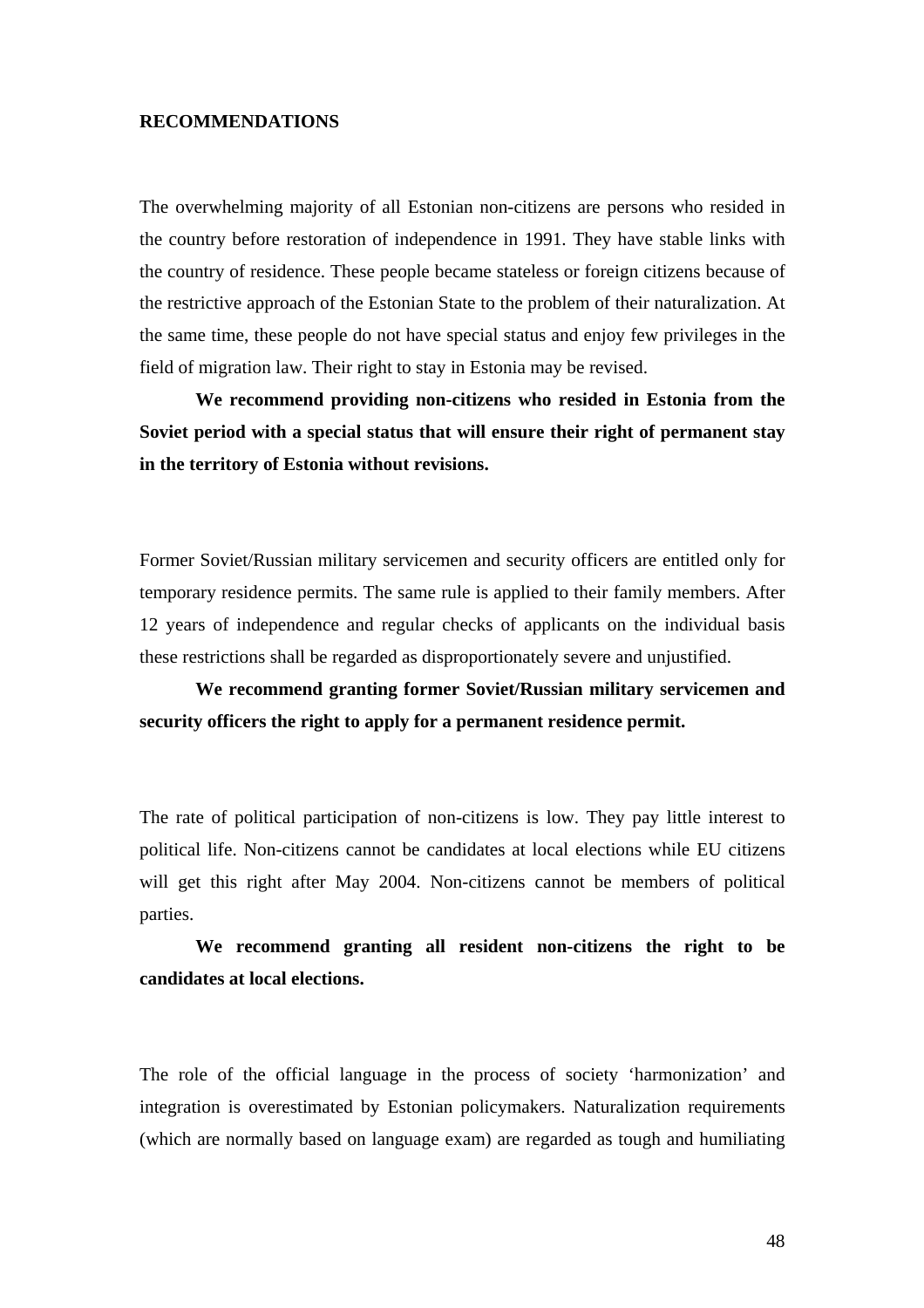by the majority of non-citizens. Optimization of the naturalization procedure without changes of its requirements would presumably have little effect.

**We recommend paying more attention to political and social-economic integration of non-citizens and other minorities in Estonia. Naturalization of non-citizens (residents from the Soviet period) shall be as simple as possible and may not include a language exam.** 

Employment opportunities of non-citizens on the labor market are restricted due to dramatic changes in Estonian economy. Minority members as well as all groups of non-citizens are overrepresented among unemployed. Language regulations put additional obstacles to non-citizens' full employment. The requirements of Estonian language proficiency may be justified in some spheres of economic activities. However, valid regulations hardly take into account personal abilities of non-Estonian speakers and almost totally ignore regional approach to the problem.

**We recommend monitoring the official linguistic policies in order to protect non-citizens and other minorities from unfounded and disproportionate control over use of languages at work and in public places.** 

Non-citizens are not recognized as national minority members. This has little influence on the work of minority cultural and educational organizations. However, it promotes alienation of non-citizens from the Estonian State and society. Educational and linguistic rights of non-citizens and other minority members are limited by several controversial legal provisions.

**We recommend recognizing all resident non-Estonians as minority members and promoting their educational and linguistic rights in conformity with the most advanced international standards.**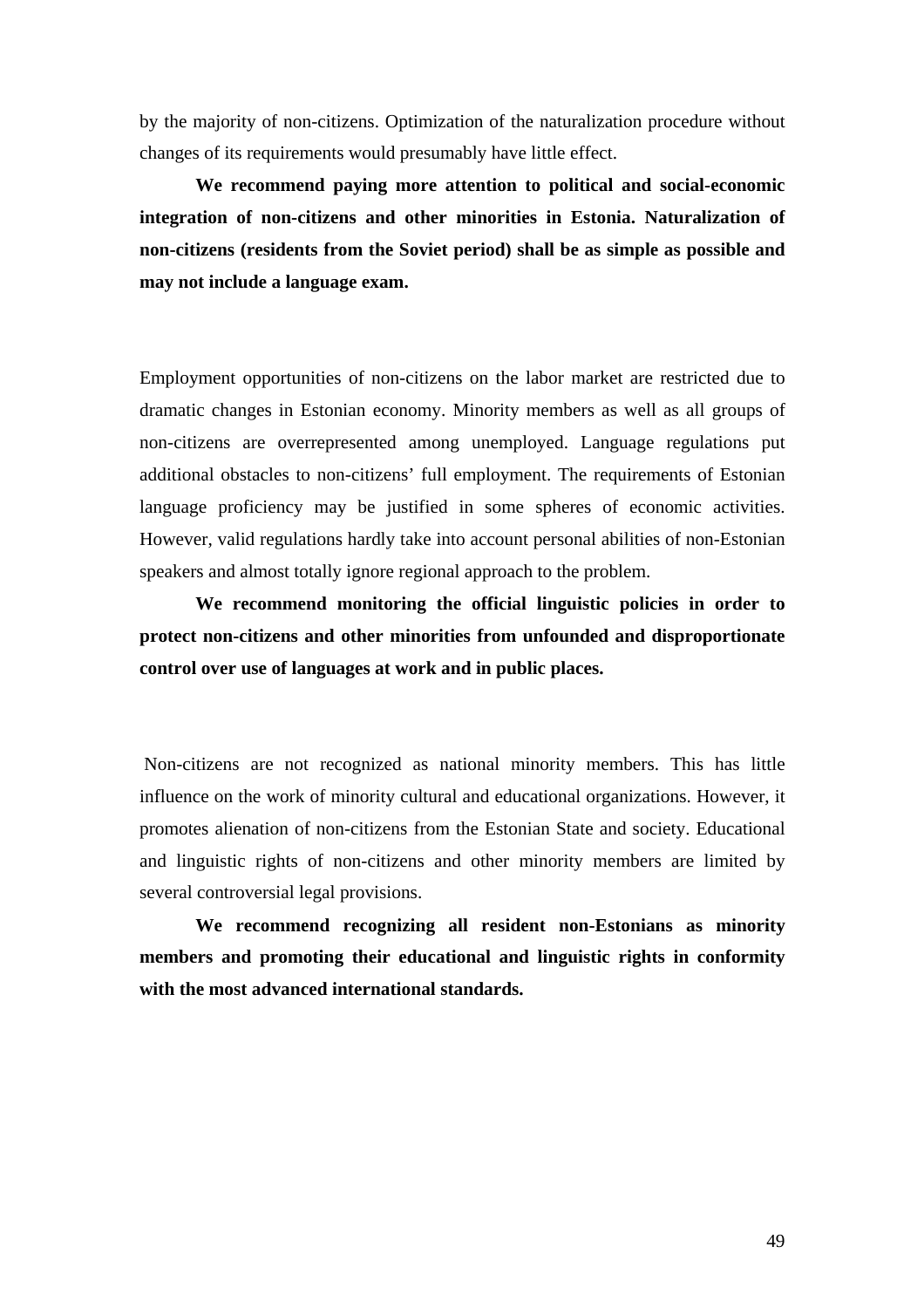## **REFERENCES**

<span id="page-49-26"></span> $\overline{a}$ 

<span id="page-49-48"></span><span id="page-49-0"></span>1 ÜVT 1990, 39, 746. ÜVT, RT and RTL are acronyms for the Estonian official State Gazettes *Ülemnõukogu ja Valitsuse Teataja, Riigi Teataja ja Riigi Teataja Lisa*. 2 RT 1991, 39, 476.

<span id="page-49-28"></span><span id="page-49-27"></span><span id="page-49-2"></span><span id="page-49-1"></span>3 RT 1992, 7, 109.

<span id="page-49-29"></span><span id="page-49-3"></span>4 Complete names in Estonian language and reference notes of all valid legal acts mentioned in this report can be found in Annex I.

<span id="page-49-31"></span><span id="page-49-30"></span><span id="page-49-4"></span>5 Data of the last Soviet census of 1989. *2000 Population and Housing Census: Citizenship, Nationality, Mother Tongue and Command of Foreign Languages, II*, Tallinn: Statistical Office of Estonia, 2001, Table 9 (hereinafter Census II).

<span id="page-49-33"></span><span id="page-49-32"></span><span id="page-49-5"></span>6 Census II, Table 7.

<span id="page-49-49"></span><span id="page-49-6"></span>7 Census II, Table 18.

<span id="page-49-34"></span><span id="page-49-7"></span>8 Data of the 2000 national census. *2000 Population and Housing Census: Place of Birth and Migration, III*, Tallinn: Statistical Office of Estonia, 2002, Table 21 (hereinafter Census III).

<span id="page-49-50"></span><span id="page-49-36"></span><span id="page-49-35"></span><span id="page-49-8"></span>9 *Estonian Citizenship and Migration Board, March 2003*, Tallinn: Citizenship and Migration Board, 2003, p. 8 (hereinafter CMB Yearbook).

<span id="page-49-9"></span>10 Census II, Tables 2 and 3.

<span id="page-49-10"></span>11 Census II, Table 51.

<span id="page-49-11"></span>12 Census II, Table 42

<span id="page-49-12"></span>13 Census III, Table 2.

<span id="page-49-13"></span>14 Census II, Table 3.

<span id="page-49-14"></span>15 Census III, p. 12, Table C.

<span id="page-49-37"></span><span id="page-49-15"></span>16 Governmental regulation no. 16 of 16 January 1996 was published in RT I 1996, 5, 100.

<span id="page-49-16"></span>17 The State Court is the Supreme Court of Estonia.

<span id="page-49-17"></span>18 As of October 2003. CMB Yearbook, p. 16.

<span id="page-49-38"></span><span id="page-49-18"></span>19 OSCE Representative to Estonian Commission on Military Pensioners, *Activity Report 10 May – 26 November 2003*, Vienna, 28 November 2003. On file with the author.

<span id="page-49-39"></span><span id="page-49-19"></span>20 Accord of the Republic of Estonia and the Russian Federation on Social Guarantees of the Military Pensioners of the Armed Forces of the Russian Federation in the Territory of the Republic of Estonia. Published in RT II 1995, 46, 203.

<span id="page-49-41"></span><span id="page-49-40"></span><span id="page-49-20"></span>21 Decision of the Administrative Law Chamber of the State Court of 24 October 2002 no. 3-3-1-43-02. Published RT III 2002, 28, 310.

<span id="page-49-42"></span><span id="page-49-21"></span>22 Decision of the Administrative Law Chamber of the State Court of 18 March 2003 no. 3-3-1-12-03, published at www.nc.ee.

<span id="page-49-51"></span><span id="page-49-22"></span>23 Information of the migration lawyer Andrei Arjupin (Legal Information Centre for Human Rights), interviewed 10 February 2004.

<span id="page-49-23"></span>24 CMB Yearbook, p. 18.

<span id="page-49-43"></span><span id="page-49-24"></span>25 See English translation at [www.riik.ee/saks/ikomisjon.](http://www.riik.ee/saks/ikomisjon) Accessed 10 February 2004.

<span id="page-49-47"></span><span id="page-49-46"></span><span id="page-49-45"></span><span id="page-49-44"></span><span id="page-49-25"></span>26 *Riikliku programmi "Integratsioon Eesti ühiskonnas 2000–2007" rakendamine 2002. aastal, Aruanne*, Juuli 2003 (*Implementation of the State Program "Integration of Estonian Society 2000-2007" in 2002, Report*, July 2003), p. 86 (hereinafter Report 2002). The report was prepared by the Office of the Minister for Population Affairs. On file with the author.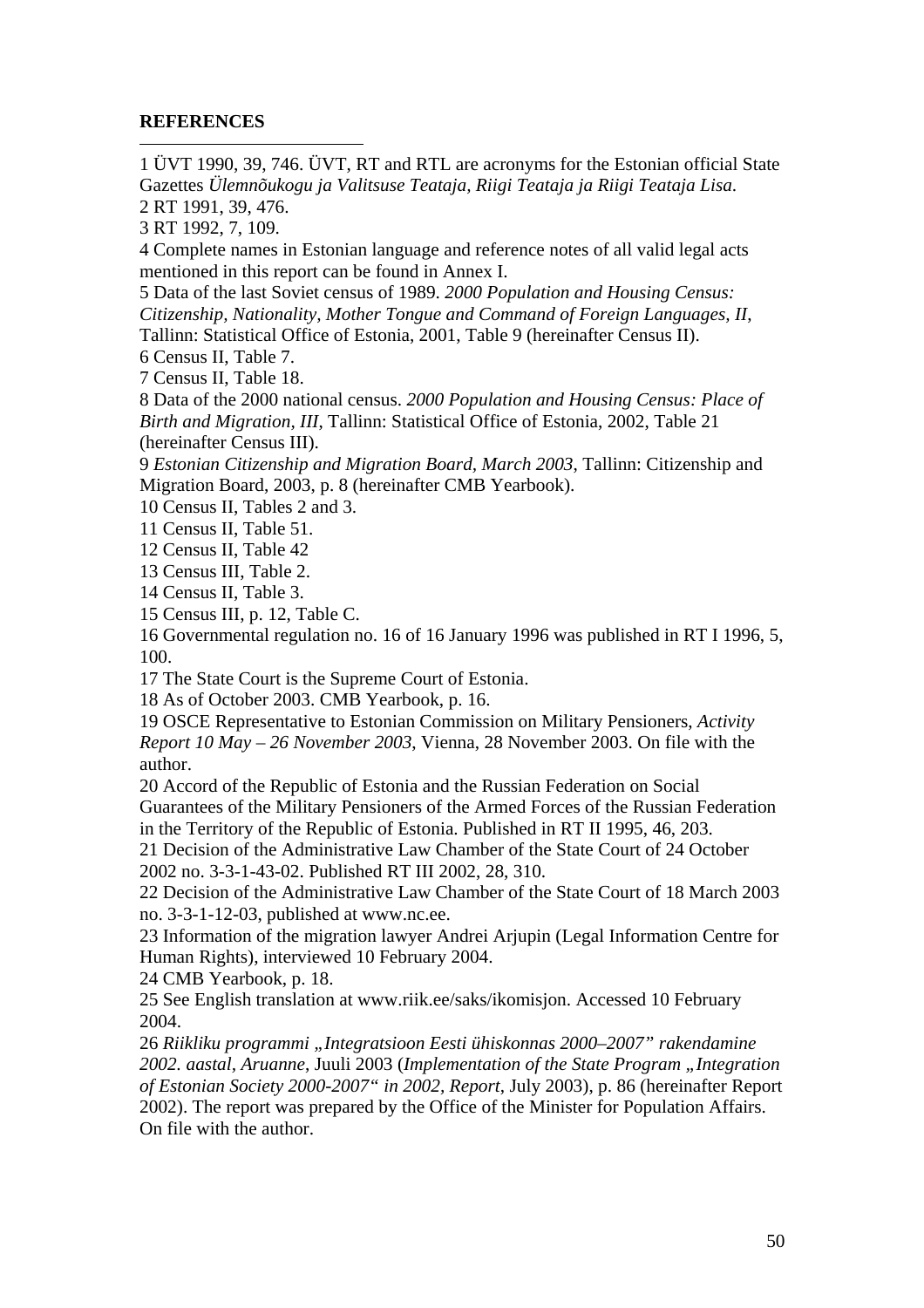27 Open Society Institute, EU Accession Monitoring Program, *Monitoring the EU Accession Process: Minority Protection, vol I*, 2002, Budapest: OSCI-EUMAP, p. 240 (hereinafter OSI Report).

28 Report 2002, p. 86.

1

29 Mati Heidmets (ed.), *Vene küsimus ja Eesti valikud (Russian Minority and Challenges for Estonia)*, Tallinn: TPÜ Kirjastus, 1998, p. 17.

30 Census II, Table 48.

31 Census II, Tables 12 and 15.

32 CMB Yearbook, p. 13.

33CMB Yearbook, p. 14.

34 Governmental regulation no. 219 of 30 June 2000 (RT I 2000, 54, 567) and Regulation of the Minister of Education no. 5 of 2 March 2000 (published RTL 2000, 32, 425).

35 OSI Report, pp. 216-219.

36 Census II, Table 42.

37 Klara Hallik (ed.), *Integration of Estonian Society: Monitoring 2002*, Tallinn: Institute of International and Social Studies and Integration Foundation, 2002, p. 62 (hereinafter Monitoring 2002).

38 Monitoring 2002, p. 61.

39 Monitoring 2002, p. 63.

40 Report 2002, p. 85.

41 Aleskei Semjonov (ed.), *Integraciya v Talline 2001 (Integration in Tallinn 2001)*, Tallinn: LICHR, 2002, p. 54.

42 Ibid, p. 89.

43 Law on Legal Chancellor (Article 19).

44 Draft Law on Equality and Equal Treatment (Võrdõiguslikkuse ja võrdse kohtlemise seaduse eelnõu), available at [www.riigikogu.ee](http://www.riigikogu.ee/) (accessed 10 February 2003).

45 Vadim Poleshchuk, *Social Dimension of Integration in Estonia and Minority Education in Latvia*, ECMI Report no. 18, December 2001, Flensburg: ECMI, p. 9. 46 *Estonian Prison System Yearbook*, Tallinn: Ministry of Justice, 2003, pp. 19-20.

47 Information of Baltic News Service (BNS), 22 January 2004.

48 Decision of the Administrative Law Chamber of the State Court of 18 May 2000 no. 3-3-1-11-00, published RT III 2000, 14, 149.

49 Riigikogu is the Estonian Parliament.

50 RT I 2003, 4, 21.

51 Census II, Table 4.

52 The table includes the percentage of all voters in the electors' lists that have received ballots. For the year 2002 we gave the percentage of people that actually voted. Source: Estonian National Electoral Committee, official web-site at [www.vvk.ee](http://www.vvk.ee/). Accessed 10 February 2004.

53 Information of BNS, 8 December 2003.

54 Monitoring 2002, p. 63.

55 See the lists of candidates at www.vvk.ee.

56 See information of Estonian Telegraph Agency (ETA) (13 January 2000) and

Decision of the Criminal Law Chamber of the State Court of 29 May 2000 no. 3-1-1- 62-00 RT III 2000, 17, 189.

57 Weekly *Russkij Telegraf*, 3-9 August 1998.

58 Information of ETA, 2 August 1999.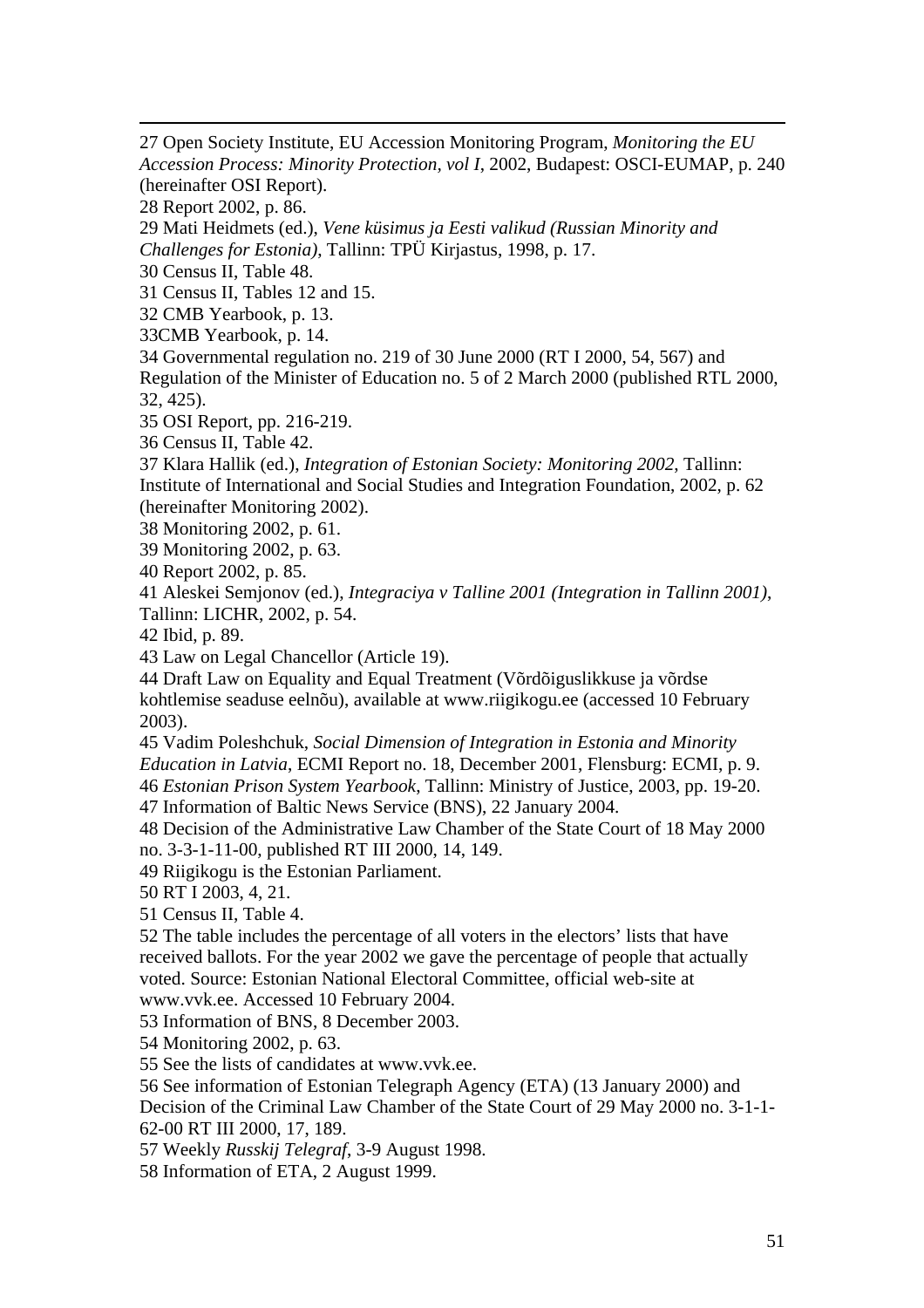59 *2000 Population and Housing Census: Economically Active Population, IX*, Tallinn: Statistical Office of Estonia, 2003, Table 46 (hereinafter Census IX).

60 See Census IX, Table 50 and Census II, Tables 39 and 42.

61 Monitoring 2002, p. 69.

1

62 Data for people aged 15 and older. *2000 Population and Housing Census: Education and Religion, IV*, Tallinn: Statistical Office of Estonia, 2002, Table 92 (hereinafter Census IV).

63 Written communication from the Office of Eminent Kornelius, Metropolitan of Tallinn and all Estonia, Chairman of the Synod of the Estonian Orthodox Church of the Moscow Patriarchate no. 25 of 3 February 2003. Signed by Eminent Kornelius, Metropolitan of Tallinn and all Estonia.

64 Information provided by the migration lawyer Andrei Arjupin (Legal Information Centre for Human Rights), interviewed 10 February 2004.

65 Information of BNS, 6 May 2003.

66 Census II, Table 51.

67 Census IV, Table 38.

68 Article 8 of the Law on Applied Higher Institution, Article 8 (2) of the Law on Guard Service.

69 Also included schoolchildren who passed these tests at schools. Information by the State Centre for Exams and Qualification at its official web-site [www.ekk.edu.ee.](http://www.ekk.edu.ee/) Accessed 10 February 2004.

70 Governmental regulation no. 249 of 16 August 1999 (public domain) and Governmental regulation no. 164 of 16 May 2001 (private domain). Published in RT I 1999, 66, 656 and RT I 2001, 48, 263.

71 The economic situation of non-Estonians in post-Soviet Estonia was carefully examined by prominent Estonian social scientists. See e.g. Klara Hallik, Jelena Helemäe and Ellu Saar, *Neestoncy na rynke truda novoy Estonii (Non-Estonians on the Labor Market of New Estonia)*, Moscow: Kanon-Press-C, 2001.

72 *2000 Population and Housing Census: Employment and Socio-Economic Status, VIII*, Tallinn: Statistical Office of Estonia, 2003, Tables 75-77.

73 Information provided in the public database of the Statistical Office of Estonia at [www.stat.ee](http://www.stat.ee/). The data for Tallinn was updated on 10 January 2003.

74 Source: Estonian Labour Force Survey 1999, Statistical Office of Estonia.

Published in Marju Lauristin and Mati Heidmets (eds.), *The Challenge of Russian Minority*, Tartu: Tartu University Press, 2002, p. 99.

75 Census II, Table 4.

76 *Advisory Committee of the Framework Convention Opinion on Estonia adopted on 14 September 2001*, ResCMN(2002)8.

77 *2000 Population and Housing Census: Household, VI*, Tallinn: Statistical Office of Estonia, 2002, Table 4 (hereinafter Census VI).

78 Census II, Table 39.

79 Census VI, Table 7.

80 Data for persons aged 3 and older. Census IV, Tables 55, 79 and 80.

81 Census IV, Tables 79 and 55.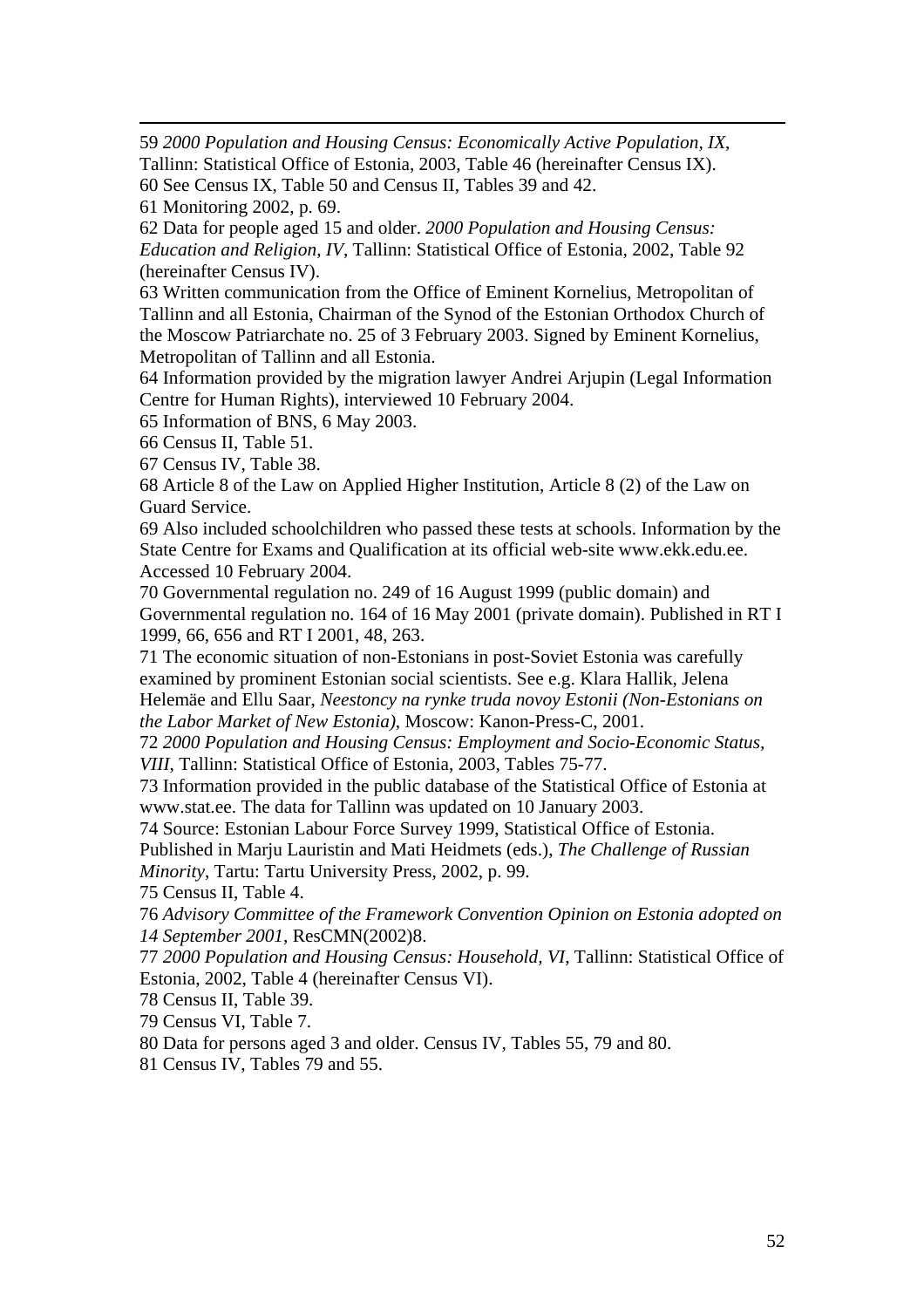## **ANNEX I.**

<span id="page-52-0"></span>1

## **Index of the Estonian Laws Referred to in the Report**

| English version of the title of<br>the legal act                            | Estonian (original) title of the legal<br>act                         | <b>References to the official State</b><br><b>Gazettes</b>              |
|-----------------------------------------------------------------------------|-----------------------------------------------------------------------|-------------------------------------------------------------------------|
| Code of Civil Procedure                                                     | Tsiviilkohtumenetluse seadustik                                       | RT I 1998, 43/45, 666                                                   |
| Code of Criminal Procedure                                                  | Kriminaalmenetluse koodeks                                            | ENSV ÜT 1961, 1, 4 and lisa,<br>consolidated text RT I 2000, 56,<br>369 |
| Constitution of the Republic of<br>Estonia                                  | Eesti Vabariigi põhiseadus                                            | RT 1992, 26, 349                                                        |
| Law on Aliens                                                               | Välismaalaste seadus                                                  | RT I 1993, 44, 637,<br>consolidated text RT I 1999, 50,<br>548          |
| Applied<br>Higher<br>Law<br>on<br>Institution                               | Rakenduskõrgkooli seadus                                              | RTI 1998, 61, 980                                                       |
| Law on Basic School and Upper<br>Secondary School                           | Põhikooli- ja Gümnaasiumiseadus                                       | RT I 1993, 63, 892,<br>consolidated text RT I 1999, 42,<br>497          |
| Law on Citizenship                                                          | Kodakondsuse seadus                                                   | RT I 1995, 12, 122                                                      |
| Law on Citizen of the European<br>Union                                     | Euroopa Liidu kodaniku seadus                                         | RT I 2002, 102, 599                                                     |
| Law on Consular Services                                                    | Konsulaarseadus                                                       | RT I 2003, 78, 527                                                      |
| Law on Cultural Autonomy of<br><b>National Minorities</b>                   | Vähemusrahvuse<br>kultuuriautonoomia<br>seadus                        | RT I 1993, 71, 1001                                                     |
| Law on European Parliament<br>Election                                      | Euroopa Parlamendi valimise seadus                                    | RT I 2003, 4, 22                                                        |
| Law on Employment Service                                                   | Tööturuteenuse seadus                                                 | RT I 2000, 57, 370                                                      |
| Law on Guard Service                                                        | Turvateenistuse seadus                                                | RT I 1993, 75, 1100                                                     |
| Law on Language                                                             | Keeleseadus                                                           | RT I 1995, 23, 334                                                      |
| Law on Legal Chancellor                                                     | Õiguskantsleri seadus                                                 | RT I 1999, 29, 406                                                      |
| Law on Local Government<br><b>Council Election</b>                          | $\overline{K}$ ohaliku<br>omavalitsuse<br>volikogu<br>valimise seadus | RT I 2002, 36, 220                                                      |
| Non-Profit<br>Law<br>on<br>Organizations                                    | Mittetulundusühingute seadus                                          | RT I 1996, 42, 811,<br>consolidated text RT I 1998, 96,<br>1515         |
| Law on Obligation to Leave and<br>Prohibition on Entry                      | Väljasõidukohustuse ja sissesõidukeelu<br>seadus                      | RT I 1998, 98/99, 1575,<br>consolidated text RT I 2001, 68,<br>407      |
| Law on Public Meetings                                                      | Avaliku koosoleku seadus                                              | RT I 1997, 30, 472                                                      |
| Law on Public Service                                                       | Avaliku teenistuse seadus                                             | RT I 1995, 16, 228;<br>consolidated text RT I 1999, 7,<br>112           |
| Law on Restrictions on Transfer<br>Immovable<br>of<br>Property<br>Ownership | Kinnisasja omandamise kitsendamise<br>seadus                          | RT I 2003, 23, 145                                                      |
| Law on Riigikogu Election                                                   | Riigikogu valimise seadus                                             | RT I 2002, 57, 355                                                      |
| Law on Social Protection                                                    | Sotsiaalhoolekande seadus                                             | RT I 1995, 21, 323,<br>consolidated text RT I 2001, 98,<br>617          |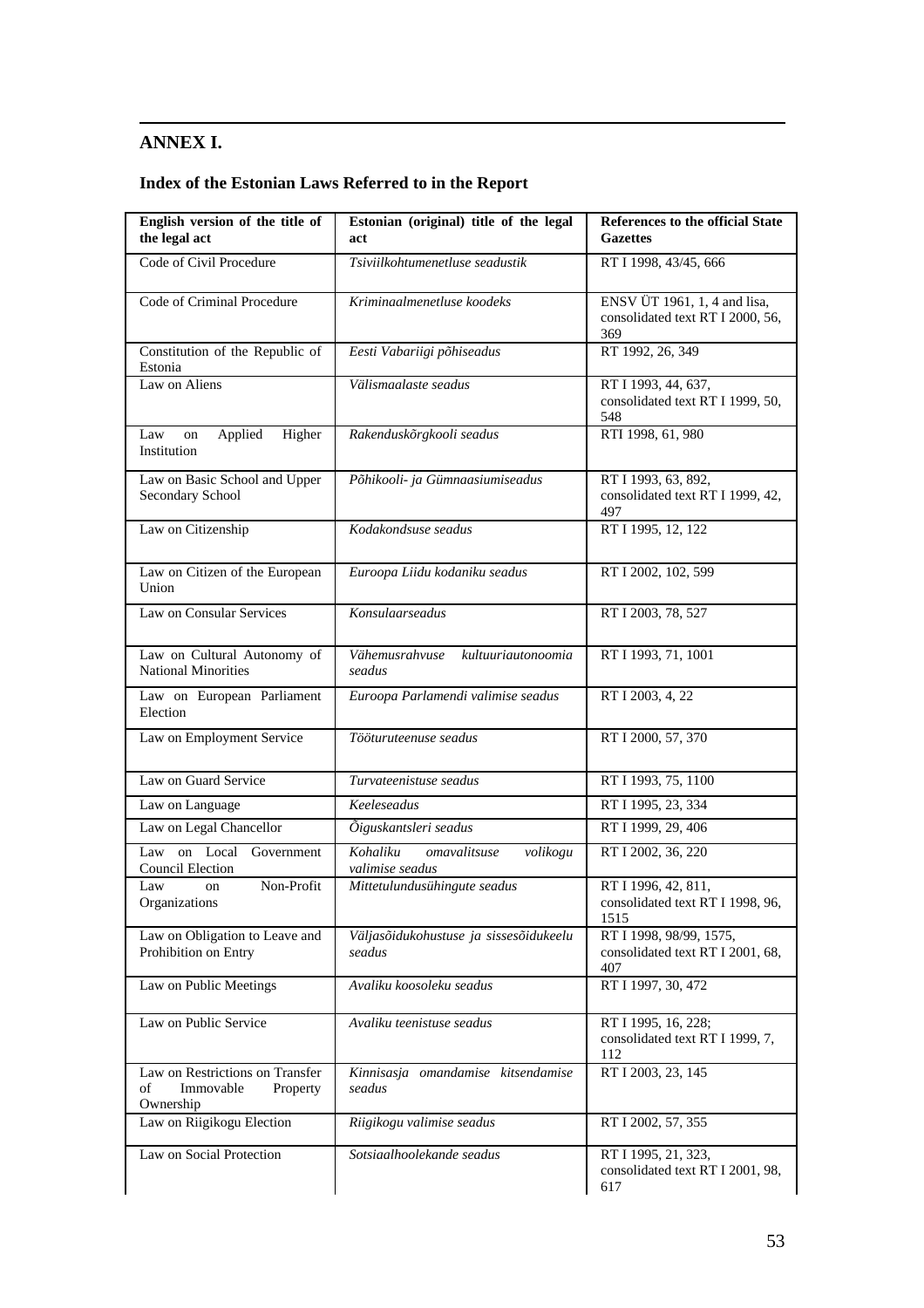| Law on Social Protection of<br><b>Disabled</b>       | inimeste<br>sotsiaaltoetuste<br>Puuetega<br>seadus | RT I 1999, 16, 273.<br>consolidated text RT I 2002, 39,<br>245 |
|------------------------------------------------------|----------------------------------------------------|----------------------------------------------------------------|
| Law on Social Protection of<br>Unemployed            | Töötu sotsiaalse kaitse seadus                     | RT I 2000, 57, 371                                             |
| Law on State Pension Insurance                       | Riikliku pensionikindlustuse seadus                | RT I 2001, 100, 648                                            |
| State<br>Support<br>for<br>Law on<br><b>Families</b> | Riiklike peretoetuste seadus                       | RT I 2001, 95, 587                                             |
| Law on Weapons                                       | Relyaseadus                                        | RT I 2001, 65, 377                                             |
| Penal Code                                           | Karistusseadustik                                  | RT I 2001, 61, 364,<br>consolidated text RT I 2002, 86,<br>504 |

*NOTE: most of the texts of these laws are available on the Internet at: http://www.riigiteataja.ee (in Estonian) and http://www.legaltext.ee (in English).*

#### **ANNEX II**

#### **Persons that cannot receive or extend a residence permit in Estonia**

The Law on Aliens reads as following:

"Article 12. Bases for issue of residence permits

…

(4) A residence permit shall not be issued to or extended for an alien if:

- 1) he or she has submitted false information (including information concerning his or her earlier activities) upon application for a visa, residence permit or work permit or upon application for extension thereof;
- 2) he or she does not observe the constitutional order and laws of Estonia;
- 3) his or her activities have been or are or there is good reason to believe that such activities have been or are directed against the Estonian State and its security;
- 4) he or she has incited or incites, or there is good reason to believe that he or she has incited or incites racial, religious or political hatred or violence;
- 5) he or she has committed a criminal offence for which he or she has been sentenced to imprisonment for a term of more than one year and his or her criminal record has neither expired nor been expunged, or the information concerning the punishment has not been expunged from the punishment register;
- 6) he or she is in the active service of the armed forces of a foreign state;
- 7) he or she has served as a professional member of the armed forces of a foreign state or has been assigned to the reserve forces thereof or has retired therefrom;
- 8) he or she has been repeatedly punished pursuant to criminal procedure for an intentionally committed criminal offence;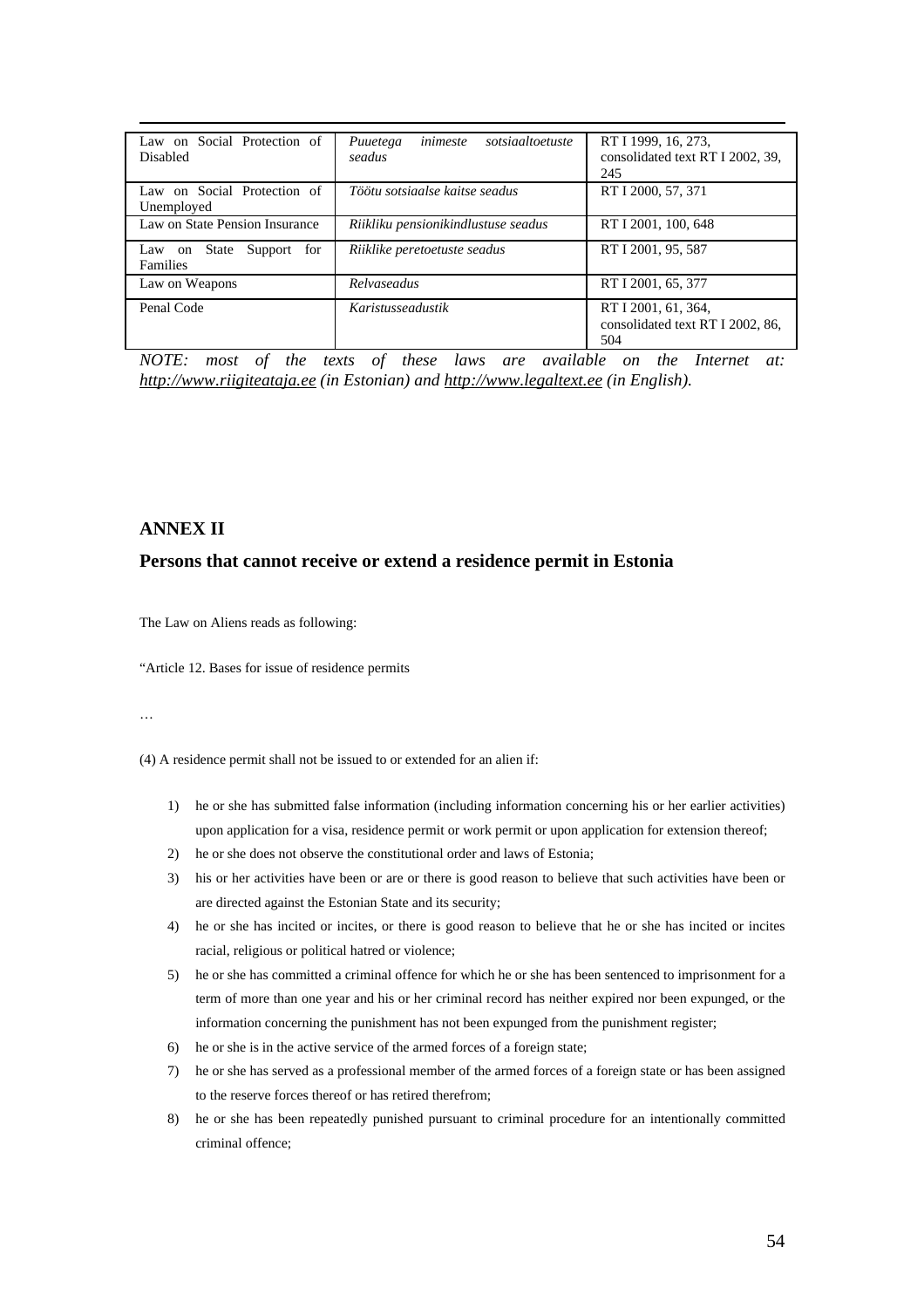- 9) there is information or good reason to believe that he or she belongs to a criminal organization, that he or she is connected with the illegal conveyance of narcotics, psychotropic substances or persons across the border, that he or she is a member of a terrorist organization or has committed an act of terrorism, or that he or she is involved in money laundering;
- 10) he or she is or there is good reason to believe that he or she is employed by an intelligence or security service of a foreign state, or he or she has or there is good reason to believe that he or she has been employed by an intelligence or security service of a foreign state, and his or her age, rank or other circumstances do not preclude his or her conscription into service in the security forces or armed forces or other armed units of his or her country of citizenship;
- 11) he or she has received or there is good reason to believe that he or she has received special training in landing operations, or in diversion or sabotage activities, or other special training, and if the knowledge and skills acquired in the process of such training can be directly applied in the formation or training of illegal armed units;
- 12) he or she has or there is good reason to believe that he or she has participated in punitive operations against civil population;
- 13) there is good reason to believe that he or she has committed a crime against humanity or a war crime;
- 14) he or she is the spouse or a minor child of a person specified in clauses 6), 7), 10), 11) or 12) of this Article;
- 15) prohibition on entry applies to him or her.

(5) As an exception, temporary residence permits may be issued to aliens listed in clauses (4) 5)–8) and 14) of this Article and such residence permits may be extended if the circumstances specified in clauses (4) 1)–4), 9)–13) or 15) of this Article have not been ascertained with regard to such aliens.

(6) The circumstances listed in clauses (4)  $1$ )–4), 6) and 8)–13) of this Article shall be considered as a threat to the security of the Estonian State.

(7) Clauses (4) 6), 7) and 10) of this Article do not extend to citizens of the member states of the European Union or NATO and clause (4) 14) of this Article does not extend to the spouses or minor children of such citizens.

(8) Issue of a residence permit shall be refused if the immigration quota has been fulfilled by the time a decision in respect of the application is made."

## **ANNEX III**

## **List of requirements to citizenship applicants to know Estonian language, the Estonian Constitution and the Law on Citizenship**

The Law on Citizenship reads as following:

"Article 8. Requirements for and assessment of knowledge of Estonian language

(1) For the purposes of this Law, knowledge of the Estonian language means general knowledge of basic Estonian needed in everyday life.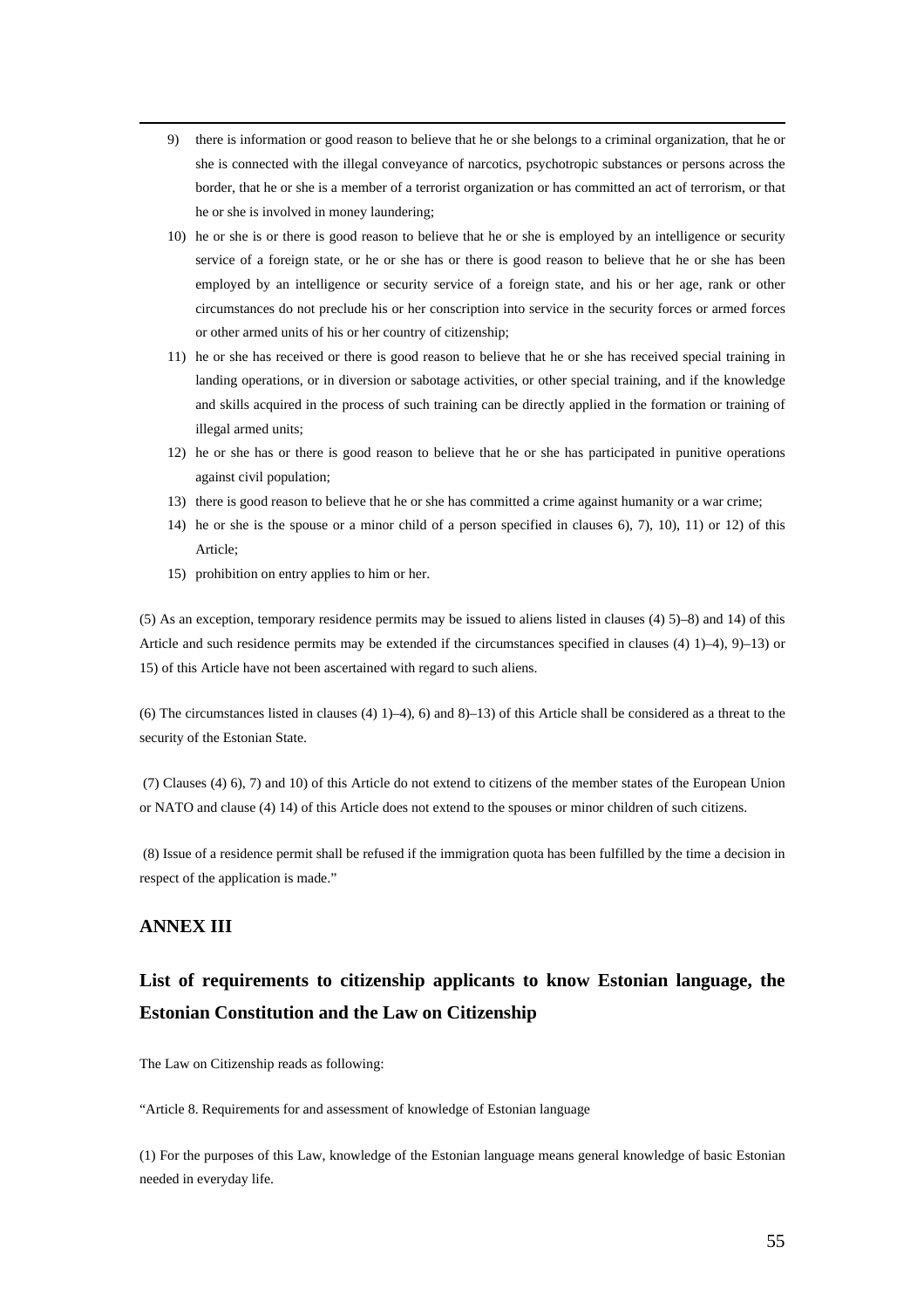(2) The requirements for knowledge of the Estonian language are as follows:

- 1) listening comprehension (official statements and announcements; danger and warning announcements, news, descriptions of events and explanations of phenomena);
- 2) speech (conversation and narration, use of questions, explanations, assumptions and commands; expressing one's opinion; expressing one's wishes);
- 3) reading comprehension (official statements and announcements; public notices, news, sample forms, journalistic articles, messages, catalogues, user manuals, traffic information, questionnaires, reports, minutes, rules);
- 4) writing (writing applications, authorization documents, letters of explanation, *curriculum vitae*; completion of forms, standard forms and tests).

(3) Knowledge of the Estonian language is assessed by way of examination. The procedure for the holding of the examinations shall be established by the Government of the Republic.

(4) A person who passes the examination shall be issued a corresponding certificate.

(5) Persons who have acquired basic, secondary or higher education in the Estonian language are not required to pass the examination.

Article 9. Requirements for and assessment of knowledge of the Constitution of the Republic of Estonia and Law on Citizenship

(1) A person who wishes to acquire Estonian citizenship by naturalization shall have knowledge of:

- 1) the general principles of the Estonian public order which is provided for in Chapters I and III of the Constitution of the Republic of Estonia;
- 2) the fundamental rights, freedoms and duties of every person which are provided for in Chapter II of the Constitution of the Republic of Estonia;
- 3) the competence of the Riigikogu, the President of the Republic, the Government of the Republic and the courts in accordance with the Constitution of the Republic of Estonia;
- 4) the conditions and procedure for acquisition, resumption and loss of Estonian citizenship in accordance with the Law on Citizenship.

(2) Knowledge of the Constitution of the Republic of Estonia and the Law on Citizenship is assessed by way of examination which shall be held in Estonian. The procedure for the holding of the examinations shall be established by the Government of the Republic.

(3) A person who passes the examination shall be issued a corresponding certificate."